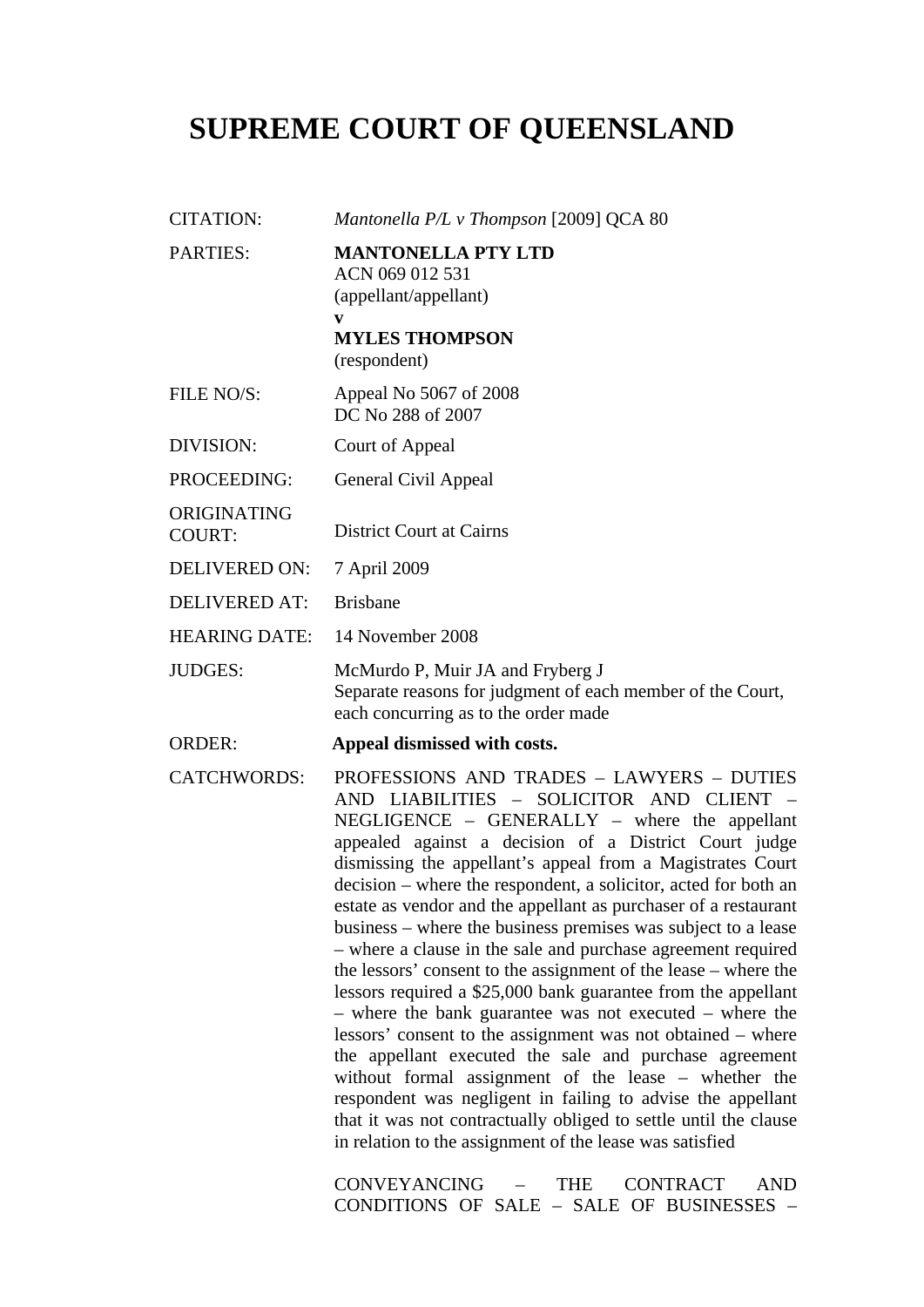LEASES – where the appellant executed the sale and purchase agreement without executing the requisite bank guarantee and obtaining a formal assignment of the lease – where there was evidence that the appellant went into possession of the premises – where the appellant recovered damages from the lessors for conversion of chattels of the business – whether settlement was effected and if so, when

PROFESSIONS AND TRADES – LAWYERS – DUTIES AND LIABILITIES – SOLICITOR AND CLIENT – FIDUCIARY DUTY – where the respondent solicitor acted for both parties to a transaction for the sale and purchase of a restaurant business – where the respondent was in a fiduciary relationship with the appellant – where a conflict of duties owed by respondent existed – whether the respondent obtained the fully informed consent of the appellant to act despite the conflict – whether a breach of fiduciary duty was causative of the loss sustained by the appellant, entitling the appellant to damages

*Cheques Act* 1986 (Cth)

*Aberdeen Railway Co v Blaikie Brothers* (1854) 1 Macq 461, cited *Attorney–General v Blake* [1998] Ch 439, cited *Barnes v Hay* (1988) 12 NSWLR 337, cited *Beach Petroleum NL v Kennedy & Ors* (1999) 48 NSWLR 1; [1999] NSWCA 408, considered *Bray v Ford* [1896] AC 44, cited *Brickenden v London Loan and Savings Co of Canada* [1934] 3 DLR 465, distinguished *Bristol & West Building Society v Mothew* [1998] Ch 1, cited *Butcher v Port* (1985) 3 ANZ Ins Cas 60–638, cited *Chan v Zacharia* (1984) 154 CLR 178; [1984] HCA 36, cited *Clark Boyce v Mouat* [1994] 1 AC 428, considered *Colley v Overseas Exporters* [1921] 3 KB 302, considered *Commonwealth Bank v Smith* (1991) 42 FCR 390; [1991] FCA 375, cited *East London Union v The Metropolitan Railway Company*  (1869) LR 4 Ex 309, cited *Environment Agency v Empress Car Co (Abertillery) Ltd* [1999] 2 AC 22; [1998] UKHL 5, cited *Gemstone Corporation of Australia Ltd v Grasso & Anor*  (1994) 62 SASR 239, cited *GPI Leisure Corporation Ltd v Yuill & Ors* [1997] NSWSC 292, cited *Gray v New Augarita Porcupine Mines Ltd* [1952] 3 DLR 1, cited *Hospital Products Ltd v United States Surgical Corporation*  (1984) 156 CLR 41; [1984] HCA 64, cited

*In re Coomber; Coomber v Coomber* [1911] 1 Ch 723, cited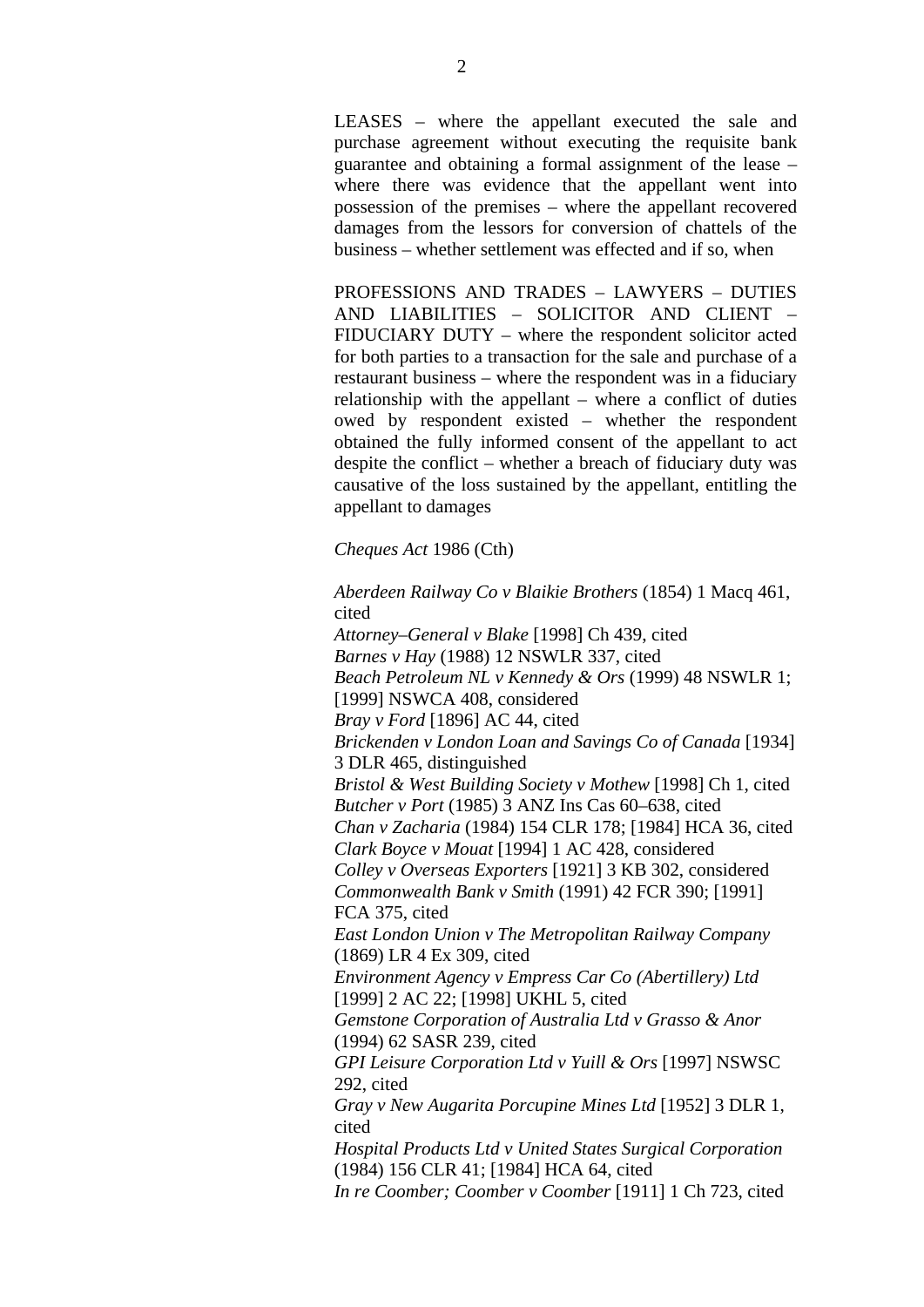|                    | Laird v Pim (1841) 171 ER 852; (1841) M & W 474, cited<br>Mackay v Dick [1881] 6 AC 251, cited<br>Maguire v Makaronis (1997) 188 CLR 449; [1997] HCA 23,<br>considered<br>Moody v Cox and Hatt [1917] 2 Ch 71, cited<br>New Zealand Shipping Company Limited v Société des<br>Ateliers et Chantiers de France [1919] AC 1, cited<br>Nocton v Lord Ashburton [1914] AC 932, cited<br>O'Halloran v RT Thomas & Family Pty Ltd (1998) 45<br>NSWLR 262, cited<br>Phipps v Boardman [1967] 2 AC 46, cited<br>Pilmer v Duke Group Limited (In liq) (2001) 207 CLR 165;<br>[2001] HCA 31, cited<br>Rigg v Sheridan [2008] NSWCA 79, cited<br>Secured Income Real Estate (Australia) Ltd v St Martins<br>Investments Pty Ltd (1979) 144 CLR 596; [1979] HCA 51,<br>cited<br>Swindle v Harrison [1997] 4 All ER 705, considered<br>Target Holdings Ltd v Redferns [1996] 1 AC 421; [1995]<br>UKHL 10, cited<br>Tresize v National Australia Bank Limited [1999] FCA 28,<br>considered |
|--------------------|------------------------------------------------------------------------------------------------------------------------------------------------------------------------------------------------------------------------------------------------------------------------------------------------------------------------------------------------------------------------------------------------------------------------------------------------------------------------------------------------------------------------------------------------------------------------------------------------------------------------------------------------------------------------------------------------------------------------------------------------------------------------------------------------------------------------------------------------------------------------------------------------------------------------------------------------------------------------------|
|                    | Warman International Ltd v Dwyer (1995) 182 CLR 544;<br>[1995] HCA 18, cited<br>Webb v Stenton (1883) 55 LJQB 584, cited<br>Youyang Pty Ltd v Minter Ellison Morris Fletcher (2003) 212<br>CLR 484; [2003] HCA 15, applied                                                                                                                                                                                                                                                                                                                                                                                                                                                                                                                                                                                                                                                                                                                                                   |
| <b>COUNSEL:</b>    | A Jorgensen appeared in his capacity as director of<br>Mantonella Pty Ltd, on behalf of the appellant<br>M P Sumner-Potts for the respondent                                                                                                                                                                                                                                                                                                                                                                                                                                                                                                                                                                                                                                                                                                                                                                                                                                 |
| <b>SOLICITORS:</b> | A Jorgensen appeared in his capacity as director of<br>Mantonella Pty Ltd, on behalf of the appellant<br>Myles Thompson Lawyers for the respondent                                                                                                                                                                                                                                                                                                                                                                                                                                                                                                                                                                                                                                                                                                                                                                                                                           |

#### **McMURDO P:**

- [1] I would dismiss this appeal with costs.
- [2] Muir JA has set out the facts and issues so that my reasons, which are largely in agreement with his Honour's, can be briefly stated.
- [3] It is common ground that Freeway Management Pty Ltd was the predecessor of the appellant, Mantonella Pty Ltd. For clarity, when referring to either, I will use the expression "the appellant". The appellant commenced an action against the respondent, Myles Thompson, a Cairns solicitor, in the Magistrates Court in Cairns claiming damages for negligence and for breach of fiduciary duty. The claim arose from the appellant's retainer of the respondent in August 1994 to act for it in the \$15,000 purchase of a leasehold restaurant from another of the respondent's clients.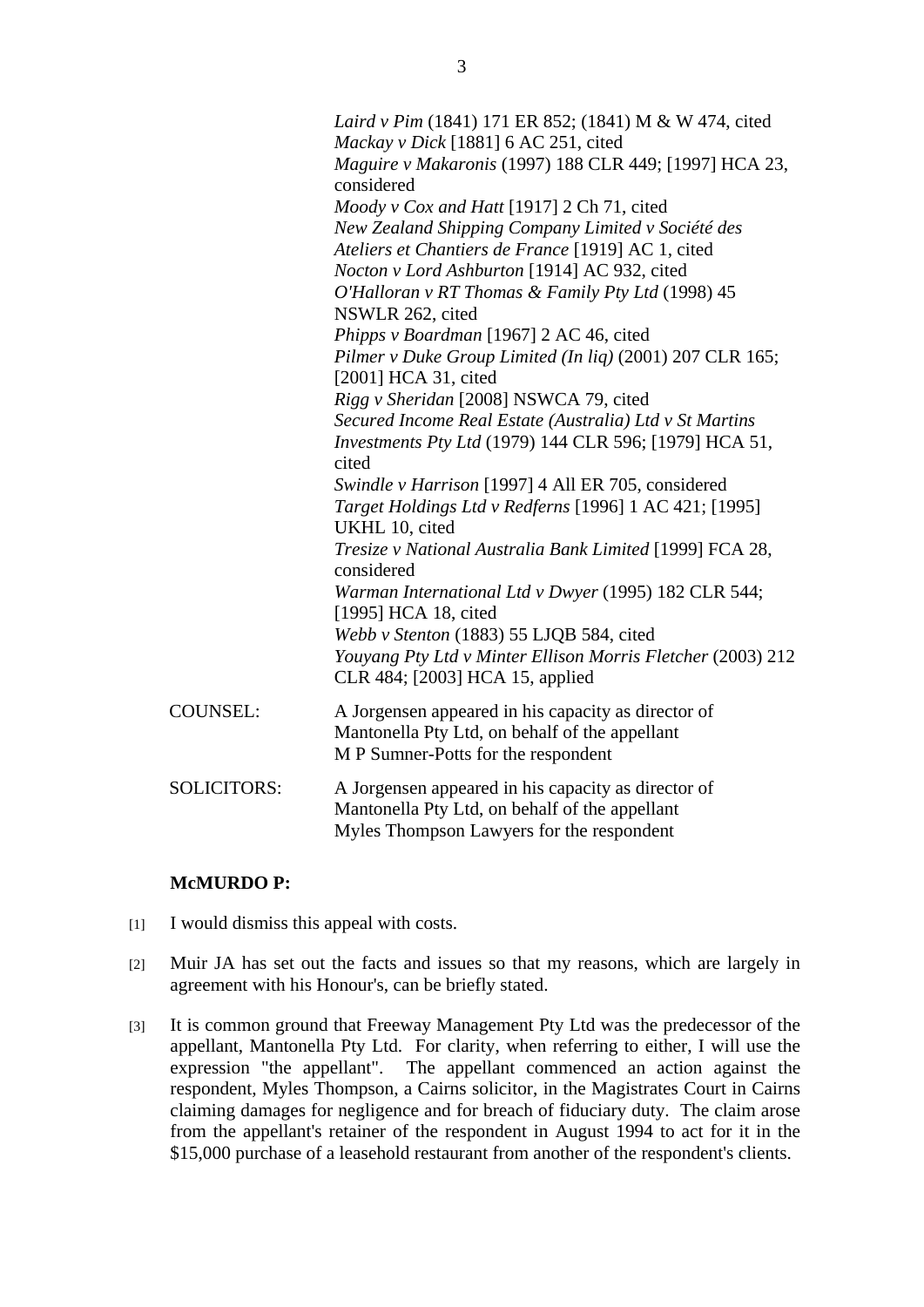- [4] The following facts relevant to the appellant's claim are established on the evidence at trial. The appellant had already signed the contract of sale for the restaurant before retaining the respondent to act for it in the matter. The contract obliged the vendor to arrange for the assignment of the lease of the restaurant premises to the appellant (cl 7). The lessor, unsurprisingly, was not prepared to assign the lease to the appellant without an acceptable guarantee. The appellant was aware of the guarantee requirement before it entered into the contract to purchase the restaurant and before it retained the respondent. The appellant failed to provide the guarantee to the lessor so that the vendor was never able to assign the lease to the appellant. Meanwhile, the appellant, which was keen to finalise the purchase, paid the vendor the full sale price of \$15,000. In return, the appellant ultimately received only the chattels associated with the restaurant. It subsequently entered into separate litigation against the lessor.
- [5] The respondent defended the appellant's claim and counterclaimed for \$1,660. This amount comprised the proceeds of two cheques made payable and delivered to the respondent by the appellant for \$660 and \$1,000 dated 2 May 1995 and 11 May 1995 respectively. In return, the respondent handed to the appellant copies of the appellant's files. The appellant subsequently stopped payment on the cheques. The respondent pleaded that by tendering the cheques the appellant warranted that they would be honoured on presentation; that the appellant admitted owing him the amounts endorsed on the cheques; and that the appellant fraudulently induced him to surrender his lien on the appellant's papers in reliance on the appellant's promise that the cheques would be honoured. The respondent claimed \$1,660 for money due and owing together with interest under the "*Cheque and Payment Orders Act*  1986." It seems this was intended to be a reference to the *Cheques Act* 1986 (Cth).<sup>1</sup> In its reply, the appellant simply denied every allegation in the counterclaim and also claimed to be entitled to set off against any such indebtedness the amount of his claim.
- [6] The trial took place over five days in March and May 2007 with further written submissions made by the parties on 25 May and 4 June 2007. Alan Jorgensen is the controlling mind of the appellant. He conducted all dealings on behalf of the appellant with the respondent. He is not a lawyer but he began to represent the appellant on the third day of the trial and has continued to represent it.
- [7] In respect of the counterclaim, the respondent gave the following evidence. Before he acted for the appellant in August 1994 in relation to the purchase of the restaurant, he had acted either for it through Mr Jorgensen, or directly for Mr Jorgensen, in the purchase of a house at Clifton Beach, Cairns. His relationship with Mr Jorgensen had deteriorated by the beginning of May 1995. Mr Jorgensen had by then instructed another solicitor to act for the appellant in disputes arising from the purchase of the restaurant. Mr Jorgensen wanted the respondent's files pertaining to the appellant's purchase of the restaurant. The respondent agreed to provide the files when his outstanding fees were paid. He told Mr Jorgensen:

"Well, you owe me some money. You've got to pay me the money that you owe me. You owe me money on the Petricola Street,

 The *Cheques and Payment Orders Act* 1986 (Cth) was amended by s 1 *Cheques and Payment Orders Amendment Act* 1998 (Cth) to become the *Cheques Act* 1986 (Cth).

 $\frac{1}{1}$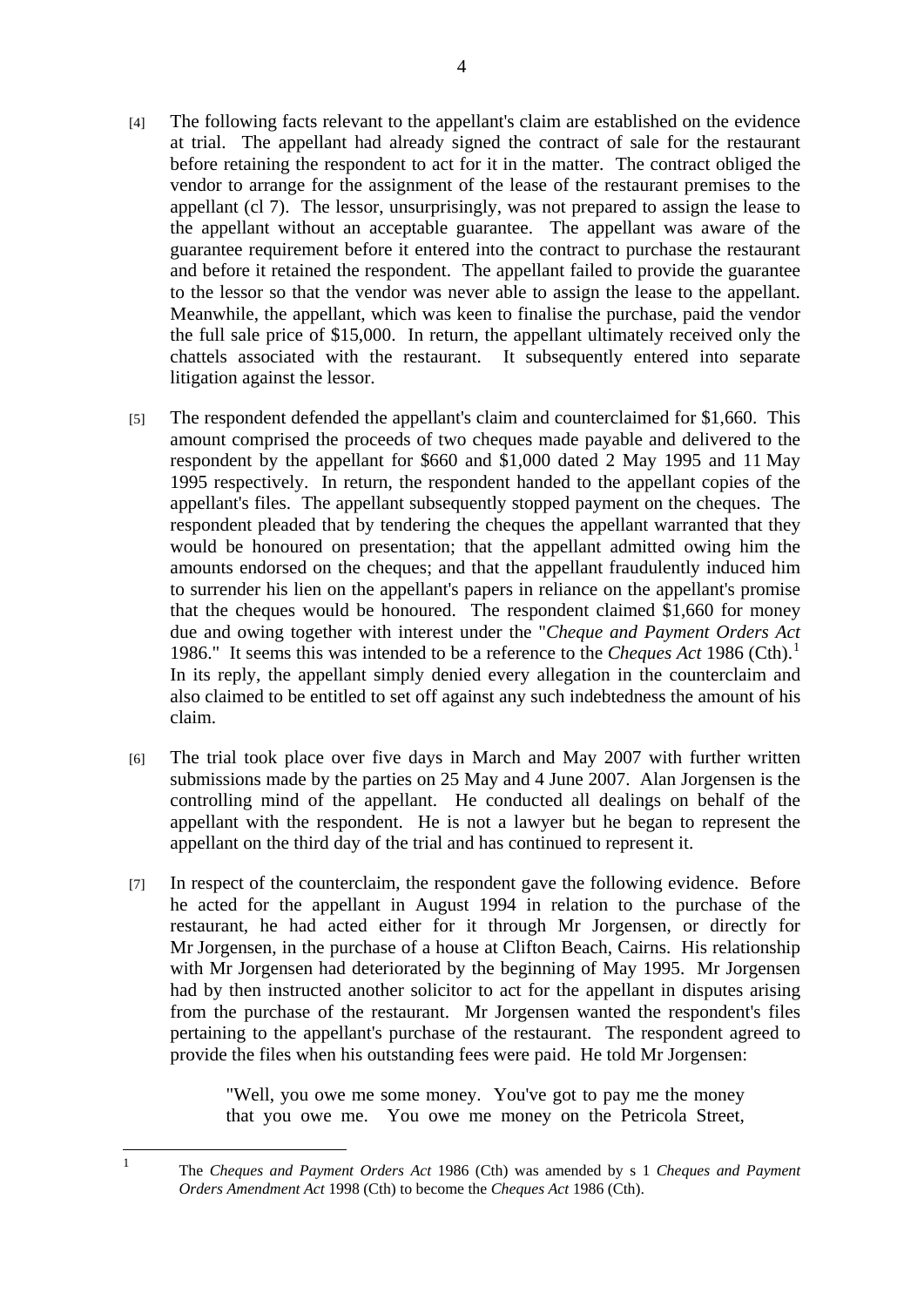Clifton Beach, deal and you owe me some money on this deal as well for the work that I've done on it."

Mr Jorgensen then came to his office with two cheques. One was back-dated to 2 May 1995 and was for \$660. The other was for \$1,000. On receipt of the cheques, the respondent released copies of the appellant's files to him. Mr Jorgensen subsequently stopped payment on both cheques before they were cleared.

- [8] Mr Jorgensen's evidence in respect of the counterclaim was that he cancelled payment on the cheques because the respondent did not keep up "his end of the bargain" in ensuring that the vendor assigned the lease of the restaurant to the appellant. The magistrate found in respect of the counterclaim that the appellant presented the cheques to obtain the files and very soon after stopped payment on them. The magistrate noted that if the appellant disputed its liability to pay the amounts endorsed on the cheques, it should not have presented the cheques but rather contested its liability to pay these amounts.
- [9] Neither the oral evidence, nor the exhibits tendered before the magistrate with which this Court has been supplied, clarify what part of the \$1660, if any, related to the respondent's earlier work for the purchase of premises at Clifton Beach, and what part related to his work for the purchase of the restaurant. It is clear from the evidence that at least some of the \$1,660 the subject of the counterclaim related to the respondent's work in respect of the appellant's purchase of the restaurant.
- [10] The magistrate gave reasons on 18 September 2007 and pronounced orders that judgment be given for the respondent in the appellant's action and for the respondent in his counterclaim.<sup>2</sup> The appellant appealed from the magistrate's decision to the District Court. That appeal was dismissed.<sup>3</sup>
- [11] The appellant applied to this Court for leave to appeal. Leave was granted, but limited to the following grounds concerning the magistrate's findings:

"… that [the respondent] was not negligent in failing to advise [the appellant] it was not contractually obliged to and should not settle until clause 7 of the contract relating to the assignment of the lease was satisfied; that settlement occurred on 26 August 2004; and that [the respondent] was not in breach of any duty in failing to advise of his conflict of interest in acting for both parties and the advisability of separate representation."<sup>4</sup>

- [12] I agree with Muir JA's reasons for concluding that it is immaterial whether settlement occurred on 26 August 1994 or at all, and that the appellant did not establish any negligence on the part of the respondent.
- [13] The respondent was plainly in a fiduciary relationship with the appellant once he accepted instructions to act as its solicitor in the purchase of the restaurant from another of the respondent's clients. The respondent breached that duty by acting for

 $\frac{1}{2}$  *Freeway Management Pty Ltd and Mantonella Pty Ltd v Myles Thompson*, unreported, Magistrate Brassington, Claim No 1207 of 1997, 18 September 2007.

*Mantonella Pty Ltd v Thompson* [2008] QDC 92. 4

*Mantonella Pty Ltd v Thompson* [2008] QCA 241, Holmes JA, Muir JA and Philippides J.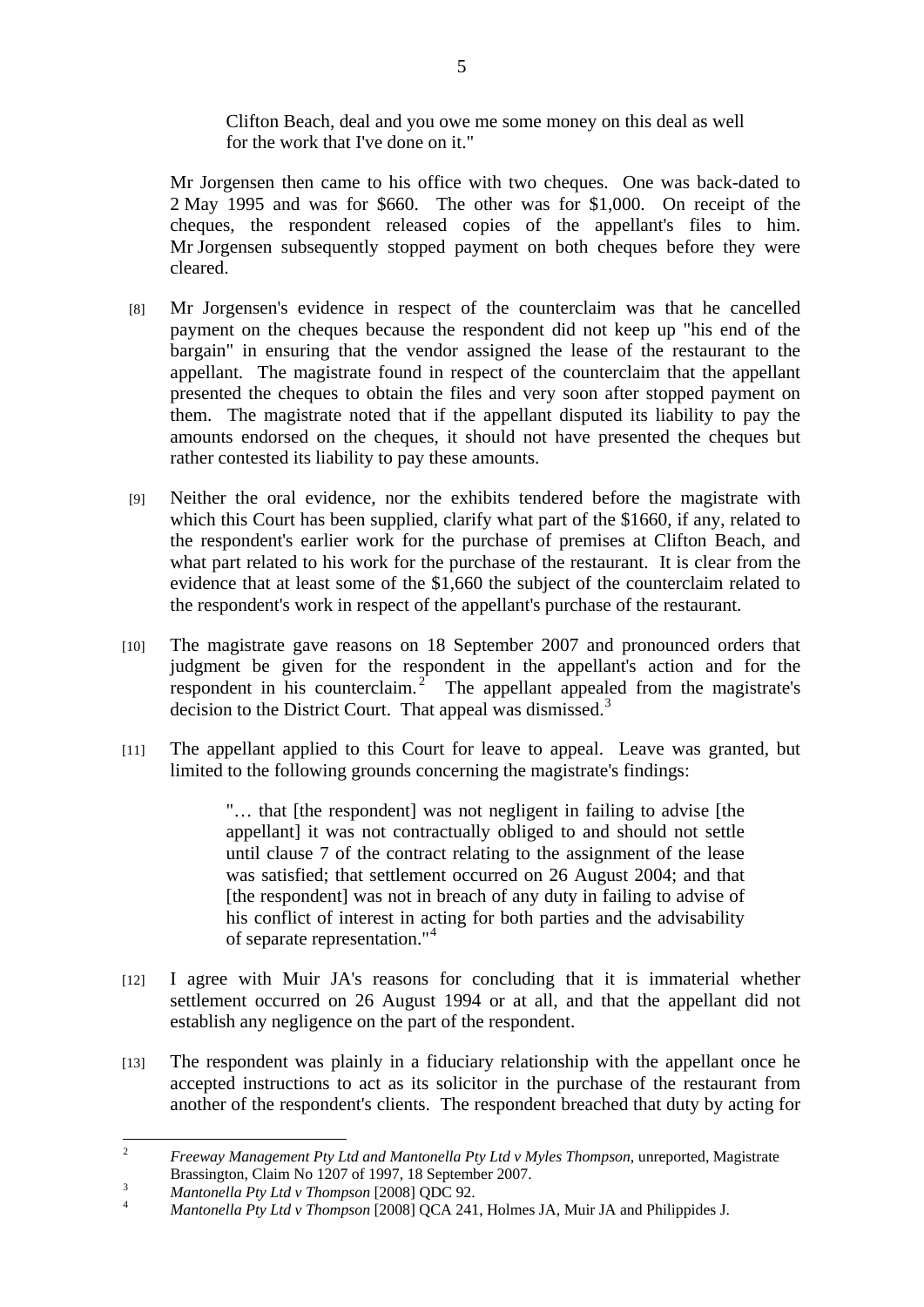both the vendor and the appellant in the purchase without the informed consent of both parties: *Clark Boyce v Mouat*. 5 The appellant was acting at all times through Mr Jorgensen, an experienced, forceful and persuasive businessman, who was familiar with the sorts of obligations imposed by leases and other contracts. That did not absolve the respondent from his duty to inform the appellant of his conflict and to advise it to take independent legal advice. His failure to do so breached his fiduciary duty.

- [14] I agree with Muir JA and Fryberg J that, in the end, this is of no assistance to the appellant in its action against the respondent. It entered into the contract for the purchase of the restaurant before it instructed the respondent to act on its behalf and it then knew the lessor would not agree to assign the lease of the restaurant premises to it without an acceptable guarantee. It did not provide that guarantee. Any loss it suffered from the time it instructed the respondent as its solicitor was caused by its failure to provide the guarantee required by the lessor. Had it provided the guarantee, the vendor would have assigned the lease to it and the purchase of the restaurant could have been satisfactorily completed. The appellant did not demonstrate that its loss was because of the respondent's profit from his breach of fiduciary duty or that the respondent acted fraudulently. In the circumstances pertaining here, the appellant's failure to prove that its loss was caused by the respondent's breach of duty means that the magistrate was ultimately correct in giving judgment for the respondent on the appellant's claim against him. The District Court judge was also right to uphold that part of the magistrate's decision and order.
- [15] Although the counterclaim did not feature in argument in the District Court appeal, or in this appeal, I was initially concerned about that part of the magistrate's order giving judgment for the respondent on the counterclaim. The counterclaim was for the respondent's fees, at least some of which related to work done on the appellant's behalf when the respondent was in breach of his fiduciary duty to the appellant. Like many other aspects of this matter, the evidence at trial relevant to the counterclaim (summarised earlier in these reasons) was most unsatisfactory. It was clear that some of the respondent's counterclaim related to his work for the appellant while in breach of his fiduciary duty although it was unclear how much. Depending on the circumstances, a solicitor may not be entitled to claim fees from a client for work done in breach of his fiduciary duty. This is consistent with the basic equitable principle that a fiduciary who breaches a fiduciary duty is liable to account for any profits derived from acting in that fiduciary capacity: *Nocton v Lord*  Ashburton<sup>6</sup> and *Warman International Ltd v Dwyer*.<sup>7</sup>
- [16] The forfeiture of fees by a solicitor who performs work in breach of a fiduciary duty is not, however, inevitable. In *Tresize v National Australia Bank Limited*, <sup>8</sup> French J (as he then was) noted that no case had been cited to support the applicants' proposition that a solicitor's professional fees earned for services rendered should be disgorged on an account of profits as a result of a breach of the solicitor's fiduciary duty.<sup>9</sup> French J noted that the applicants continued to seek and obtain the benefit of

 $\frac{1}{5}$ [1994] 1 AC 428.

<sup>6</sup> [1914] AC 932 at 956 - 957.

<sup>7</sup> (1995) 182 CLR 544, Mason CJ, Brennan, Deane, Dawson, Gaudron JJ at 556 - 565.

<sup>8</sup> [1999] FCA 28.

<sup>9</sup> [1999] FCA 28 at [26]. See, however, where the Supreme Court of Texas considered the principles relating to the forfeiture of fees by a solicitor for services when acting in breach of fiduciary duties in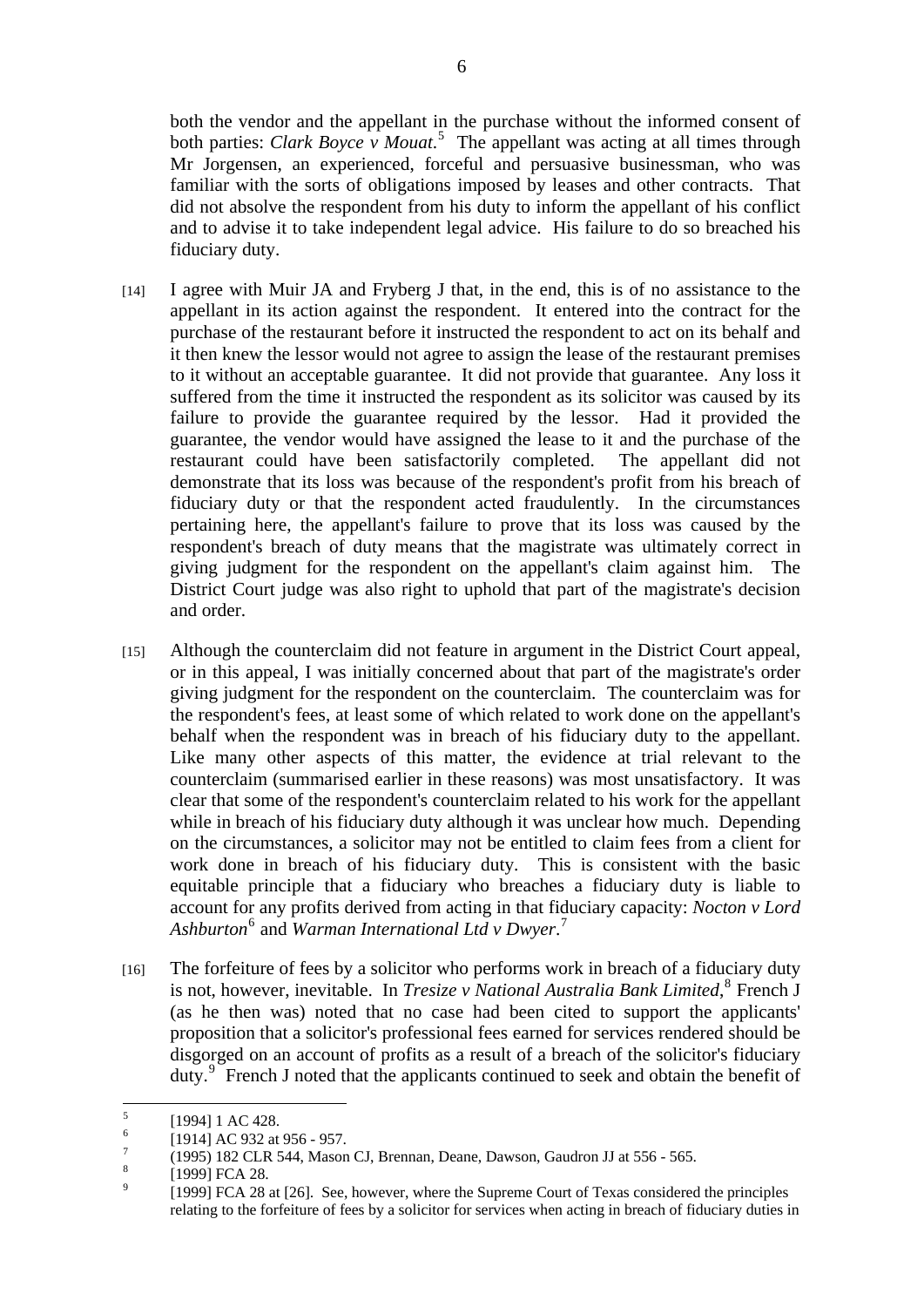the legal work the subject of the fees and disbursements: their trial had continued over some days and they had received a substantial discount on the fees rendered. His Honour concluded that fees paid for professional services in the circumstances of that case did not constitute a profit of the kind for which an account should be ordered.<sup>10</sup>

- [17] The cardinal principle of equity is that the remedy must be fashioned to fit the nature and facts of each case: see *In re Coomber*; *Coomber v Coomber*<sup>11</sup> and Warman International.<sup>12</sup> The present circumstances appear easily distinguishable from those in *Tresize*: the appellant ultimately seemed to receive little or no benefit from the respondent's work done in breach of fiduciary duties. Had the counterclaim been for fees for the respondent's services performed when in breach of his fiduciary duty, it would have been well arguable that the counterclaim was not made out in whole or in part. But the respondent's counterclaim was, as the magistrate appreciated, a claim under the *Cheques Act* for the amount stated in the dishonoured cheques presented by the appellant in return for which it obtained a copy of his files over which the respondent had a lien. On the pleadings and in the way the case was conducted at trial, the respondent was entitled to succeed on his counterclaim.
- [18] It follows that I agree with Muir JA that the appeal should be dismissed with costs.
- [19] **MUIR JA:** The appellant, a successor of Freeway Management Pty Ltd, having obtained leave to appeal, appeals from an order of a judge of the District Court dismissing the appellant's appeal from the Magistrates Court decision. Freeway commenced proceedings in the Magistrates Court in Cairns in June 1997 claiming against the respondent unspecified damages for breach of a duty of care.

## **The pleadings**

- [20] The original statement of claim contained these allegations:
	- (a) The respondent, a solicitor, acted for the estate of Dunbar as vendor and the appellant as purchaser of a business named "Royce's Restaurant";
	- (b) In breach of the duty of care arising from his retainer the respondent negligently failed to properly complete a schedule of the plant, equipment and chattels the subject of the agreement;
	- (c) Although the respondent accepted instructions from Freeway to "act as solicitor on the settlement and completion of the contract", because the respondent was otherwise acting for Freeway at the time the agreement was entered into, he had a duty to advise generally in relation to the transaction.
- [21] In breach of his duty, the respondent failed to advise Freeway that it would be required to provide the lessors of the premises in which the business was carried out a \$20,000 bond required "under the terms of the lease of the premises".

1

*Burrow v Arce* 997 SW 2d 299 (Tex, 1999). I am grateful for the research of my Associate, Jodi Gardner, who referred me to both these cases.<br>[1999] FCA 28 at [30].<br> $\frac{11}{100}$  [1991] FCA 288 [19].

 $11$  [1911] 1 Ch 723, Fletcher Moulton LJ at 728 - 729.

<sup>12 (1995) 182</sup> CLR 544 at 559.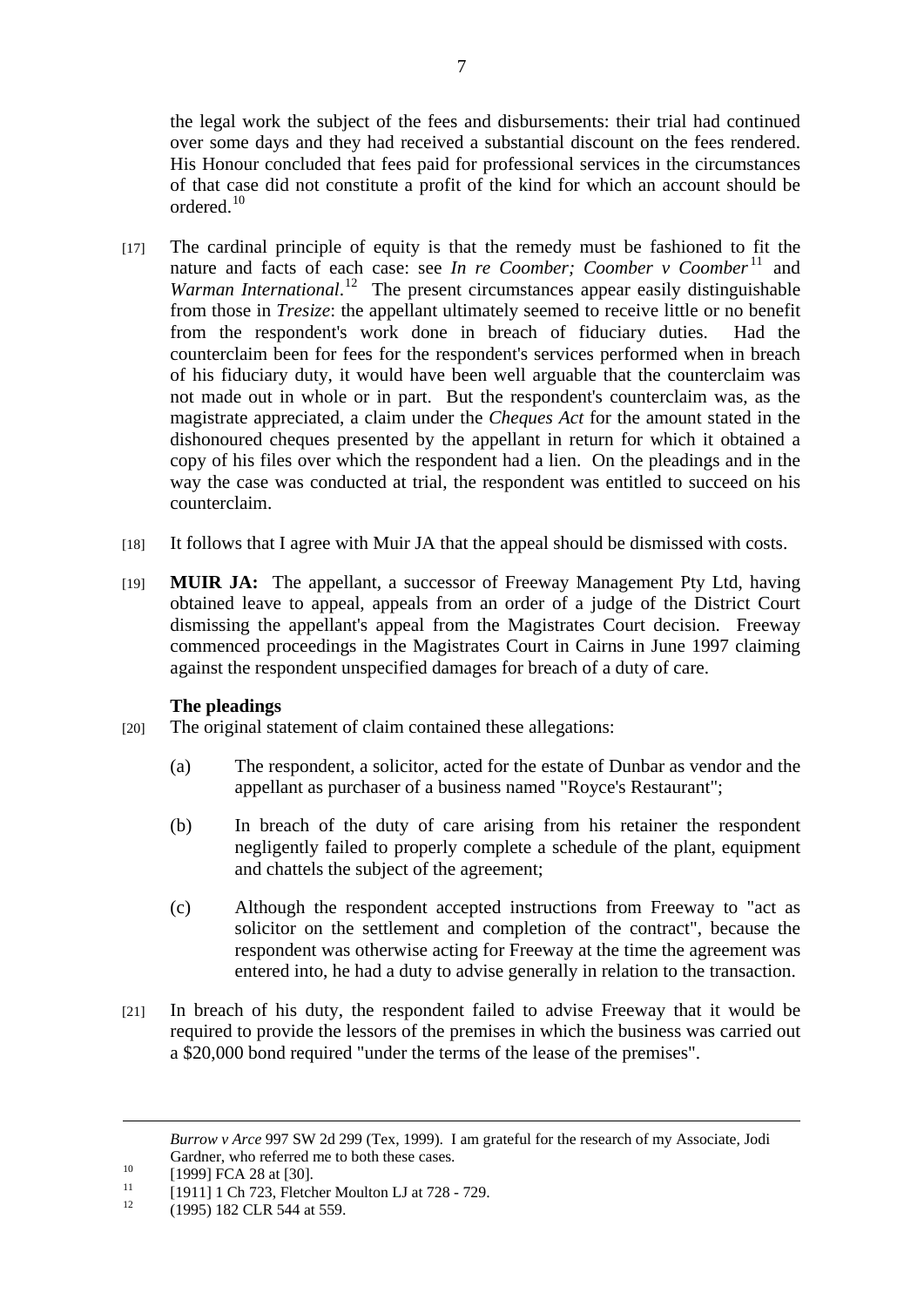- [22] An amended statement of claim filed in September 1998 added the following allegations:
	- (a) In 1994 the respondent was retained by Bradley Jorgensen, a secretary of Freeway, to act on his behalf in relation to the purchase of a property at Clifton Beach.
	- (b) In breach of his duty to Freeway the respondent failed to advise Freeway that under the agreement the Estate was obliged to procure the lessors' consent at the Estate's own expense and advised Freeway to join in litigation with the Estate to procure the consent.
	- (c) Also in breach of his duty, the respondent failed to advise Freeway that it was under no obligation to pay the purchase price until the lessors' consent to the assignment of lease to Freeway had been obtained and that it should not pay the purchase price until this requirement was satisfied.
	- (d) The respondent should have advised Freeway to obtain separate legal advice, "given he acted for the Estate";
	- (e) The respondent by virtue of his retainer owed Freeway a fiduciary duty in breach of which he failed to advise Freeway that it was likely that the interests of vendor and purchaser could diverge because of the lessors' attitude to consenting to the assignment of lease and that, in consequence, the respondent "had a conflict of interest and [Freeway] therefore should obtain independent legal advice";
	- (f) If properly advised, Freeway would have sought separate legal advice and such advice would have been to the effect that Freeway not pay the purchase price for the business.
- [23] The defence is an unsophisticated document. It "does not admit any allegation made by the plaintiff", denies any breach of duty and denies that the plaintiff suffered loss.

## **History of the proceeding**

- [24] Mantonella Pty Ltd was added as a plaintiff in October 1998 on the basis that Freeway had contracted and sued in its capacity as trustee of a discretionary trust and that Mantonella had replaced Freeway as trustee. Also in 1998, leave was given for the appellant to amend the statement of claim.
- [25] No steps in the proceeding were taken from about mid 2001 until 2 June 2005 when the appellant applied for leave to proceed. The proceeding was dismissed for want of prosecution on the respondent's cross application but the decision was set aside by a judge of the District Court in May 2006. The trial of the proceeding took place in the Magistrates Court in March, May and June 2007. An application to amend the plaint to "specify further particulars of loss and damage of some \$28,014" was refused. A foreshadowed application to claim equitable damages for breach of fiduciary duties was not pursued.
- [26] Judgment in favour of the respondent was given in the Magistrates Court on 18 September 2007. The appeal to a judge of the District Court was dismissed on 2 May 2008. As is discussed later, the Magistrate found Mr Jorgensen to be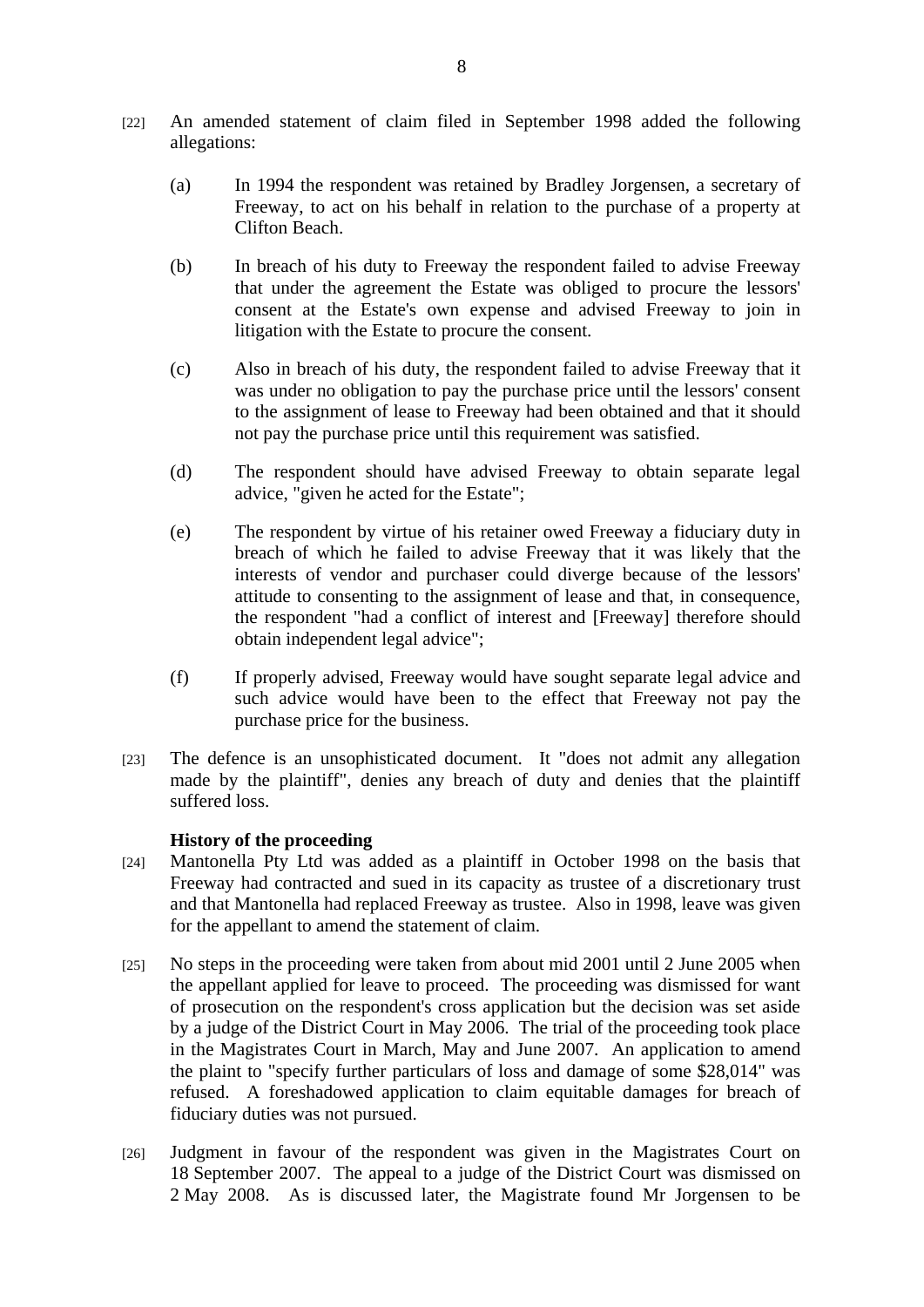uncreditworthy. She found the respondent "vague as to the details of the transaction" and that this was "unsurprising  $\ldots$  given the time frame."<sup>13</sup>

## **The relevant facts**

- [27] The following account of the facts is extracted, for the most part, from the Magistrate's reasons and from documents in evidence at first instance. The respondent, a sole legal practitioner, had acted for the estate of Dunbar and was owed fees by the Estate. He had also assumed some of the duties of executor owing to the residence of the executor in the Northern Territory.
- [28] One of the assets of the Estate was a restaurant business conducted in leased premises. The respondent had been attempting to sell it for some time when Mr Jorgensen, the person in effective control of Freeway and Mantonella, approached him with a view to its purchase by Freeway. Mr Jorgensen, after inspecting the premises, offered to pay \$15,000 for the goodwill of the business, the Estate's interest in the lease and all plant and equipment.
- [29] The respondent prepared an agreement of sale and purchase which Jorgensen executed on behalf of Freeway on 5 August 1994. The sole special condition in the agreement was an acknowledgement by the purchaser that the agreement was signed by the respondent as the Estate's solicitor and was subject to ratification by the executor.
- [30] At one point in his evidence Mr Jorgensen swore that the respondent agreed to act for both parties on 4 August 1994. Elsewhere in his evidence he swore to the effect that although he did not ask the respondent to act for Freeway he assumed that the respondent was his solicitor and would act for him, having acted in the purchase of his Clifton Beach house property. The respondent's evidence was that he was first asked to act for Freeway after the agreement was entered into on 5 August 1994.
- [31] That day, Mr Jorgensen gave the respondent a cheque for \$5,000 on account of the deposit, a cheque for \$500 on account of fees or outlays and a cheque for \$10,000 for the balance purchase price. The latter cheque was post-dated to 26 August 1994. Trust account receipts were issued for the larger cheques. The Estate was credited with the sum of \$5,000 in the trust account ledger on 5 August 1994 and the sum of \$10,000 was entered as a credit to the account of the Estate in the trust account ledger on 26 August 1994.
- [32] Also, on 5 August 1994, as part of the sale documentation, the respondent had Mr Jorgensen sign on behalf of one of his companies, Mytack Holdings Pty Ltd, an irrevocable charge and authority in respect of the prospective proceeds of sale of a parcel of real property in Melbourne being sold by Mytack.
- [33] On 8 August 1994, a Monday, the respondent wrote to the lessors' solicitors informing them:

"… It is proposed that settlement occur this week. … For the purpose of this sale, I am acting for the purchaser as well as the vendor."

[34] Obviously, the respondent was acting for Freeway when the letter was sent.

 $13<sup>°</sup>$ 13 *Freeway Management Pty Ltd and Mantonella Pty Ltd v Myles Thompson*, unreported, Magistrate Brassington, Claim No 1207 of 1997, 18 September 2007, at [65].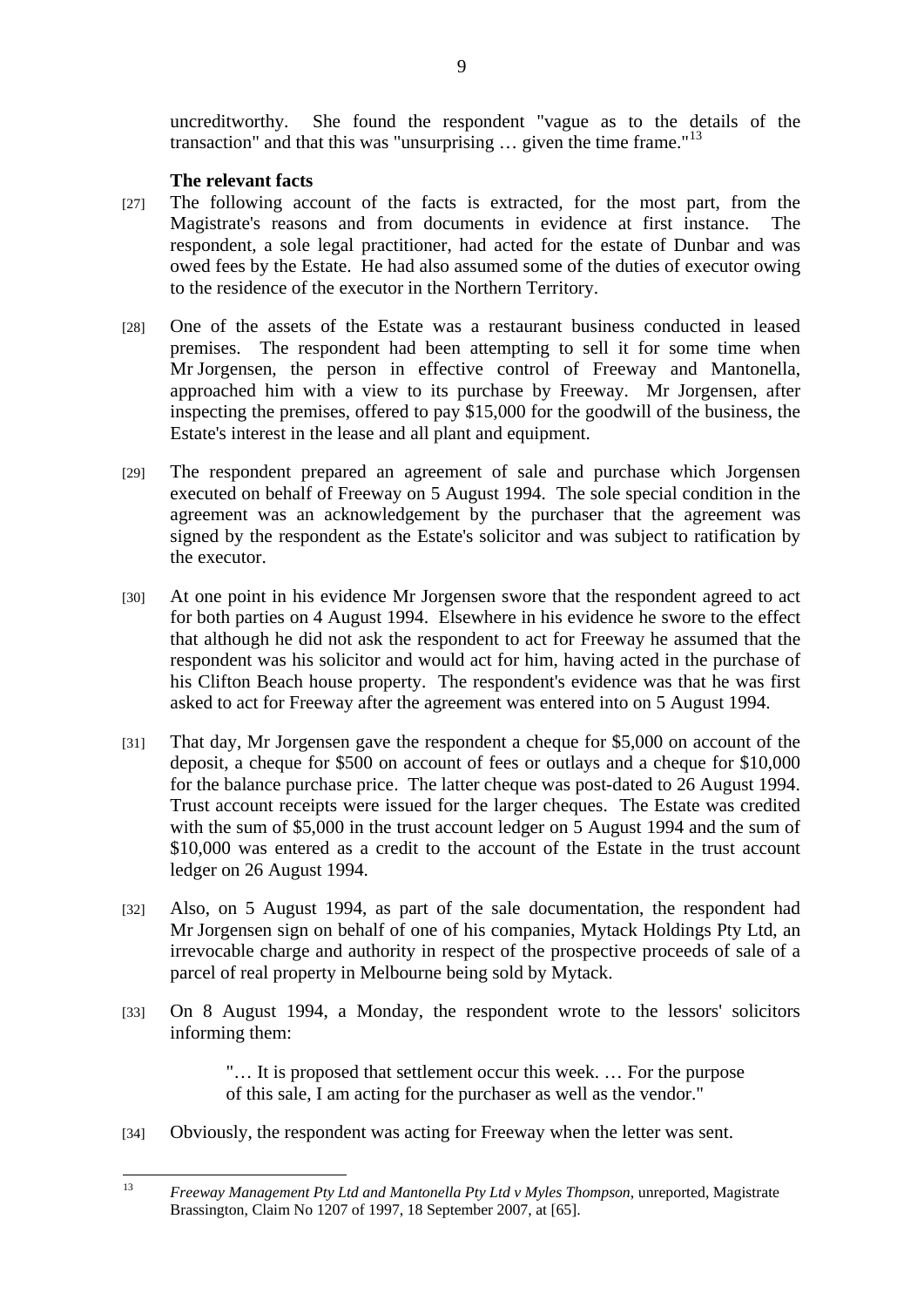[35] The transaction did not proceed smoothly. The lease, a copy of which is not in the appeal record, required the lessee to provide the lessors with a bank guarantee of \$25,000 as surety for the performance of the lessee's obligations under the lease. Clause 6 of the agreement provided for delivery of possession by the Estate on the date specified in clause 4 in return for the balance purchase price but clause 4 didn't specify a date.

10

- [36] Clause 7 required the Estate, on or before the date of settlement under clause 6, to obtain, at its expense, the lessors' consent to the assignment of the lease provided that the cost of any Deed of Covenant required by the lessors was to be borne by Freeway.
- [37] The Magistrate's reasons record relevant events after 8 August 1994 as follows:

"69. On 10 August 1994 MacDonnells  $14$  wrote, and sent by facsimile, to the Defendant a draft Deed of Consent to Assignment of Lease. The requirements for Freeway Management and Mr. Jorgensen to comply with were set out in the facsimile. They were not onerous and indeed would appear to provide the solicitors and the landlord the information necessary to determine if Freeway Management was a *'respectable, responsible and financial person.'*  If this information had been provided the effect of the s 11 of the lease and s. 121 of the Property Law Act 1974 would have meant the landlord could not have arbitrarily and capriciously withheld their consent. Indeed all the evidence of the correspondence on 8 and  $10<sup>th</sup>$ August 2004 was that an uncontentious assignment was anticipated.

70. The letter of 10 August 1994 (exhibit 14) also includes a reference to the requirement that Freeway Management will be *'required to provide a substitute Bank Guarantee which complies with the requirements of Clause 21 of the lease*'." (footnotes deleted)

- [38] It was found that before Freeway entered into the agreement, Mr Jorgensen was aware: of the existence of the lease; that he was acquiring an interest in the lease and that he was required to provide a bank guarantee. It was found also that Mr Jorgensen was anxious to complete the transaction despite a warning by Mr Thompson "of the consequences of proceeding … without the formal assignment having been effected." The reasons refer to "Mr. Jorgensen's urging and assurances" in respect of the provision of the \$25,000 bank guarantee and his wish to proceed with the transaction. It was found that the deposit monies of \$5,000 were dispersed on 12 August 1994. That finding accords with the trust account ledger which also shows that on 26 August 1994 \$10,000 was transferred out of the respondent's trust account. The evidence is that it was deposited into his general account. The Magistrate concluded that these transfers were not "evidence of dishonesty or fraud but rather confusion as to when completion took place."
- [39] A diary note of the respondent of 26 August 1994 stated that the solicitors for the lessors had given the lessors the instrument of guarantee and that they had "quite improperly" obtained payment from the bank. The diary note recorded the respondent's opinion that the landlords had an entitlement to about \$7,500 or

 $14$ The lessors' solicitors.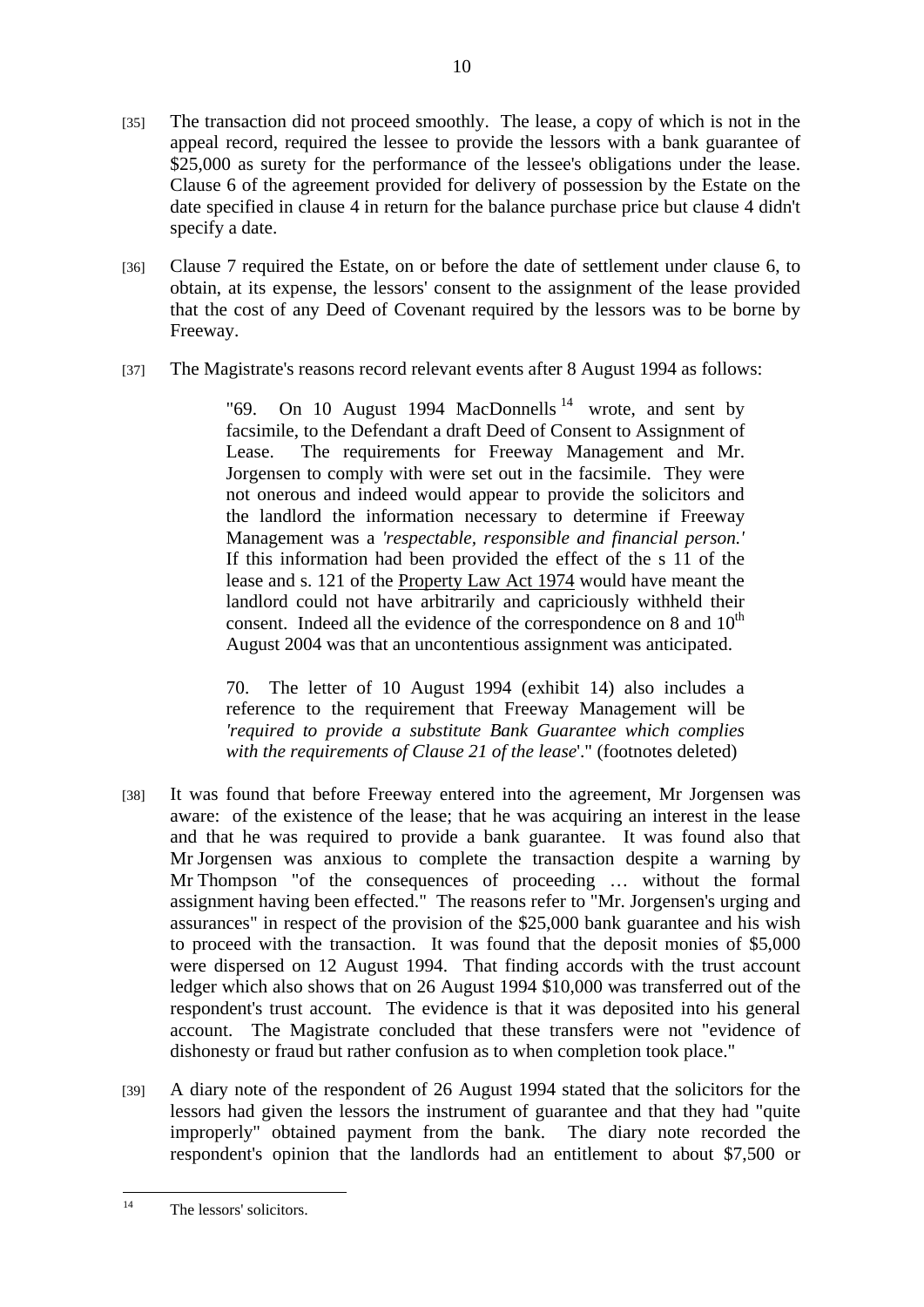\$8,000. It was explained that "we" attempted to negotiate a result under which the lessors' solicitors held the balance of the guaranteed sum, presumably approximately \$17,000, and that Mr Jorgensen would provide the outstanding sum pending provision by him of a bank guarantee for \$25,000 on the same terms as the Estate's guarantee. The diary note further recorded that the lessors would not give their consent until the new bank guarantee was provided. The diary note concludes:

 "We have got to make this settlement work even if we have to give away a fair bit because if we don't then we take the risk of loosing [sic] first of all the bank guarantee and secondly the sale and we can't afford to loose [sic] either because there is just too much hanging on it. Try and effect the settlement on Monday, you can see there that it is pretty simple, all we have to do is swap some cheques and the bank guarantee for a consent to the lease and they can go in and operate from there."

- [40] On the same day the respondent rendered to Freeway a fee note for \$500 for professional services in the purchase plus outlays of \$225 on account of stamp duty.
- [41] The matter dragged on. The lessors, with justification, declined to consent to an assignment of the lease unless satisfied of Freeway's financial standing and without the provision of the new guarantee. Freeway was unable to provide the guarantee. The lessors, in reliance on a breach or breaches of the lease, terminated it. On 1 November 1994 a judge of the Supreme Court granted relief against forfeiture. Freeway and the Estate were ordered to pay the costs of the applications before the Court. On that day the respondent wrote to Mr Jorgensen pressing him to provide the bank guarantee and "a verified statement of assets and liabilities". He warned that continued failure to obtain a transfer of the lease could result in "loss of this business and proceedings being instituted between yourself and the Estate."
- [42] Two days later the respondent issued a fee note to Mr Jorgensen and the Estate for \$3,000 on account of negotiations "in an attempt to avoid the prospect of litigation, originating summons, lengthy affidavits … conference … and appearance in court…". On 9 November 1994 the respondent wrote again to Mr Jorgensen pointing out the risk that the landlord would terminate the lease. The letter asserted that if the lease was terminated Freeway would be in breach of its agreement with the Estate and that that would place "[the appellant] in a position where [the appellant] would have to reimburse the Estate for any losses which it incurs as a result of that breach." A letter from the respondent to Mr Jorgensen of 15 November 1994 includes the following:

"I note that the purchase of the restaurant was due to be settled on 1 September 1994. Because settlement did not occur on that date te [sic] estate of Royce Dunbar has suffered losses. In the event that these losses are not reimbursed and the settlement effected by you taking over the lease, I shall have no alternative than to institute proceedings against you and Freeway Management Pty Ltd to cover those losses.

[43] A letter to Mr Jorgensen of 6 February 1995 complained that Mr Jorgensen had not performed despite prompting by the respondent "on numerous occasions". The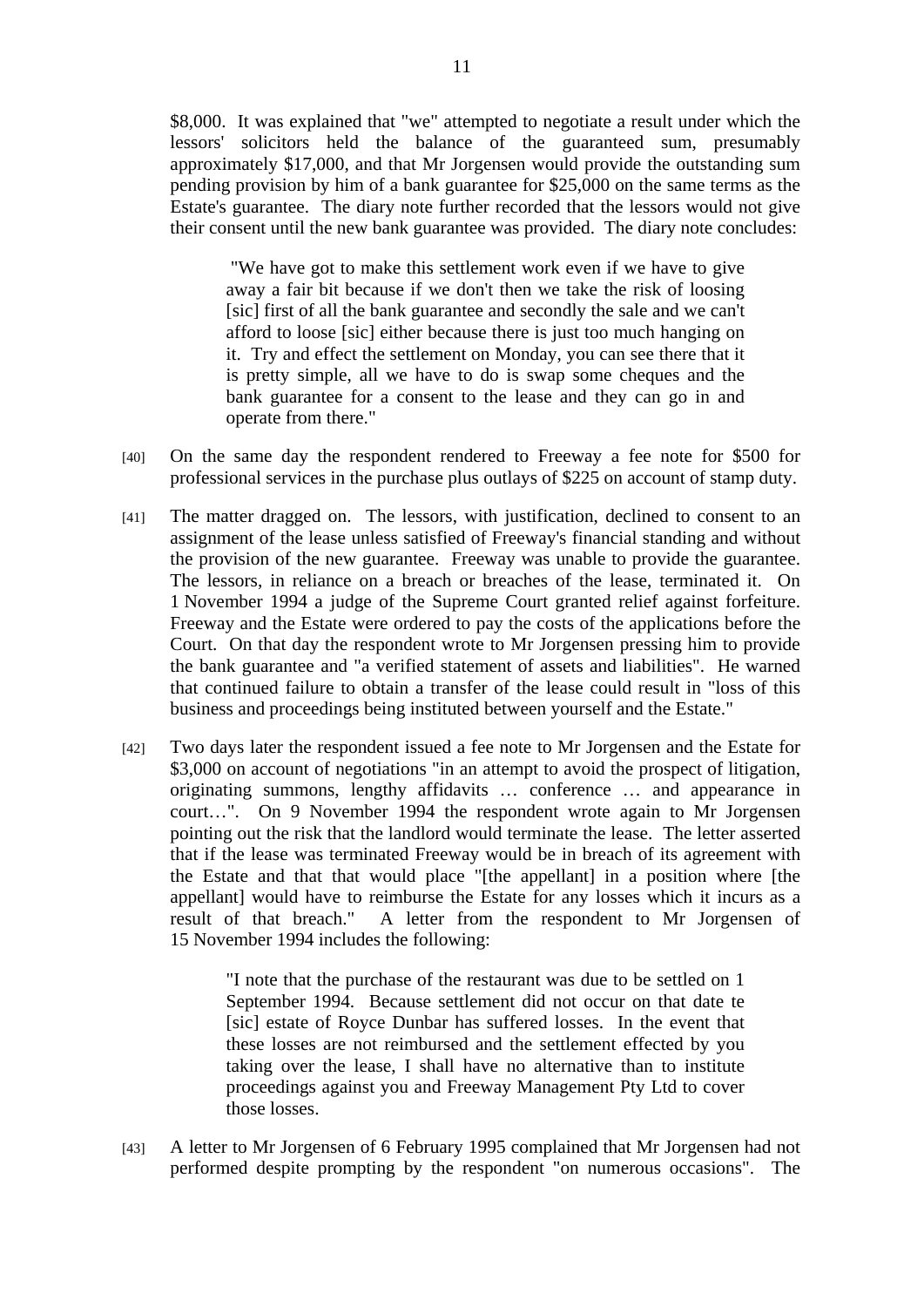letter asserted "that settlement has not occurred" and that the failure to settle had cost the Estate:

- "1. Rent between September and now.
- 2. Costs of an initial application in the District Court.
- 3. Costs in a further application in the District Court."
- [44] The letter further stated:

"Further, as a result of one of your agents attaching a sign to the front window of the restaurant, it was ordered that the costs of repair to that sign in the sum of \$578.00 be met from the estate, that is from funds held in trust at MacDonnells from the estate."

The letter demanded payment of \$19,704.05 "to set the books right" and required settlement by 8 February 1995, failing which the agreement would be rescinded. The respondent failed to act on his threat and the matter staggered on. The reasons take up the further history of the matter as follows:

"82. … Jorgensen faxed a response to this letter on the same day agreeing to some payments on a 'without prejudice' basis, agreeing to pay outgoings from the 6 February 1994 and saying *'I will expect your full cooperation in providing information to my solicitors to ensure my claim is given every success. I also advise that due to the obvious conflict of interest that exists with you representing both the estate and Freeway that I will be engaging another solicitor to further this whole affair'.* The claim Mr. Jorgensen is referring to is proposed litigation against the Softas. He also says *'In the meantime I will be putting in place the \$25k g'tee as required and will endeavour to have the restaurant operating by 15 Feb ... Finally I will have my daughter if not myself call in today or Tues AM to pick up the funds that currently rest in your account (\$21,690).'*

83. By 23 March 1995, after further notices of breach of covenants had been served, Mr. Thompson wrote to Mr. Jorgensen and noted there had been no contact between them since 8 February 2005. He noted that he did not act for him and he would not be responsible for his inactivity.

84. On 20 April 1995 the Softas<sup>15</sup> wrote to Mr. Jorgensen and noted that as a first step to assignment they required compliance with the orders of the Supreme Court and the information on the financial position of Freeway Management requested in the correspondence of 8 December 1994. " (footnotes deleted)

[45] The lessors' consent was never obtained. In 1995 Freeway, represented by other solicitors, successfully sued the lessors for conversion of some of the chattels the

 $15$ The lessors.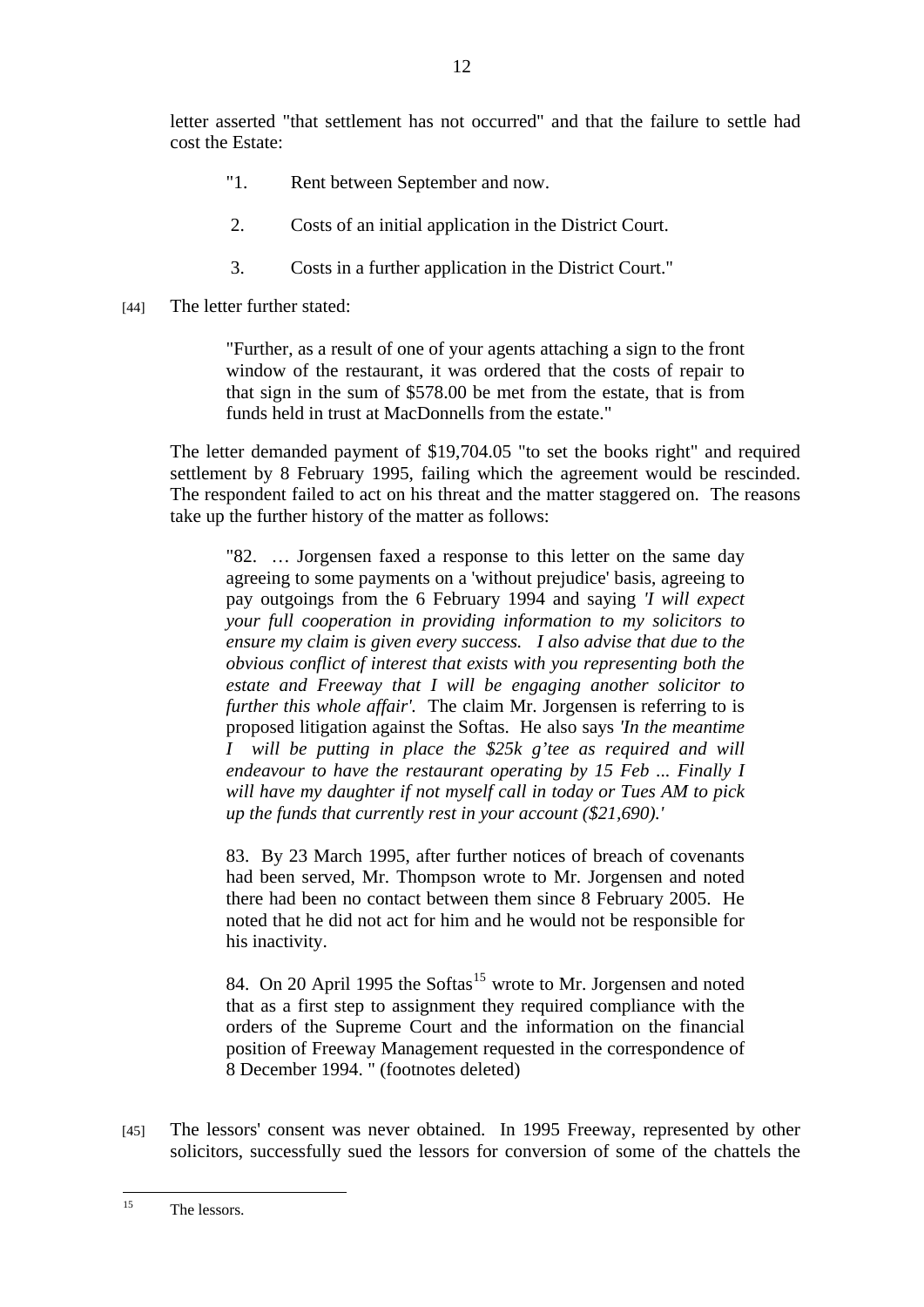subject of the agreement, obtaining judgment in the sum of \$6,300. The record does not disclose the make-up of the \$21,690 referred to in paragraph 82 of the reasons or whether the monies were collected as foreshadowed.

# **Grounds of Appeal**

- [46] The appellant was given leave to appeal the following findings of the Magistrate:
	- (1) The respondent was not negligent in failing to advise Freeway that it was not contractually obliged to and should not settle until clause 7 of the agreement relating to the assignment of the lease was satisfied;
	- (2) That settlement occurred on 26 August 1994; and
	- (3) The respondent was not in breach of any duty in failing to advise of his conflict of interest in acting for both parties and the advisability of separate representation.

# **The findings and evidence relating to grounds 1 and 2**

[47] The Magistrate did not accept that Mr Jorgensen was a witness of credit. She remarked in that regard:

> "I was not impressed by Mr. Jorgensen as a witness. I have rejected his evidence on a number of specific points. ... His history of business and Court dealings shows, at the least, a cavalier regard to obligations and standards of behaviour."

- [48] Having perused the transcript of Mr Jorgensen's evidence-in-chief, crossexamination and Mr Jorgensen's cross-examination of the respondent, as well as the documentary evidence in the record, I find no reason to doubt that her Honour's conclusions in this regard were justified. In any event the notice of appeal did not challenge the Magistrate's findings on credit or the District Court judge's implicit upholding of those findings.
- [49] The Magistrate found that the respondent did warn Mr Jorgensen "of the consequences of proceeding and that Mr Jorgensen nevertheless wished settlement to proceed without the formal assignment having been effected."16 Later in her reasons her Honour said, "However, I have found as a matter of fact that the plaintiff had give [sic] instructions to complete despite [the respondents] warnings." $17$  There was a subsequent finding that:  $18$

"Mr Jorgensen … was advised of the dangerousness of proceeding to settle without the lease being assigned. He chose to proceed."

[50] These findings are supported by the evidence of the respondent. That evidence, relevantly, did not condescend to detail, but as the trial was some 13 years after the events in question, that is hardly surprising.

 $16$ 16 *Freeway Management Pty Ltd and Mantonella Pty Ltd v Myles Thompson*, unreported, Magistrate

Brassington, Claim No 1207 of 1997, 18 September 2007 at [105].<br>*Freeway Management Pty Ltd and Mantonella Pty Ltd v Myles Thompson (Supra)* at [113].<br><sup>18</sup> *Freeway Management Pty Ltd and Mantonella Pty Ltd v Myles Thompso*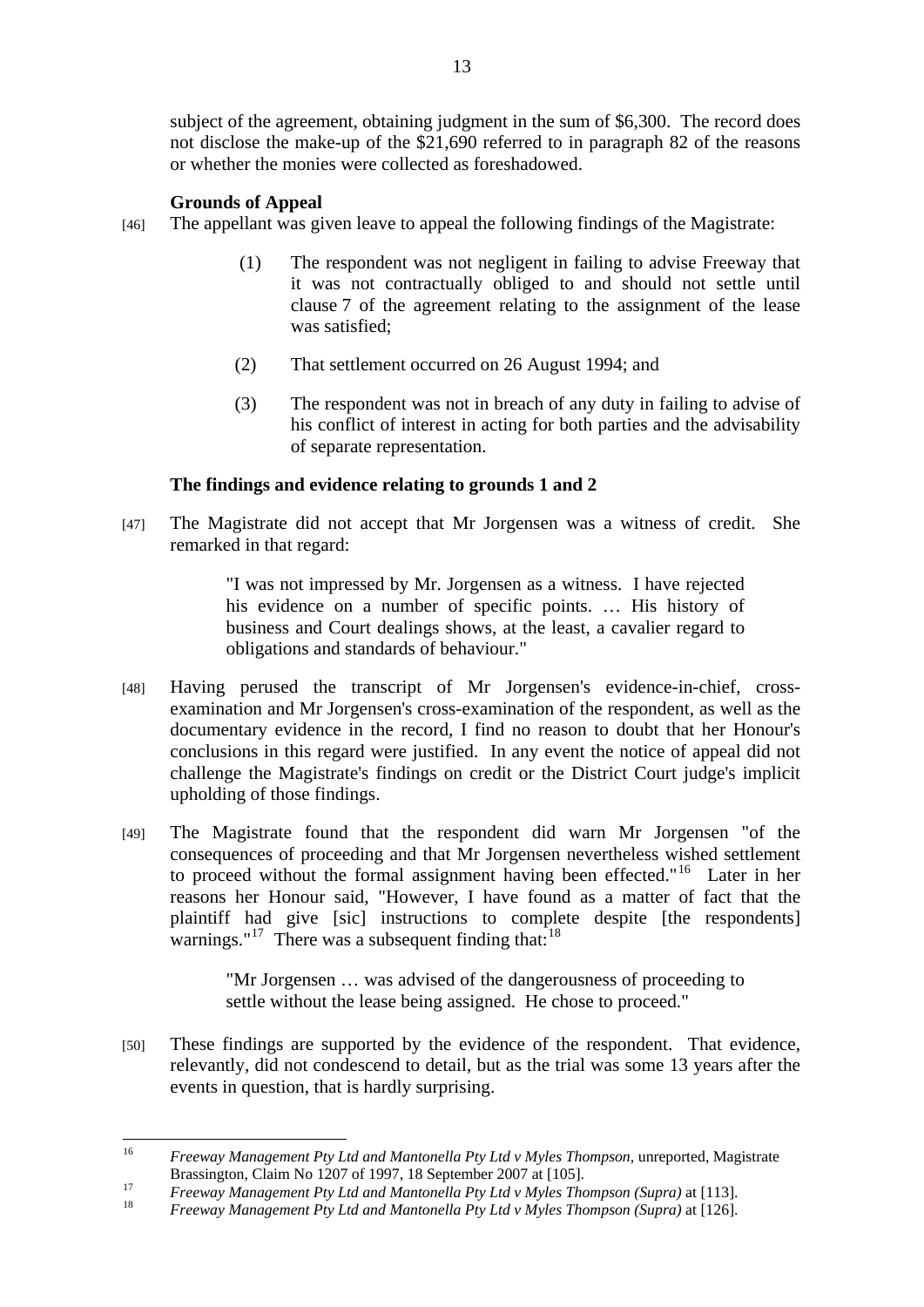- [51] Her Honour, no doubt because of the way in which the case was pleaded and argued, found it necessary to determine a settlement date under the agreement. She found that settlement must have occurred because of the evidence that Freeway had gone into possession and had brought proceedings for conversion against the lessors in respect of chattels in the premises.
- [52] After noting that the respondent's diary note of 26 August 1994 showed the respondent's belief that settlement had not been effected, her Honour nevertheless found that completion took place on or about 26 August. The reasons equate completion with settlement. The conclusion appears to have been based on the receipt by the respondent of Mr Jorgensen's unconditional personal assurance that the bank guarantee would be provided within seven days and on the tenor of correspondence between the parties after 26 August. Much of that correspondence was not in the appeal record and it is necessary to exercise considerable caution when questioning findings made on the basis of a larger body of material. Nevertheless, the matters now discussed make it doubtful that the Magistrate's finding that settlement took place on or about 26 August is correct, at least if what is meant is the form of settlement contemplated by the agreement.
- [53] The respondent's letters of 15 November and 6 February 1995, quoted in part earlier, reveal an understanding on the part of the respondent that settlement had not taken place. He, acting as solicitor for the Estate, at least in part, was pressing for settlement. The evidence establishes however that at some unidentified time Freeway took physical possession of the leased premises and of the fixtures, fittings and chattels of the business but it does not establish that possession of the premises and of the fixtures, fittings and chattels was given, at least initially, in return for payment of the balance purchase price.
- [54] Clauses 6 and 7 of the agreement, properly construed, made the purchaser's obligation to pay the balance purchase price and its right to possession interdependent with the vendor's obligation to obtain the lessors' consent to the assignment of the vendor's interest in the lease. That interest was part of the property to be sold and purchased and "full and complete delivery of possession of the property" could not be given without the lessors' consent.
- [55] However, determination of the appellant's right, if any, to recover damages for the respondent's breach of duty requires more than a determination of whether settlement was effected under the agreement in accordance with its terms and if so, on what date.

#### **Consideration of the settlement date issue**

- [56] Although clause 7 imposed on the Estate an obligation to obtain the lessors' consent at its own expense, the Estate was unable to comply with the obligation only because Freeway failed to provide the requisite guarantee and, it might be added, failed to provide the lessors with adequate evidence that Freeway was a "respectable, responsible and financial" prospective lessee.
- [57] Clauses 6 and 7 make no express mention of the \$25,000 bond but, in my view, it is implicit that the Estate was entitled to be released from its obligations under the bond or that Freeway was required to provide a replacement bond. Alternatively, it was implicit in clause 7 that if the lessors required a Deed of Covenant from the appellant, the appellant was obliged to provide it and that it could encompass a requirement to provide a substitute \$25,000 bond. It was never contended in this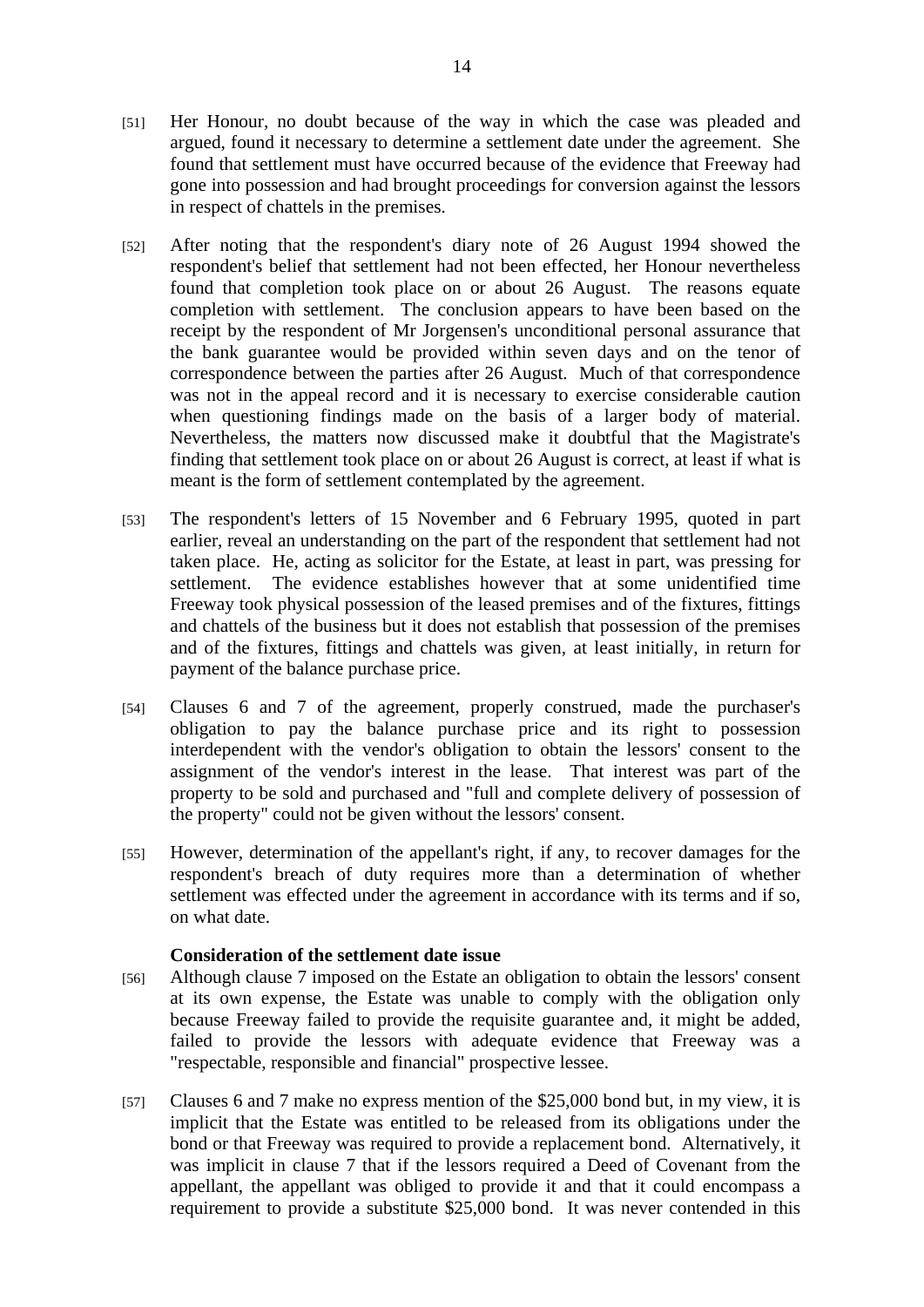proceeding, or previously so far as the record shows, that Freeway was not contractually bound to provide the bond.

- [58] The agreement imposed an implied obligation on Freeway to do all that was reasonably necessary "to secure performance of the contract".<sup>19</sup>
- [59] In *Secured Income Real Estate (Australia) Ltd v St Martins Investments Pty Ltd*, Mason J said in respect of this principle: $^{20}$

"As Lord Blackburn said in *Mackay v Dick*:

'as a general rule ... where in a written contract it appears that both parties have agreed that something shall be done, which cannot effectually be done unless both concur in doing it, the construction of the contract is that each agrees to do all that is necessary to be done on his part for the carrying out of that thing, though there may be no express words to that effect.'

It is not to be thought that this rule of construction is confined to the imposition of an obligation on one contracting party to co-operate in doing all that is necessary to be done for the performance by the other party of his obligations under the contract. As Griffith CJ said in *Butt v M'Donald*:

'It is a general rule applicable to every contract that each party agrees, by implication, to do all such things as are necessary on his part to enable the other party to have the benefit of the contract.'" (footnotes deleted)

- [60] The failure by Freeway to provide the evidence of its suitability as a tenant and its failure to provide the guarantee both constituted breaches of the implied obligations discussed in the above passage. Freeway's conduct was repudiatory in nature and the Estate, in reliance on it, could have terminated the agreement, forfeited the deposit and exercised the other rights available to the Estate under the agreement. Those rights included the "option to sue … for breach of contract or … to re-sell the property by public auction or by private contract" and recover "the deficiency (if any) in price occasioned by such re-sale … together with all expenses …".
- [61] The Estate did not take this course but instead retained the deposit and the balance purchase price. The Estate had no such entitlement unless it had fulfilled the terms of the agreement or was relieved of its obligations in that regard. I consider it probable that the Estate was not able to obtain the benefit of the principle referred to by Lord Finlay LC in *New Zealand Shipping Company Limited v Société des Ateliers et Chantiers de France*: 21

"… that noone can in such case take advantage of the existence of a state of things which he himself produced."

 $10$ 19 *Secured Income Real Estate (Australia) Ltd v St Martins Investments Pty Ltd* (1979) 144 CLR 596,

per Mason J at 607.<br>
<sup>20</sup> (1979) 144 CLR 596 at 607.<br>
<sup>21</sup> [1919] AC 1 at 6.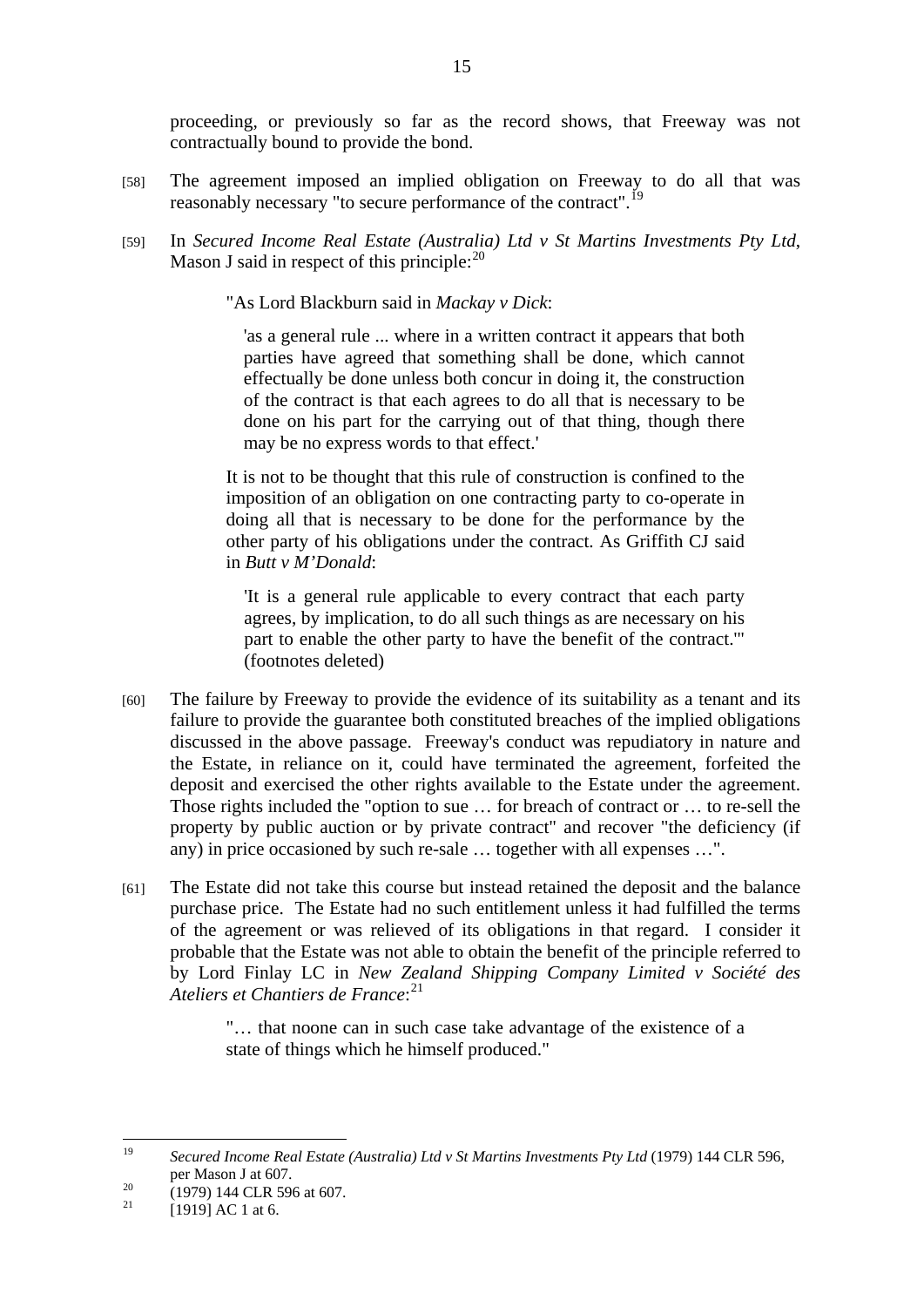[62] Cooke J, as he then was, expressed the principle as follows in *Butcher v Port*:<sup>22</sup>

"For present purposes a clause such as this is not materially distinguishable from one making the certificate of a party's engineer or other appointee a condition precedent to action. The principle that a party cannot insist on a condition if non-fulfilment is his own fault is basic in contract law: see for instance *New Zealand Shipping Company v Société des Ateliers et Chantiers de France* [1919] AC 1, 6, per Lord Finlay LC."

[63] The principle was referred to by Young J in *GPI Leisure Corp Ltd v Yuill*<sup>23</sup> but as appears from *Colley v Overseas Exporters*, 24 the principle is not one capable of universal application. In that case the principle was held by McCardie J not to apply so as to enable the seller of goods to recover their price from the defaulting buyer. The seller had sent the goods to the appropriate port of shipment but was prevented from loading them through the failure of the buyer to name a ship capable of taking the goods. It was held that the buyer's default did not place the seller in the same position as if he had put the goods on board and that, in the absence of agreement that the price should be payable on a day certain irrespective of delivery, the seller could not sue for the price. McCardie J was of the view that *Mackay v*   $Dick^{25}$  was a case in which the property in the subject goods actually passed to the buyer and concluded that:<sup>26</sup>

> "A clear distinction exists between cases where the default of the buyer has occurred after the property has passed and in cases where that default has been before the property has passed … The rule which applies to sales of goods seems also to apply to sales of land. If the vendor has conveyed the property in land to the purchaser he can recover the price. If not he can get damages only: *Leake on Contracts*; <sup>27</sup> *Laird v Pim*; <sup>28</sup> *East London Union v Metropolitan Ry.*   $Co^{29}$ "

- [64] *Laird v Pim* and *East London Union v The Metropolitan Railway Company* are authority for the proposition that, at least as a general rule, the vendor of an interest in land who has not given title to the purchaser is not entitled to sue for the purchase money as a debt in the absence of provision to the contrary in the contract. The vendor's right is to sue for specific performance or for damages for loss of the bargain. And, as the vendor retains the interest in the land, the amount of the purchase monies is not the measure of the vendor's damages. $30$
- [65] Although the principle just discussed does not assist the respondent, the facts show that the parties, at some time which cannot be identified precisely on the evidence before this Court, accepted that the Estate had done all it could to perform its obligations under the agreement and was entitled to the balance purchase price,

 $22$ <sup>22</sup> [1985] 1 NZLR 491 at 469.

 $\frac{23}{24}$  [1997] NSWSC 292.

 $^{24}$  [1921] 3 KB 302.

<sup>&</sup>lt;sup>25</sup> (1881) 6 App Cas 251.<br><sup>26</sup> [1921] 2 KD 292, 210.

 $^{26}$  [1921] 3 KB 302, 310 – 311.

<sup>&</sup>lt;sup>27</sup> 6<sup>th</sup> ed., p 469.<br>
(1841) 7 M&W 474; 151 ER 852.

 $^{29}$  (1869) LR 4 Ex 309.

<sup>30</sup> R M Stonham*, The Law of Vendor and Purchaser* (1964) at [1395].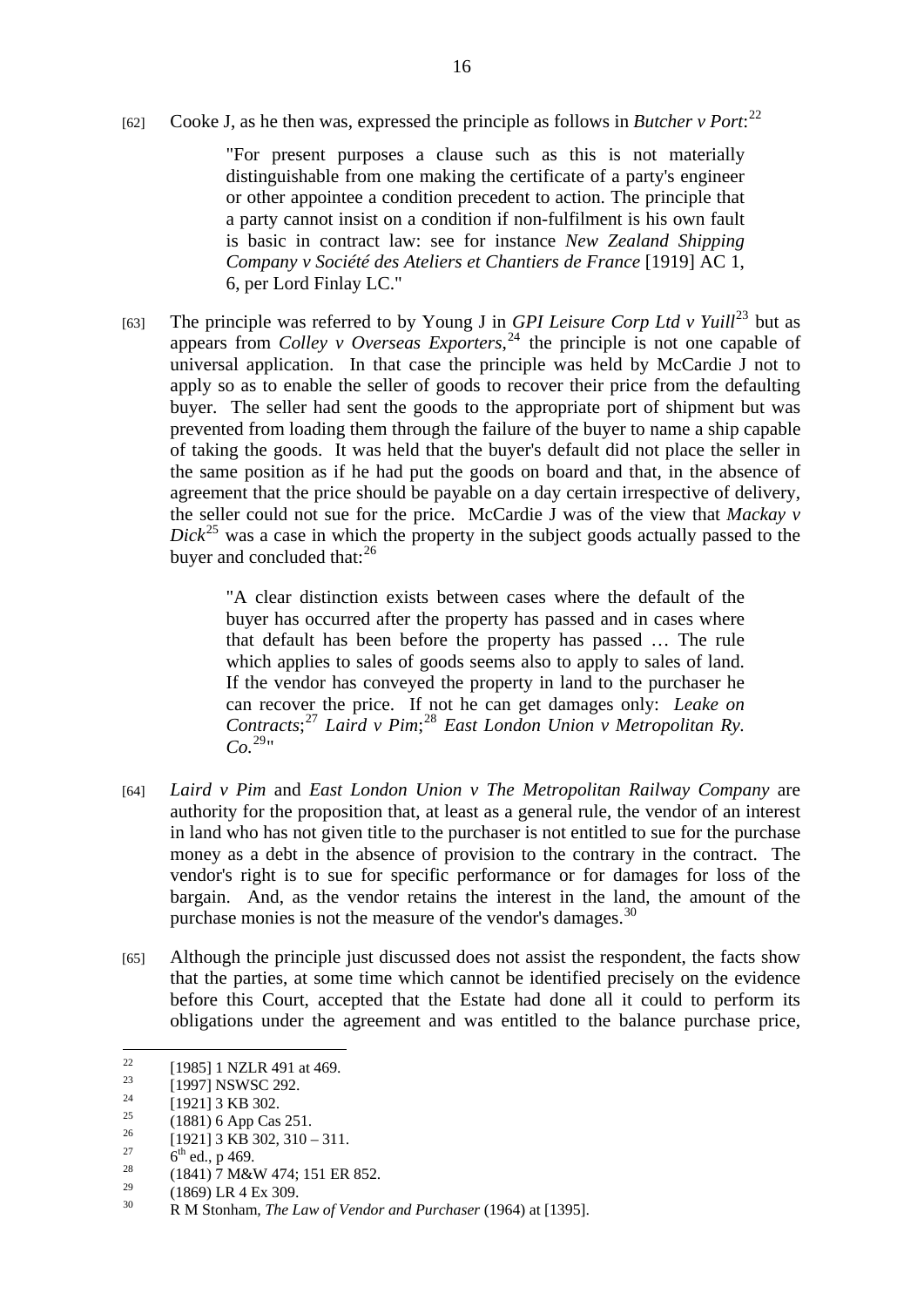Freeway having gone into possession. There is a finding in paragraph [82] of the Magistrate's reasons that Freeway agreed to pay outgoings in respect of the premises from 6 February 1994. Other evidence that Freeway went into possession is referred to in the reasons.<sup>31</sup> There is no evidence of any claim for the return of the deposit or balance purchase monies after Freeway obtained separate representation. The first statement of claim<sup>32</sup> claimed damages for negligence and breach of a contractual duty. The amended statement of claim added a claim for breach of fiduciary duty. Neither statement of claim alleged that the purchase monies should not have been paid to the Estate or that any such payment was unlawful.

[66] Freeway's proceeding against the lessors was on the basis that it had title to the chattels of the business in the lessors' possession and was successful in recovering damages. It is thus implicit that Freeway accepted that the agreement had been performed; at least to the extent that title to the chattels to be sold and purchased had passed. Her Honour found also that Mr Jorgensen instructed the respondent that "he assumed the risk of assignment". In these circumstances, Freeway waived the necessity for the Estate to obtain the lessors' consent or by necessary implication accepted the Estate had performed its part of the bargain and the Estate became entitled to retain the purchase monies. It is immaterial whether "settlement" occurred on 26 August 1994 or at all.

## **Was negligence established?**

- [67] I now turn to the ground of appeal challenging the Magistrate's finding that the respondent was not negligent in failing to advise Freeway that it should not settle until clause 7 of the agreement was satisfied.
- [68] A solicitor's duty to advise his client in respect of a transaction is determined by the scope of the solicitor's retainer in respect of the transaction, at least where the client is "in full command of his faculties and apparently aware of what he is doing."<sup>33</sup> The solicitor has no duty to go beyond those instructions "by proffering unsought advice on the wisdom of the transaction."<sup>34</sup>
- [69] Contrary to the appellant's contentions, the respondent, initially at least, had no duty to advise Freeway concerning the terms of the agreement. Freeway decided to enter into the agreement, and entered into it, before the respondent was requested to act on its behalf. Freeway did not seek advice concerning its obligations under the agreement and there is no reason to doubt the correctness of the Magistrate's finding that the extent of the initial retainer was to act for Freeway "on settlement". The original statement of claim alleged that the respondent "accepted instructions from [Freeway] … to act as solicitor on the settlement and completion of the contract." Moreover, the evidence revealed that Mr Jorgensen was a headstrong individual, firm in his own opinions, who had determined by 5 August 1994 to proceed with the transaction and obtain possession of the premises in the shortest possible time. He was not deflected from this course even by the respondent's strong advice.
- [70] It was, however, within the scope of the retainer that the respondent inform Freeway of those things required of Freeway and the Estate under the agreement to bring the

 $31$ 31 *Freeway Management Pty Ltd and Mantonella Pty Ltd v Myles Thompson*, 1207 of 1997, 18 September 2007 at [98], [100], [105] and [106].<br>Dated 4 June 1997.

<sup>33</sup>*Clark Boyce v Mouat* [1994] 1 AC 428 at 436 - 437. 34 *Clark Boyce v Mouat* at 436 - 437.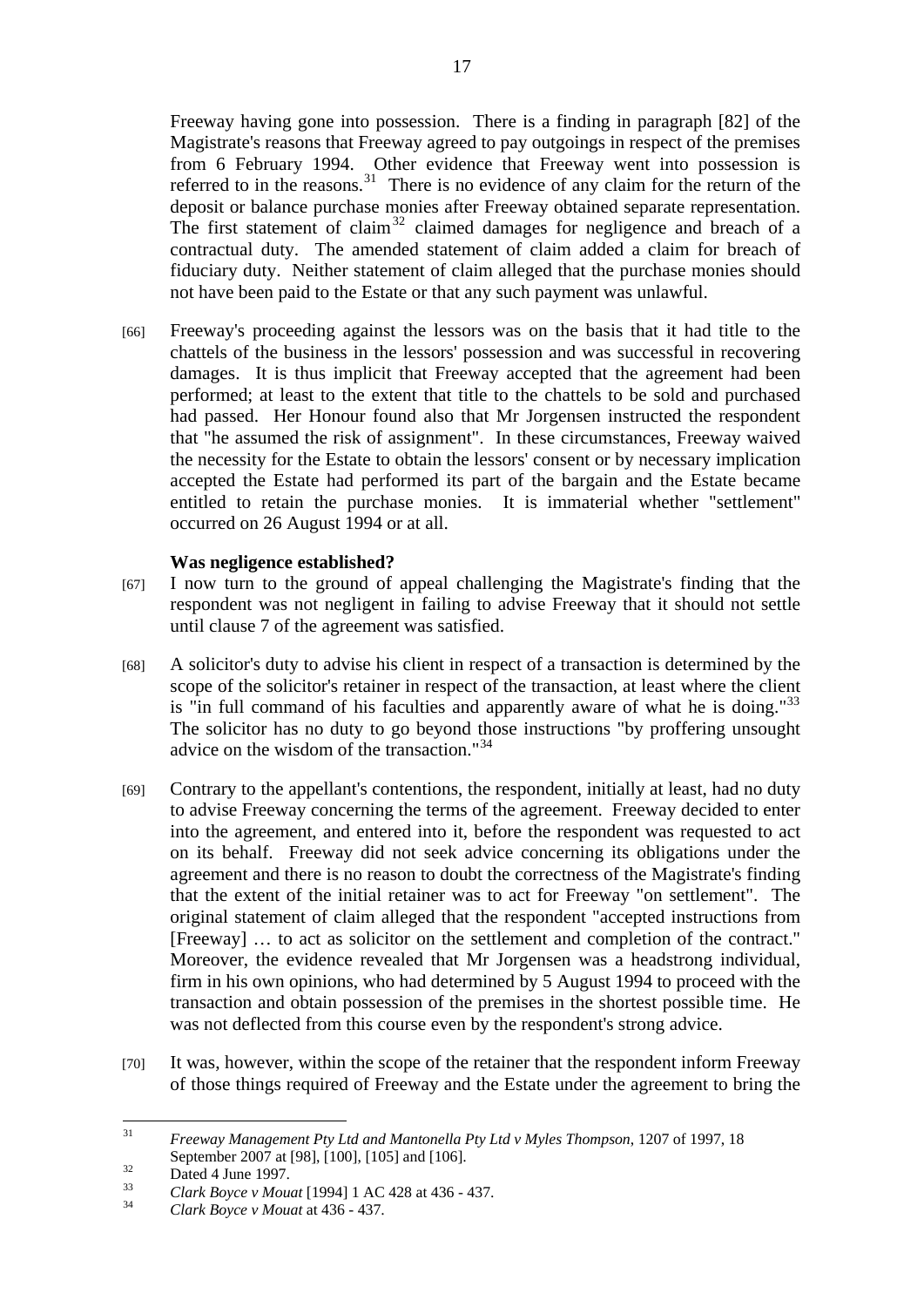transaction of sale and purchase to a conclusion. Included within the scope of such information or advice was advice to the effect that Freeway's obligations to pay the balance purchase price and the Estate's obligation to give possession were interdependent and that performance of those obligations was conditional on the Estate's obtaining the consent of the lessors.

- [71] As appears from the above discussion, Mr Jorgensen was advised, in substance, that the balance purchase price should not be paid until the lessors' consent was obtained and was warned against proceeding without the consent. Even if he had not been so advised I would have inferred from the evidence that Mr Jorgensen would have understood, without the benefit of any such advice, that he had no obligation to pay the balance purchase price and that, in the absence of good reason to the contrary, it would be inadvisable to make payment before the lessors' consent was obtained. There was good reason, however, for Mr Jorgensen to consent to or acquiesce in the payment of the balance purchase price: unless he did so, it is unlikely that he would have obtained possession of the premises or of the chattels of the business.
- [72] In the course of his submissions on appeal, Mr Jorgensen contended that he should have been advised that, as the lessors' consent had not been obtained, he was entitled to terminate the agreement and have the monies paid under it refunded. This contention must be rejected. As explained above, Freeway had engaged in repudiatory conduct. The Estate was not in breach of contract and could have terminated the agreement in reliance on Freeway's wrongful conduct. Freeway, however, had no right to terminate and its waiver of any obligation on the Estate's part to procure the lessors' consent extinguished any rights it may have had in respect of the purchase price.
- [73] Subject to the claim based on breach of fiduciary duty, the appellant, for the reasons given above, had no sustainable claim against the respondent. Even if the appellant had established the alleged negligent conduct, it would not have established that it was causative of any loss. If it be assumed for the purposes of argument that there was a failure to advise as alleged, the probabilities are that, for reasons which emerge from the foregoing discussion, Mr Jorgensen would have proceeded with the transaction as he in fact did.

# **The existence of fiduciary duties**

- [74] The respondent, once he accepted Mr Jorgensen's instructions to act on behalf of Freeway, was in a fiduciary relationship with Freeway.<sup>35</sup>
- [75] In *Bray v Ford* <sup>36</sup> Lord Herschell discussed the principle that a fiduciary must not place himself in a position in which his duty conflicted with his interest as follows:

"It is an inflexible rule of a Court of Equity that a person in a fiduciary position, such as the respondent's, is not, unless otherwise expressly provided, entitled to make a profit; he is not allowed to put himself in a position where his interest and duty conflict. It does not appear to me that this rule is, as has been said, founded upon principles of morality. I regard it rather as based on the consideration that, human nature being what it is, there is danger, in

 $35$ 35 *Maguire v Makaronis* (1997) 188 CLR 449 at 463, *Clark Boyce v Mouat* [1994] 1 AC 428; *Nocton v Lord Ashburton* [1914] AC 932.<br><sup>36</sup> [1896] AC 44 at 51 – 52.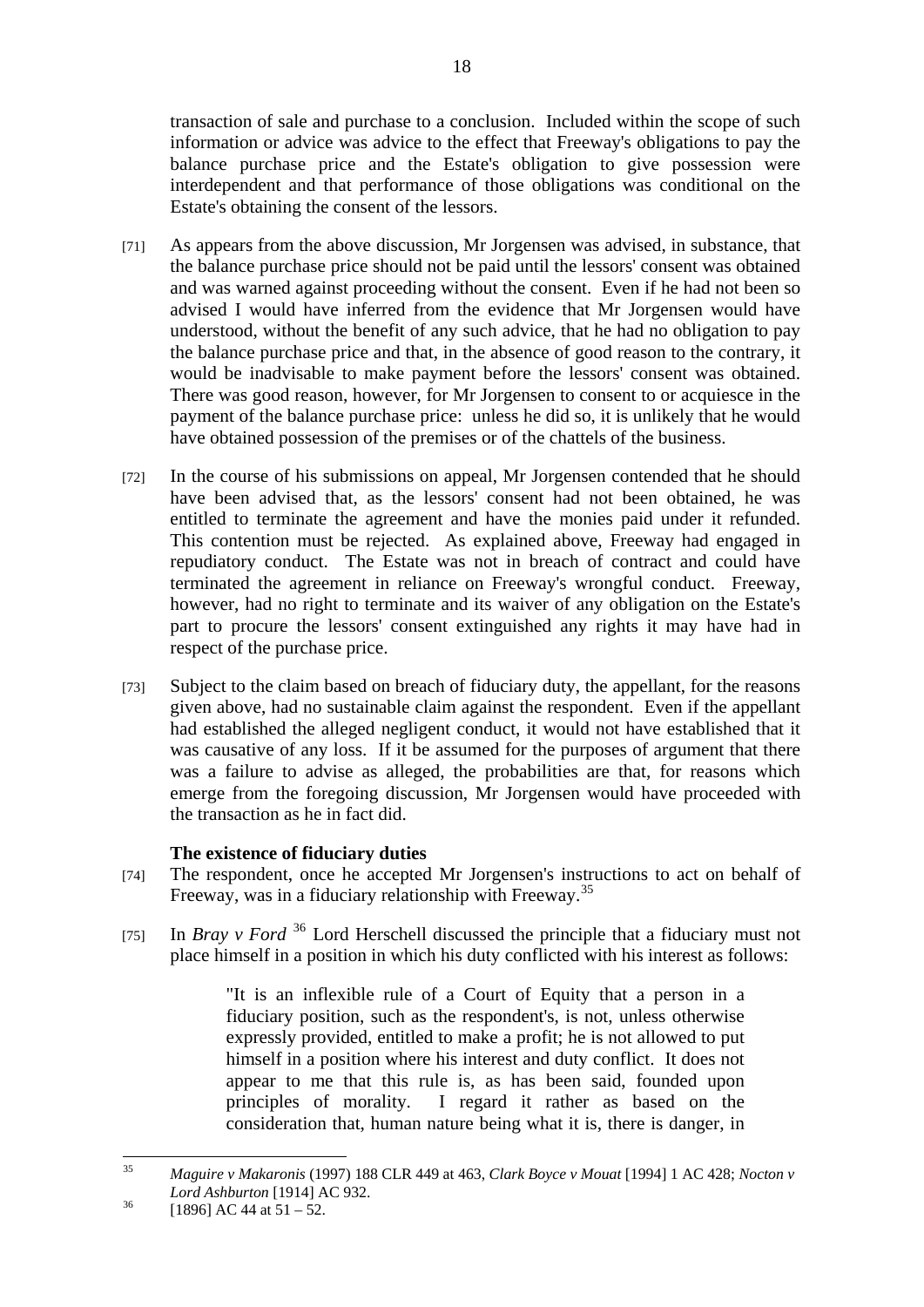such circumstances, of the person holding a fiduciary position being swayed by interest rather than by duty, and thus prejudicing those whom he was bound to protect. It has, therefore, been deemed expedient to lay down this positive rule. But I am satisfied that it might be departed from in many cases, without any breach of morality, without any wrong being inflicted, and without any consciousness of wrong-doing. Indeed, it is obvious that it might sometimes be to the advantage of the beneficiaries that their trustee should act for them professionally rather than a stranger, even though the trustee were paid for his services."

- [76] In quoting the above passage, Lord Upjohn in *Phipps v Boardman*37 described it as a rule that "a trustee must not place himself in a position where his duty and his interest may conflict."
- [77] Lord Cranworth LC described the rule in the following often quoted passage from his reasons in *Aberdeen Railway Co v Blaikie Brothers*: 38

"And it is a rule of universal application, that no one, having such duties to discharge, shall be allowed to enter into engagements in which he has, or can have, a personal interest conflicting, or which possibly may conflict, with the interests of those whom he is bound to protect."

- [78] Circumstances in which a fiduciary's liability has arisen have been identified as: "circumstances in which a conflict or significant possibility of conflict existed between his fiduciary duty and his personal interest";<sup>39</sup> "when there was a conflict or possible conflict between his fiduciary duty and his personal interests";<sup>40</sup> and "a conflict or a real or substantial possibility of a conflict".<sup>41</sup>
- [79] McHugh, Gummow, Hayne and Callinan JJ in their joint reasons in *Pilmer v Duke Group Limited (In Liquidation)*<sup>42</sup> confirmed that "similar reasoning applies where the alleged conflict is between competing duties, for example, where a solicitor acts on both sides of a transaction."<sup>43</sup>

## **Breach of Fiduciary Duty**

[80] There may well not have been a "real or substantial possibility of conflict" between the respondent's duty to the Estate on the one hand and to Freeway on the other when he commenced acting for both parties.  $44$  The scope of the respondent's instructions was limited to the performance of largely clerical functions and Mr Jorgensen appeared to be, and in fact was, astute and experienced in commercial and property transactions. However, "a real or substantial possibility of conflict"

 $37$  $\frac{37}{38}$  [1967] 2 AC 46 at 123.

 $^{38}$  (1854) 1 Macq 461 at 471 (HL).<br> $^{39}$  Chan y Zacharia (1984) 154 CI

<sup>&</sup>lt;sup>39</sup> Chan v Zacharia (1984) 154 CLR 178 per Deane J at 198 - 199.<br>
Warman International Ltd v Dwyer (1995) 182 CLR 544 at 557.<br>
<sup>41</sup> Pilmer v Duke Group Limited (In lig) (2001) 207 CLR 165 at 199; adopting Mason J's formu

*Hospital Products Ltd v United States Surgical Corporation* (1984) 156 CLR 41 at 104.<br>
42 (2001) 207 CLR 165 at 199; *Hospital Products Ltd v United States Surgical Corporation (Supra)* at 104.

<sup>&</sup>lt;sup>43</sup> In that regard see also *Beach Petroleum NL v Kennedy* (1999) 48 NSWLR 1 at [202].<br><sup>44</sup> This conclusion does not have regard to the respondent's role in relation to the administration of the

Estate. No allegation in that regard was pleaded or argued below.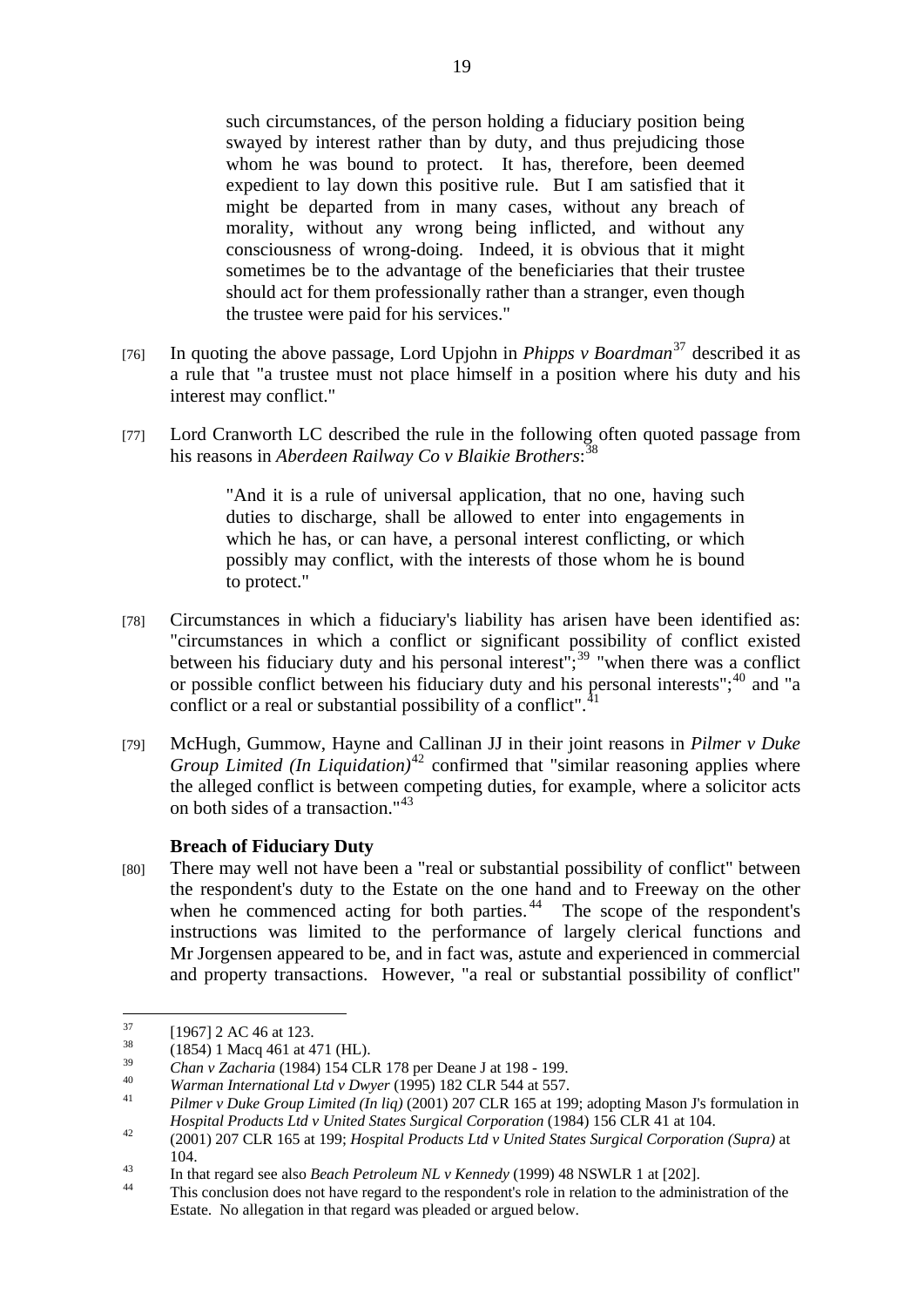soon emerged. Before 26 August 1994 the Estate, which had an obligation under the agreement to obtain the lessors' consent, had become embroiled in a dispute with the lessors about the bank guarantee provided by the deceased to the lessors. The respondent unsuccessfully attempted to negotiate a settlement under which Freeway would "top up" the amount the lessors were claiming out of the existing bank guarantee.

- [81] Mr Jorgensen was anxious to proceed with the transaction forthwith and enter into possession. In that regard Freeway's interests were not aligned with the Estate's and it was, or ought to have been, apparent that a dispute may well arise between the parties over matters such as: when, if at all, the balance purchase price was payable; the obtaining of the lessors' consent; the provision by Freeway of a bank guarantee; the return of the deposit; and the remedying of default under the lease. When, on 26 August, the respondent paid the balance purchase monies out of his trust account, as a step preparatory to treating the money as having been paid by Freeway to the Estate, he was in a position of actual conflict.
- [82] If on 26 August 1994 the respondent was not in a position in which he could not fulfil his obligations to Freeway without breaching his duty to the Estate or vice versa, he was shortly in that position and in breach of his fiduciary duty by continuing to act in the matter.<sup>45</sup>
- [83] There is a finding to the effect that Mr Jorgensen was advised of the existence of a conflict of interests<sup>46</sup> but the substance of such advice was not identified. The respondent in evidence-in-chief and in cross-examination did not suggest that he had given careful, comprehensive advice to Mr Jorgensen about the possible consequences of and disadvantages arising from his acting for both parties. It is argued on behalf of the respondent that as Mr Jorgensen was aware that the respondent was acting for the Estate when retained by Freeway, Freeway consented to the respondent's acting notwithstanding his conflict of interests. The argument fails to recognise that what is required to permit a solicitor fiduciary to act in a position of conflict is a fully informed consent.
- [84] The respondent was not prohibited by law from acting for Freeway whilst his duty to Freeway conflicted with his duty to the Estate. The relevant principle is stated as follows in *Clark Boyce v Mouat*: 47

"There is no general rule of law to the effect that a solicitor should never act for both parties in a transaction where their interests may conflict. Rather is the position that he may act provided that he has obtained the informed consent of both to his acting. Informed consent means consent given in the knowledge that there is a conflict between the parties and that as a result the solicitor may be disabled from disclosing to each party the full knowledge which he possesses as to the transaction or may be disabled from giving advice to one party which conflicts with the interests of the other. If the parties are content to proceed upon this basis the solicitor may properly act. In

 $\overline{45}$ 

<sup>45</sup>*Bristol & West Building Society v Mothew* [1998] Ch 1 at 19. 46 *Freeway Management Pty Ltd and Mantonella Pty Ltd v Myles Thompson*, unreported, Magistrate Brassington, Claim No 1207 of 1997, 18 September 2007, at [126].<br>
[1994] 1 AC 428 at 435 – 436.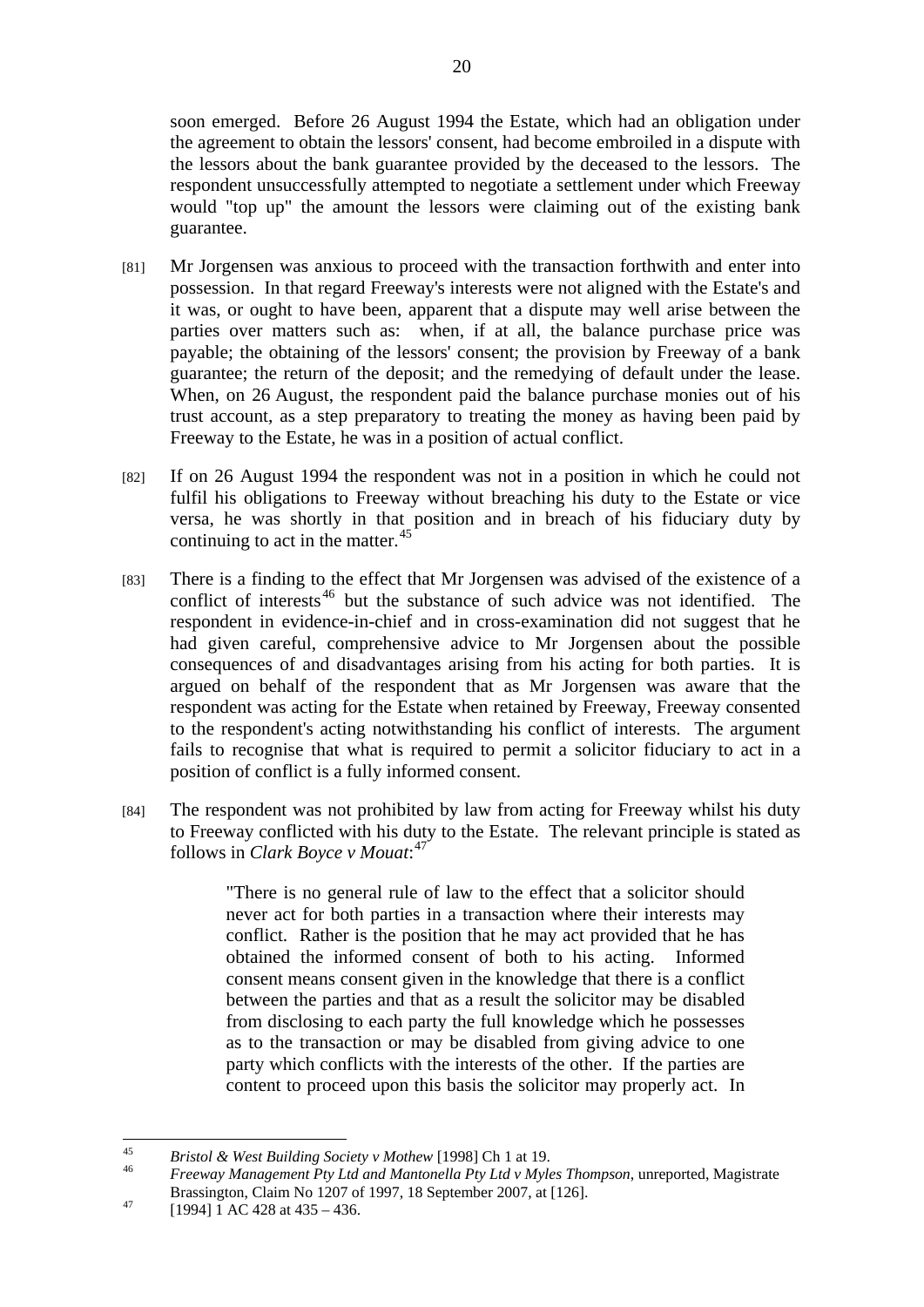# *Boulting v Association of Cinematograph, Television and Allied Technicians* [1963] 2 QB 606, 636, Upjohn LJ said:

'the client is entitled to the services of his solicitor who may not charge more than he is legally entitled to, and must not put himself into a position where he may owe conflicting duties to different clients (see, for example, *In re Haslam and Hier-Evans* [1902] 1 Ch. 765). But the person entitled to the benefit of the rule may relax it, provided he is of full age and sui juris and fully understands not only what he is doing but also what his legal rights are, and that he is in part surrendering them.' "

- [85] According to *Clark Boyce*, at least as a general proposition, an informed consent requires the client's knowledge that a conflict exists and that "as a result the solicitor may be disabled from disclosing to each party the full knowledge which he possesses as to the transaction or may be disabled from giving advice to one party which conflicts with the interests of the other." The requisites for a fully informed consent must be determined on the circumstances of each case. One such circumstance may be "the importance of obtaining independent and skilled advice from a third party." <sup>48</sup>
- [86] In *Moody v Cox and Hatt*,<sup>49</sup> a case in which a solicitor trustee acted for the vendor trustee and for the purchaser, Lord Cozens-Hardy MR considered that before putting himself in a position of conflict, the solicitor was obliged to "inform the client of his conflicting duties."
- [87] Relevant to whether Freeway's consent was fully informed are the Magistrate's findings that Mr Jorgensen was "clearly in no way a stranger to business affairs, instructing solicitors or indeed civil litigation. Over a period of 10 years he was directly involved with fifteen to twenty companies. Part of that experience involved dealing with leases and being the guarantor for leases"50 and that he "was extremely experienced in dealing with contracts and leases and obligations under contracts."<sup>51</sup>
- [88] Notwithstanding these matters, however, I do not accept that there was a fully informed consent by Freeway in the absence of advice by the respondent as to; his divided loyalties, the problems to which such divided loyalties could give rise and the importance of obtaining independent and skilled advice. $52$

## **Did any loss flow from the respondent's breach of fiduciary duty**

[89] Counsel for the respondent sought to dispose of the appellant's claim for damages arising out of the respondent's breach of fiduciary duty by asserting that the appellant had failed to show that any such breach was causative of any loss to the appellant. It was argued that the appellant's own conduct, principally in failing to provide the bank guarantee, had been the cause of any damages suffered by him. The submissions proceeded on the erroneous assumption that common law principles of causation applicable to causes of action in contract or negligence were equally applicable to claims for breach of fiduciary duty.

<sup>48</sup> 48 *Maguire v Makaronis* (1997) 188 CLR 449 at 466, 467.

 $^{49}$  [1917] 2 Ch 71 at 88.

 $\frac{50}{51}$  Reasons, para [51].

 $\sum_{52}^{51}$  Reasons, para [65].

<sup>52</sup> *Maguire v Makaronis* (1997) 188 CLR 449 at 466, 467.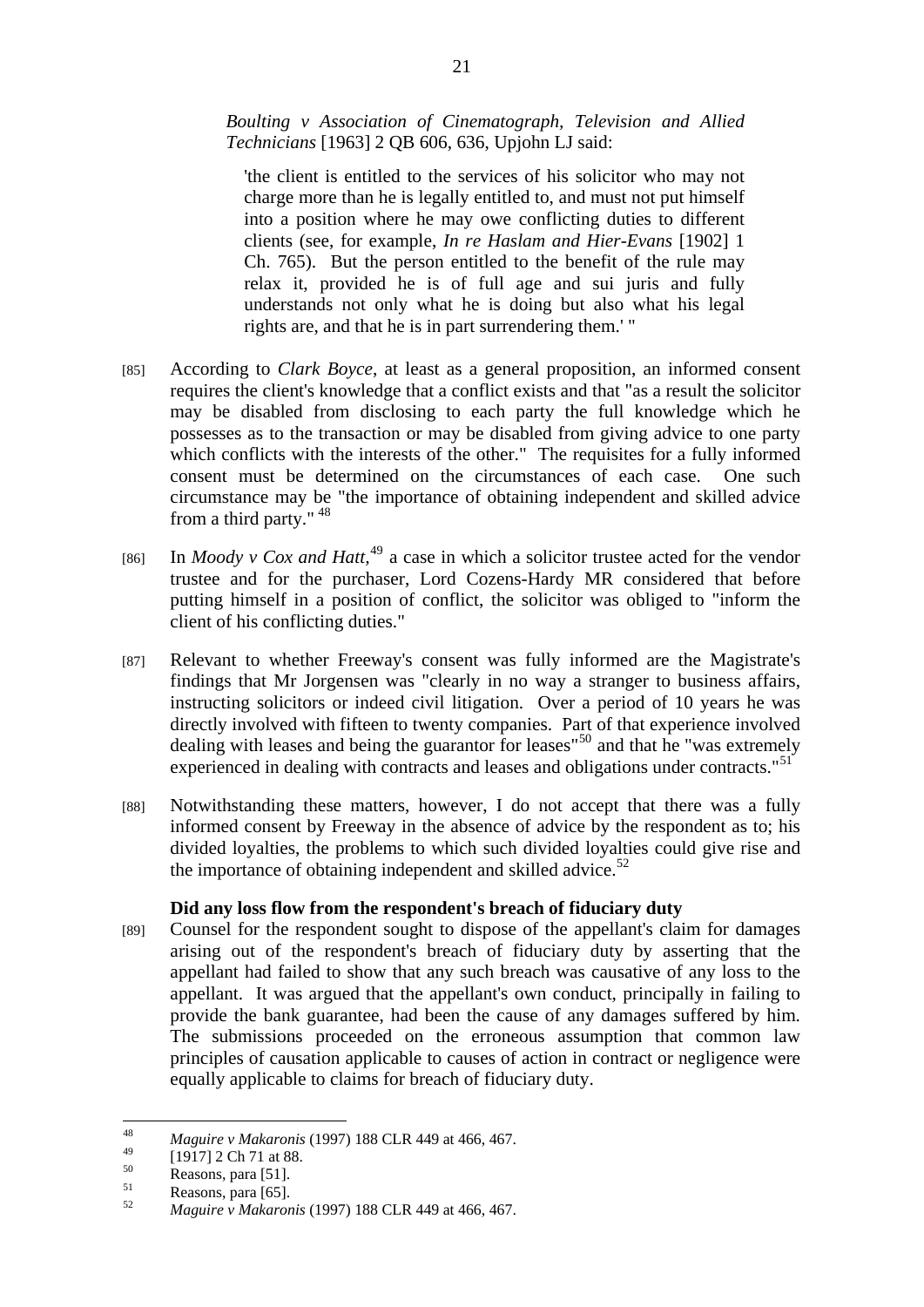[90] The following passage from the advice of the Privy Council, delivered by Lord Thankerton in *Brickenden v London Loan and Savings Co of Canada*<sup>53</sup> was referred to with approval in the reasons of the Court in *Commonwealth Bank of Australia v Smith*: 54

> "When a party, holding a fiduciary relationship, commits a breach of his duty by non-disclosure of material facts, which his constituent is entitled to know in connection with the transaction, he cannot be heard to maintain that disclosure would not have altered the decision to proceed with the transaction, because the constituent's action would be solely determined by some other factor, such as the valuation by another of the property proposed to be mortgaged. Once the Court has determined that the non-disclosed facts were material, speculation as to what course the constituent, on disclosure, would have taken is not relevant."

[91] Also with apparent approval, the reasons referred to similar observations by the Privy Council in *Gray v New Augarita Porcupine Mines Ltd.*55 It was there said in respect of the failure on the part of the appellant Chairman of Directors, to inform the Board of Directors of a material matter:

> "It is said that it would have made no difference if he had told them. They had decided on the basis of settlement that they were going to impose upon him, they did not think that they could get any more out of him, and their main concern for the Company was to recover for it some cash that would keep it running and to achieve an agreement that would regularize its disordered affairs. There may be an element of truth in all this, but in fact it constitutes an irrelevant speculation. If a trustee has placed himself in a position in which his interest conflicts with his duty and has not discharged himself from responsibility to account for the profits that his interest has secured for him, it is neither here nor there to speculate whether, if he had done his duty, he would not have been left in possession of the same amount of profit."<sup>56</sup>

- [92] It was noted in the reasons of Spigelman CJ, with whose reasons Priestley and Meagher JJA agreed, in *O'Halloran v RT Thomas & Family Pty Ltd*, 57 that the approach in *Brickenden* has been applied or referred to without disapproval on many occasions, including in *Gemstone Corporation of Australia Ltd v Grasso.*<sup>58</sup>
- [93] In the course of a discussion of *Brickenden* in the joint reasons in *Maguire v Makaronis*, 59 in which it was noted that *Brickenden* had been applied by intermediate appellate courts in Australia and by the Court of Appeal in New Zealand, 60 it was observed that the appeal "does not provide any occasion for

<sup>53</sup>  $\begin{array}{r} 53 \\ 54 \end{array}$  [1934] 3 DLR 465 at 469.

 $^{54}$  (1991) 42 FCR 390 at 394.

 $^{55}$  [1952] 3 DLR 1.

 $^{56}$  [1952] 3 DLR 1 at 15.

 $^{57}$  (1998) 45 NSWLR 262 at 276.

 $^{58}$  (1994) 62 SASR 239.

 $^{59}$  (1997) 188 CLR 449 at 470 – 474.

<sup>60</sup> *Maguire v Makaronis* (1997) 188 CLR 449 at 471.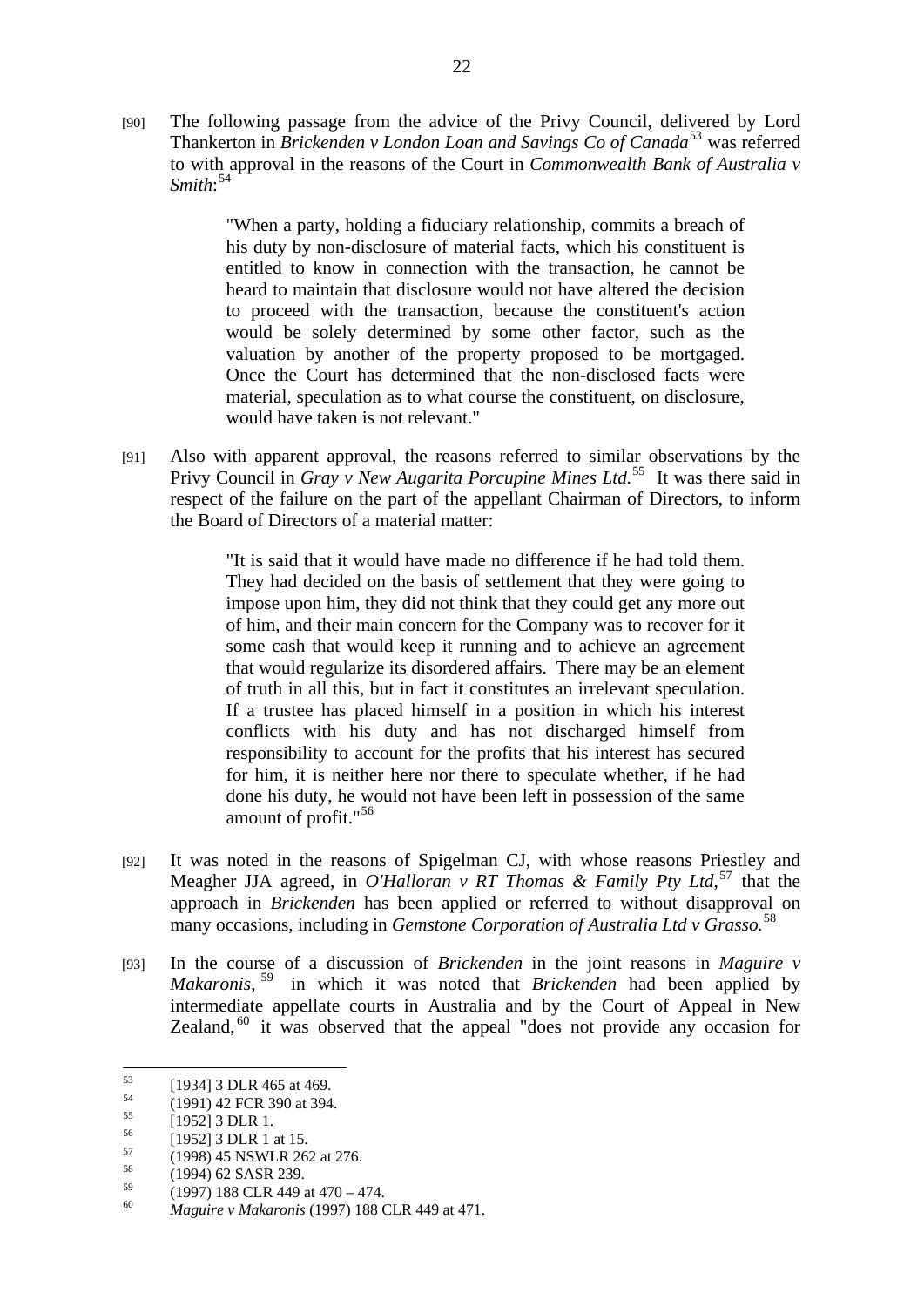testing the reasoning in *Brickenden.*" At the end of the discussion, their Honours, after referring to the relaxation of the strictness of the principles governing liability for breach of trust effected by the *Judicial Trustees Act* <sup>61</sup> and noting that there was no such general power in respect of non-trustee fiduciaries, said: $62$ 

"Yet the policy of the law to hold the trustee up to the obligation to perform the trust is strongly manifested in cases where loss is occasioned upon breach arising from conflict between duty and interest. What one might call that heightened concern is manifested also, as we have sought to indicate earlier in these reasons, in the treatment of disloyalty by non-trustee fiduciaries. It may be that concern with respect to the apparent rigour of the reasoning in *Brickenden* reflects what has been seen as a tendency apparent in some recent decisions too readily to classify as fiduciary in nature relationships which might better be seen as purely contractual or as giving rise to tortious liability. Whilst that be so, it is not selfevident that the response should rest in a general denial of the applicability of the reasoning in *Brickenden* to delinquent fiduciaries, particularly solicitors and other professional advisers."

[94] Earlier in their reasons, their Honours had referred to the need to establish "a sufficient connection … between breach of duty and … the loss sustained" as follows:

> "Different considerations arise where the plaintiff seeks one or other of the further remedies referred to by the Lord Chancellor in *Nocton v Lord Ashburton*, namely an account of profits, as a personal rather than proprietary remedy, or, as another personal remedy, compensation for that which the plaintiff has lost "by [the fiduciary] acting", to use the Lord Chancellor's phrase, in breach of duty. Likewise where what is sought is a proprietary remedy in the nature of a constructive trust. **In these instances, there directly arises a need to specify criteria for a sufficient connection (or "causation") between breach of duty and the profit derived, the loss sustained, or the asset held.**<sup>"63</sup> (emphasis added) (footnotes deleted)

[95] The question of whether and, to what extent, it was necessary for a plaintiff claiming an equitable remedy for breach of duty, to prove that the breach of duty was causative of the loss claimed, was considered in *O'Halloran*. Spigelman CJ, with whose reasons the other members of the Court agreed, quoted the following passage from the reasons of Lord Browne-Wilkinson in *Target Holdings Ltd v Redferns (a firm)*64 with approval:

> " 'If specific restitution of the trust property is not possible, then the liability of the trustee is to pay sufficient compensation to the trust estate to put it back to what it would have been had the breach not been committed … Even if the immediate cause of the loss is the

 $61$  $^{61}$  (1896 UK).

<sup>62</sup>*Maguire v Makaronis* (1997) 188 CLR 449 at 474. 63 *Maguire v Makaronis* at 468. 64 [1996] AC 421 at 434.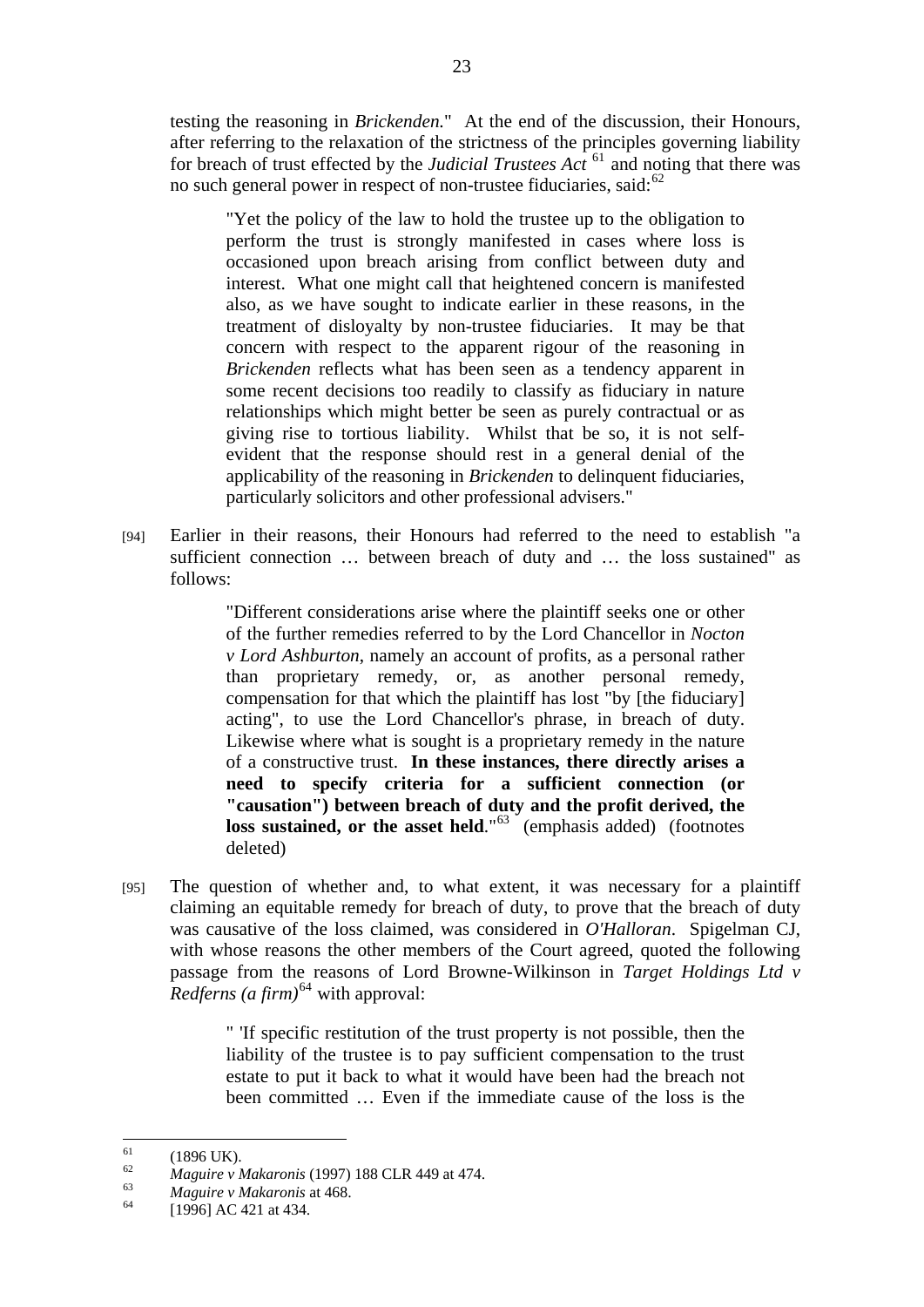dishonesty or failure of a third party, **the trustee is liable to make good that loss to the trust estate if, but for the breach, such loss would not have occurred.** ... Thus the common law rules of remoteness of damage and causation do not apply. However, there does have to be some causal connection between the breach of trust and the loss to the trust estate for which compensation is recoverable, viz. the fact that the loss would not have occurred but for the breach.' " (emphasis added)

The first part of the above passage was quoted with approval in the joint reasons in *Makaronis*. 65

[96] Subsequently, in *Beach Petroleum NL v Kennedy & Ors*, <sup>66</sup> the Court said that the law in Australia was held in *O'Halloran* to be that as stated by Lord Browne-Wilkinson in *Target Holdings*, 67 namely:

> " '…Equitable compensation for breach of trust is designed to achieve exactly what the word compensation suggests: to make good a loss in fact suffered by the beneficiaries and which, using hindsight and common-sense, can be seen to have been caused by the breach';

> and by McLachlin J in *Canson Enterprises Ltd v Boughton & Co* (1991) 85 DLR (4th) 129 at 163:

> '… it is essential that the losses made good are only those which, on a common sense view of causation, were caused by the breach.' "

- [97] These statements of principle by Lord Browne-Wilkinson were directed to claims for compensation for breach of trust and the "but for" test does not necessarily apply to claims for breach of fiduciary duty against a fiduciary who is not relevantly acting as trustee.
- [98] In *Beach* the Court concluded<sup>68</sup> that *Brickenden* was not authority for the general proposition that:

"… in no case involving breach of fiduciary duty, may the Court consider what would have happened if the duty had been performed. The reasoning in *Brickenden* must now be understood in the light of the House of Lords decision in *Target Holdings* and the cases which have applied it."

[99] Applying principles previously discussed to the facts of the case, the Court said:

"[446] The actions of a third party may impinge on a fiduciary's responsibility as a matter of causation. *Brickenden* was concerned with a chain of events in which the alleged default of the fiduciary was a necessary component. The information which the solicitor was obliged to disclose was the very information upon which the

 $65$  $^{65}$  (1997) 188 CLR 449 at 470.

 $^{66}$  (1999) 48 NSWLR 1 at [432].

 $^{67}$  [1996] AC 421 at 439.

<sup>68 (1999) 48</sup> NSWLR 1 at [444].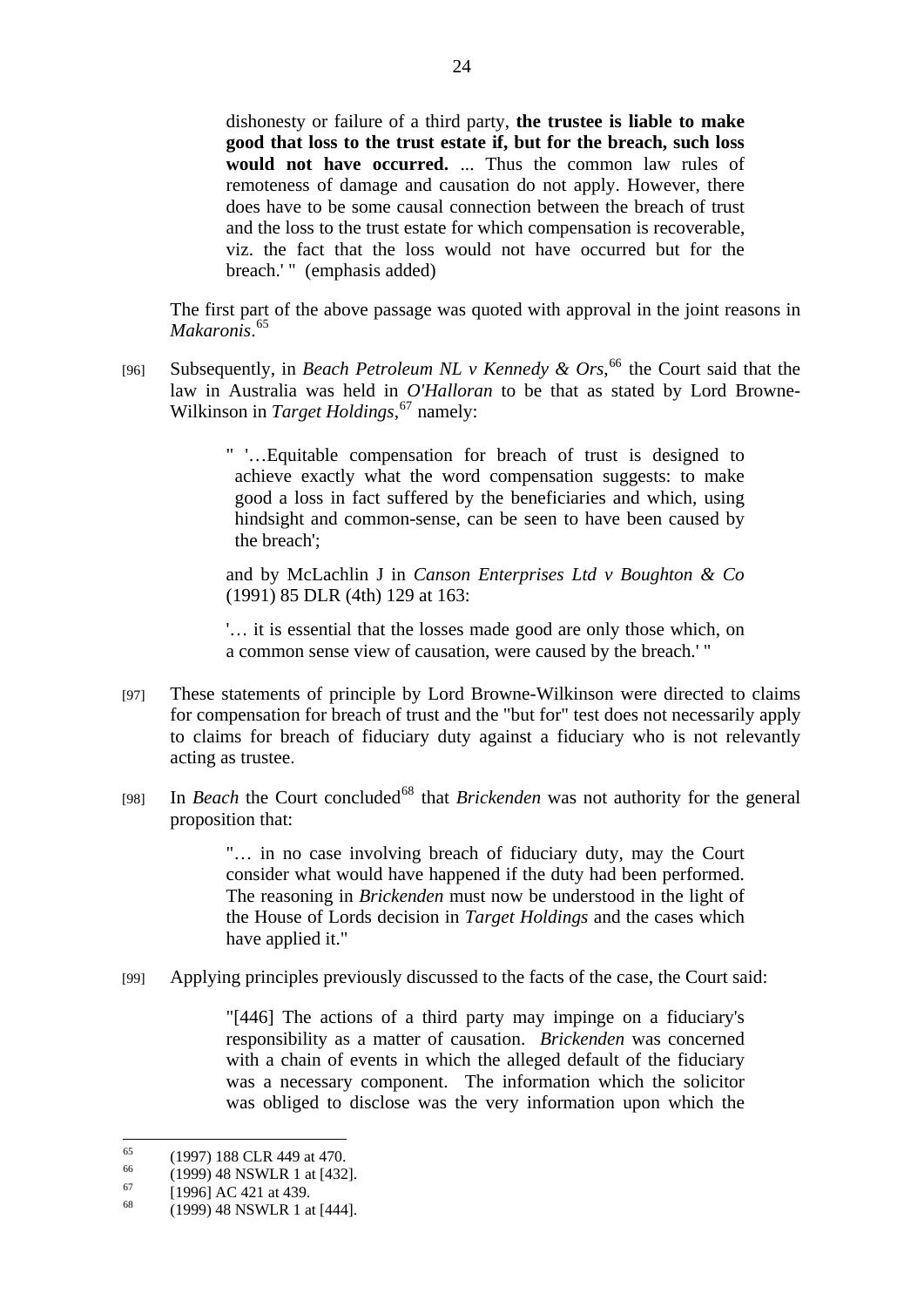third party had to act. It was such an act, necessarily linked to the performance of the fiduciary duty, about which 'speculation' was said to be inappropriate.

[447] The findings by Rolfe J in the present case are not of this character. His Honour was not concerned with what the directors of Beach would have done if Abbott Tout had declined to act or had given particular advice. Rather, his Honour concluded that the loss would have occurred irrespective of anything Abbott Tout did. This is not speculating on what the directors would have done if Abbott Tout had performed their alleged duty. It is a finding that loss would have occurred whether or not any such duty as alleged had been performed.

… [449] A fiduciary, including a solicitor, is not an insurer. In *O'Halloran v R T Thomas*, this Court considered and, in the event, applied a stringent test for causation in the case of a breach of duty by a trustee of a traditional trust. The formulation most frequently cited is from Street J in *Re Dawson; Union Fidelity Trustee Co Ltd v Perpetual Trustee Co Ltd* (1966) 84 WN (Pt 1) (NSW) 399 at 405; [1966] 2 NSWR 211 at 215: '... the inquiry in each instance would appear to be whether the loss would have happened if there had been no breach.' "

- [100] The substance of paragraphs [444], [447] and [449] of the reasons in *Beach* were referred to with approval by Handley AJA, with whose reasons the other members of the Court agreed, in *Rigg v Sheridan.*<sup>69</sup>
- [101] The Court of Appeal in *Swindle v Harrison*70 considered the question of causation in respect of a claim against a solicitor by a client. The solicitor had acted for the client in the purchase of a hotel. She experienced difficulty in obtaining finance and was given a bridging loan secured by a first charge on the hotel by the solicitor. There was a failure to disclose that the solicitor was making a hidden profit on the loan. The restaurant business was unsuccessful. The client defaulted on her mortgage and the mortgagee took possession of her house, which was then worth less than the money secured by the mortgage. The client transferred the hotel to her son, subject to the charge in favour of the solicitor, who then claimed against the client and her son for full possession of the hotel and was met with a claim by the client for breach of duty and damages of equitable compensation.
- [102] It was held that the loss suffered by the client did not flow from the solicitor's breach of fiduciary duty in relation to the loan, but from the client's own decision to take the risk involved in mortgaging her home, since she would have accepted the loan and completed the purchase of the hotel even if full disclosure had been made.
- [103] It was argued on behalf of the client, by reference to *Brickenden*, that it was not relevant to inquire whether or not the client would have completed the purchase in any event, but that it was sufficient that she did in fact do so and was enabled to do so by the solicitor's loan. Evans LJ said in this regard: $71$

<sup>69</sup>  $^{69}$  [2008] NSWCA 79 at [56].

 $^{70}$  [1997] 4 All ER 705.

<sup>[1997] 4</sup> All ER 705 at 717.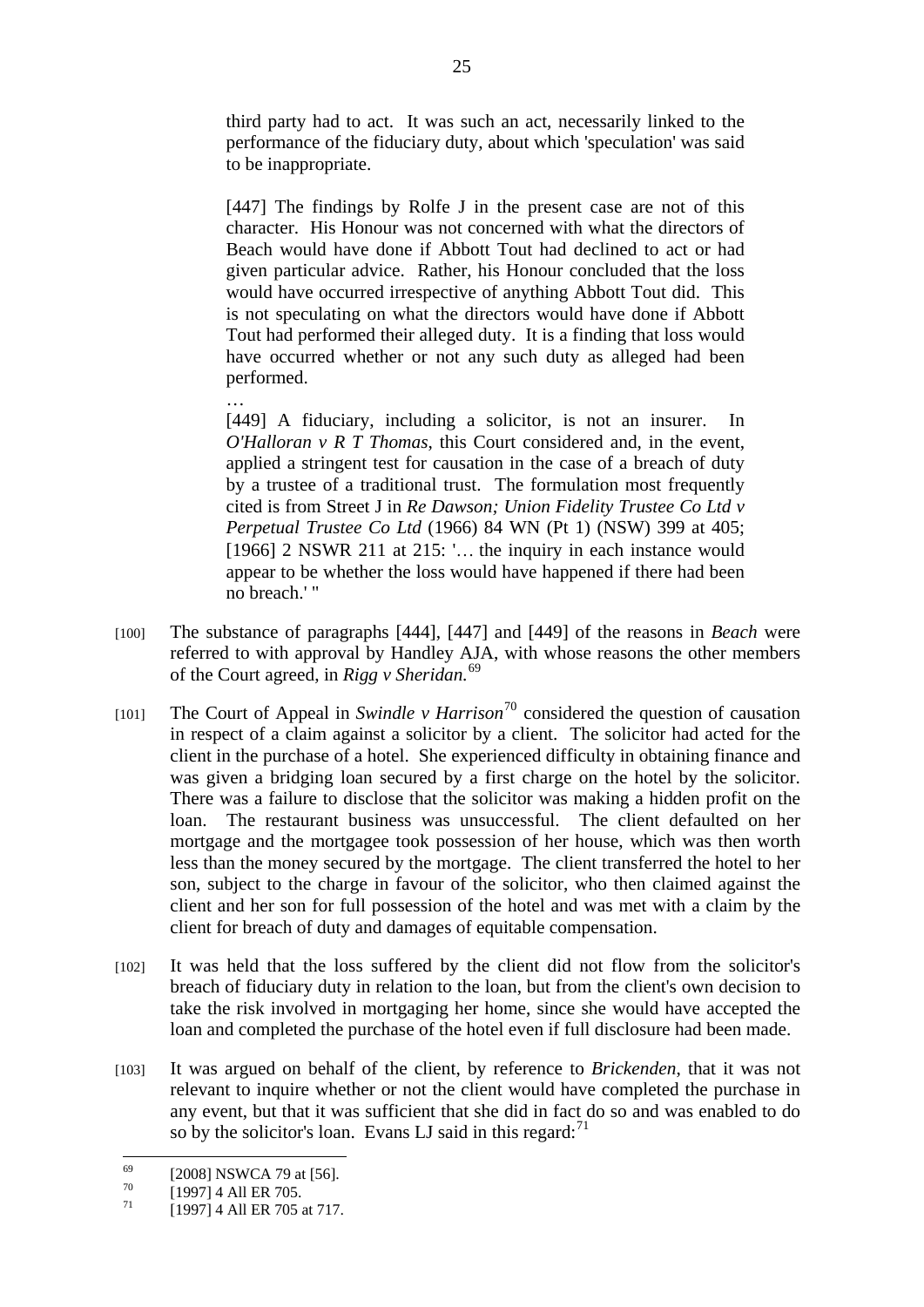"I would reject this argument, because the authorities also show, in my judgment, that what I have called the stringent rule of causation or measure of damages does not apply as regards breaches of equitable duties unless the breach can properly be regarded as the equivalent of fraud. In other cases the plaintiff is entitled to be placed in the same position financially as he would have been in if the breach of duty had not occurred--not necessarily the same as he was in before it occurred."

[104] He subsequently referred to the passages from the reasons of Lord Browne-Wilkinson in *Target Holdings* quoted in paragraphs [95] and [96] above and observed:<sup>72</sup>

> "This summarises, in my judgment, what is essentially the common law rule, in the absence of fraud. Moreover, Lord Browne-Wilkinson approved the view of the majority of the Supreme Court of Canada in *Canson Enterprises Ltd v Boughton & Co* (1991) 85 DLR. (4th) 129 which held that 'damages for breach of fiduciary duty fell to be measured by analogy with common law rules of remoteness'. **Even when the stringent test applies, the chain of causation can be broken by some independent and untoward event, as in the**  *Canson* **case. The test of causation remains one of common sense, on whatever basis it has to be applied.**

> The concept of compensation which has the effect of restoring the plaintiff to the position he occupied before the wrong was done to him, rather than place him in the same present situation as if the breach had not occurred, appears consistent with the basic principle that equity permitted the innocent party to rescind a contract when sufficient grounds, eg misrepresentation were shown, but it would be beyond the scope of this judgment to pursue that aspect further." (emphasis added) (footnotes deleted)

- [105] The observations relating to the chain of causation may be inconsistent with those of the plurality in *Makaronis* who remarked in respect of this passage from the reasons of Lord Browne-Wilkinson, "Thus, there is no translation into this field of discourse of the doctrine of *novus actus interveniens.*" 73
- [106] Hobhouse LJ expressed the view<sup>74</sup> that:

"Breach of fiduciary duty is not to be equated with common law deceit. It simply gives rise to a personal equity which is to be recognised by a court having Chancery jurisdiction so as to lead to a grant of an equitable remedy. It does not itself give rise to a right to damages. It relates to the transaction between the fiduciary and the person to whom he owes the duty. The remedy is essentially restitutionary in its character. The fiduciary may be restrained from enforcing the transaction. It may be rescinded. Accounts and restitution may be ordered. **But, if a plaintiff seeks to recover** 

<sup>72</sup>  $^{72}$  [1997] 4 All ER 705 at 718.

<sup>73</sup>*Maguire v Makaronis* (1997) 188 CLR 449 at 470. 74 [1997] 4 All ER 705 at 726.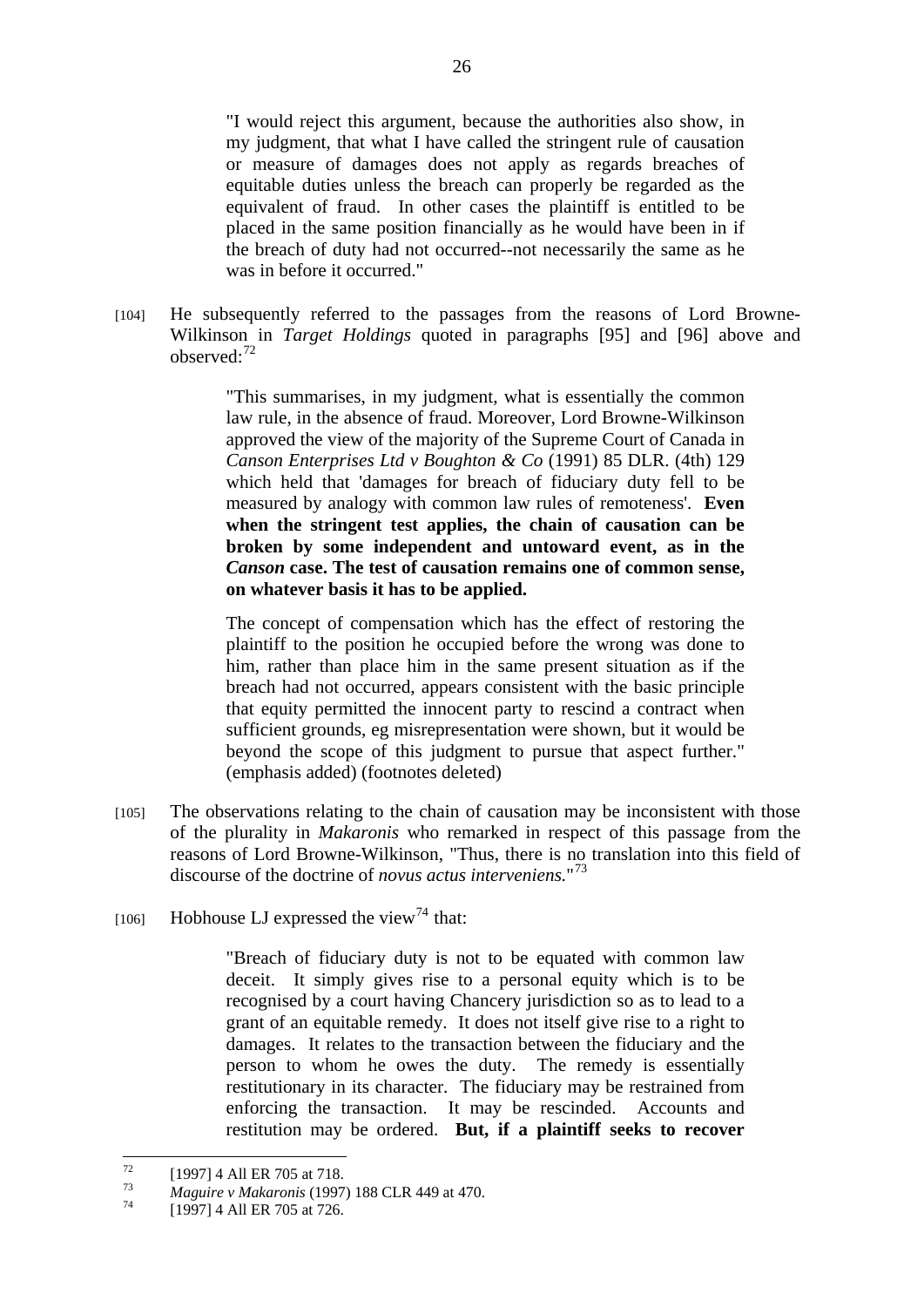# **common law damages, he must discharge the same burden of proof as would be required by a court applying the common law.**

This leads on to the reliance by Mr Bannister upon what Lord Thankerton said in the *Brickenden*'s case. Once there has been a breach of a fiduciary duty in relation to a transaction, the fiduciary is not allowed to enforce that transaction. Equity does not allow him to benefit from the improper transaction and can require him to rescind the transaction and make restitution (*Armstrong v Jackson* [1917] 2 KB 822). It is no answer for the fiduciary to say that the other party would still have entered into the transaction had he made full disclosure. One can see the same reasoning being adopted in relation to the doctrine of *uberrimae fidei (*eg s 17 of the Marine Insurance Act 1906); the transaction is voidable. The principle is not a principle relating to the recovery of damages nor does it give rise to common law rights. It is essentially a principle which precludes the fiduciary from enforcing his common law rights. It will thus be seen that this principle cannot be used to enable a claimant to recover common law damages without establishing a causal connection between the relevant loss and the relevant wrong. (See also *Bristol and West Building Society v May May & Merrimans (a firm)* [1996] 2 All ER 801.)" (emphasis added)

[107] Mummery LJ, the remaining member of the Court, also referred to the reasons of Lord Browne-Wilkinson in *Target Holdings*. In considering the extent of a fiduciary's liability for breach of fiduciary duty, he observed: $^{75}$ 

> "Foreseeability and remoteness of damage are, in general, irrelevant to restitutionary remedies for breach of trust or breach of fiduciary duty. The liability is to make good the loss suffered by the beneficiary of the duty. It is, however, necessary to address the issue of causation. Although equitable compensation, whether awarded in lieu of rescission or specific restitution or whether simply awarded as monetary compensation, is not damages, it is still necessary for Mrs Harrison to show that the loss suffered has been caused by the relevant breach of fiduciary duty. Liability is not unlimited. **There is no equitable by-pass of the need to establish causation …**

> A wrongdoer is only liable for the consequences of his being wrong and not for all the consequences of a course of action."<sup>76</sup>

[108] In his opinion, there was no fiduciary duty on the solicitor to abstain from lending money to the client or to prevent her from completing the purchase of the hotel. The solicitor's duty was to make full disclosure of material facts relevant to the bridging loan and he had breached that duty. But, as the client would still have obtained the bridging loan even if the breach of duty had not occurred, even if she had independently got advice, her loss did not flow from the breach of fiduciary duties; it flowed from her own decision to take the risk involved in mortgaging her own home. His Lordship found that the solicitors "were not under a duty to decline

 $75$  $^{75}$  [1997] 4 All ER 705 at 733.

<sup>[1997] 4</sup> All ER 705 at 735.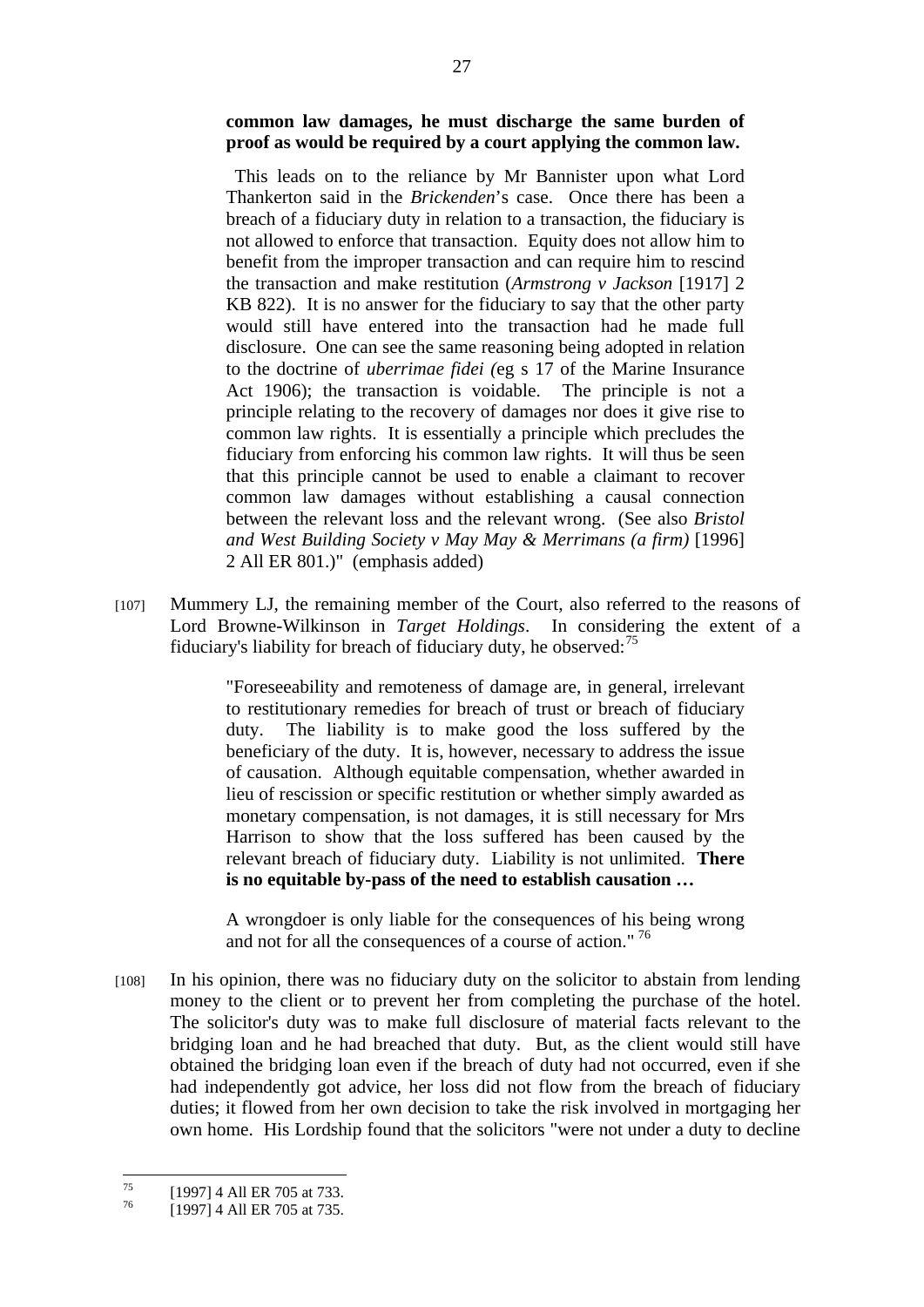to act for [the client] on the purchase or to stop her from going ahead with the purchase, if that is what she wanted to do."

- [109] In order to determine the requisite causal connection between a breach of duty and loss, it has been said, variously, that it is necessary to: "identify the scope of the relevant rule"; $^{77}$  perform "a functional evaluation of the relationship and purposes or policy of the relevant part of the law"; $^{78}$  "identify the purpose of the particular rule";79 "specify criteria for a sufficient connection (or 'causation') between breach of duty and  $\ldots$  the loss sustained";<sup>80</sup> "to look at the policy behind compensation for breach of fiduciary duty and to determine what remedies will further that policy"; or to identify "the scope of the duty breached and the purpose of the rule imposing the duty". $81$
- [110] In *O'Halloran*, a director's breach of duty case, it was concluded that "Policy favours a stringent test … It is the vulnerability of a company which places its property in the power of directors, that makes it appropriate to adopt the approach to causation applicable to the trustee of a traditional trust in deciding issues of causation for the contravention by a company director of his or her duty not to exercise the power to dispose of property for an improper purpose".<sup>82</sup> The test applied was "would loss have occurred if there had been no breach."83 In *Beach* the Court assumed, without deciding, that this test applied.
- [111] There is little reason to suppose that courts should take a less strict approach in relation to breaches of solicitors' fiduciary duties. In *Makaronis*<sup>84</sup> it was said in the joint reasons:

"Equity intervenes, particularly where the fiduciary is a solicitor, not so much to recoup a loss suffered by the plaintiff as to hold the fiduciary to, and vindicate, the high duty owed the [sic] plaintiff." (footnote deleted)

[112] It is necessary now to consider the application of those principles to the facts. The pleaded allegations are that in breach of his fiduciary duty the respondent failed to advise that the interests of the Estate and Freeway could diverge because of the attitude of the lessors to consenting to the assignment of the Estate's interest in the lease and that, in consequence, Freeway should obtain independent legal advice (amended statement of claim, paragraph 11B. That advice, it is alleged, would have been to the effect that Freeway should not pay the purchase price which would have been recovered by Freeway (paragraph 11C). Had such advice been given, it would have assisted the respondent to argue that he had the fully informed consent of Freeway to continue to act for both parties and was therefore not in breach of his fiduciary duty.

 $77$ 77 *Environment Agency (formerly National Rivers Authority) v Empress Car Co (Abertillery) Ltd*

<sup>[1999] 2</sup> AC 22, per Lord Hoffmann at 31.<br> *Barnes v Hay* (1988) 12 NSWLR 337 at 353.<br> *O'Halloran v RT Thomas & Family Pty Ltd* (1998) 45 NSWLR 262, per Spigelman CJ at 275.<br> *Maguire v Makaronis* (1997) 188 CLR 449 at 46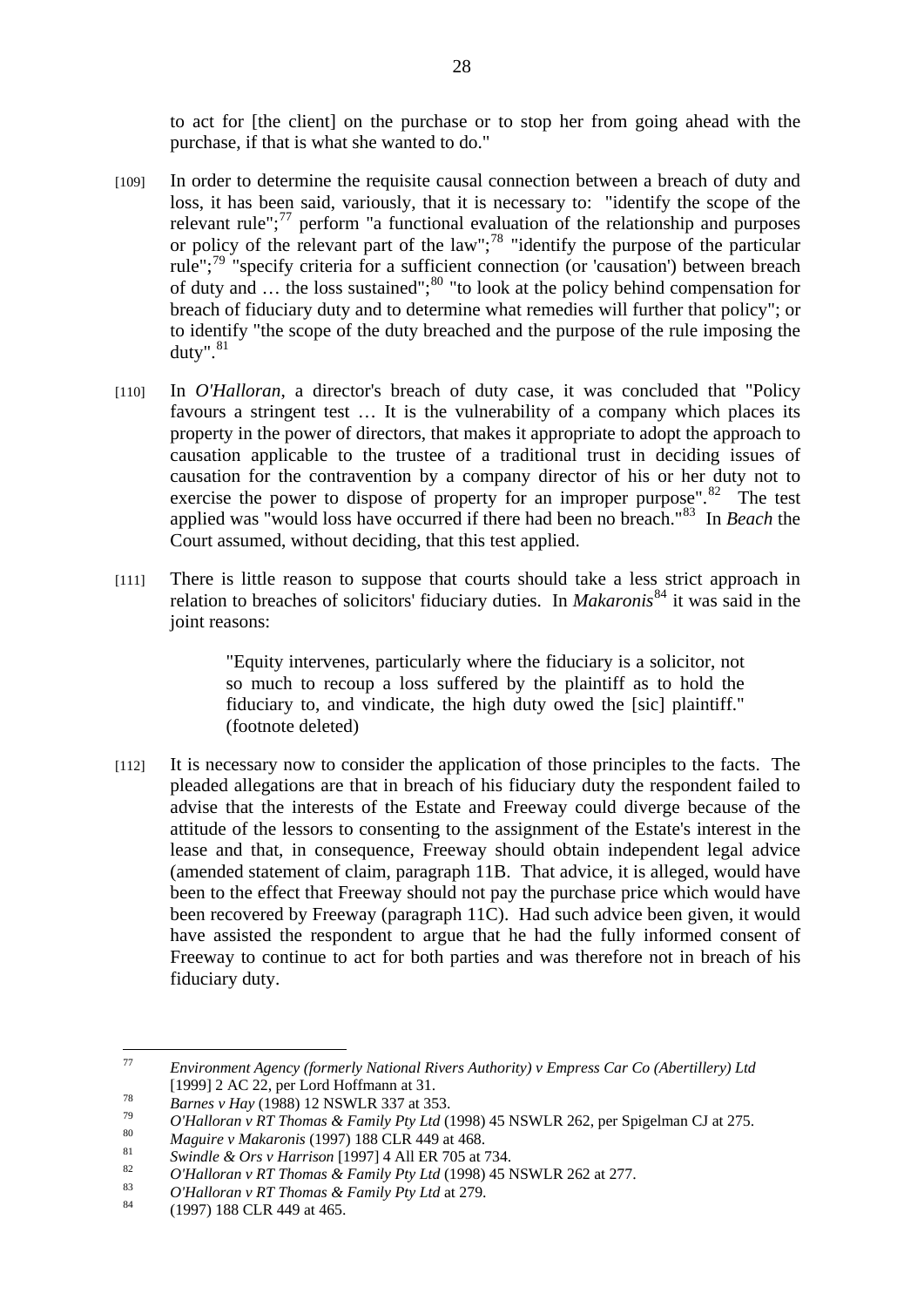[113] No authority was cited in support of the proposition that there was a duty on the respondent arising out of the fiduciary relationship to advise of the existence of the conflict and to advise that Freeway should obtain independent skilled advice. The following passage from the reasons of Brennan CJ, Gaudron, McHugh and Gummow JJ in *Makaronis*<sup>85</sup> suggests that no such duty existed:

> "... it should be noted that, contrary to what appeared to be suggested by the respondents in argument, there was no duty as such on the appellants to obtain an informed consent from the respondents. Rather, the existence of an informed consent would have gone to negate what otherwise was a breach of duty."

[114] In *Pilmer v Duke Group Limited (In Liquidation)*, 86 after stating: "... that fiduciary obligations are proscriptive rather than prescriptive in nature; there is not imposed upon fiduciaries a quasi-tortious duty to act solely in the best interests of their principals", McHugh, Gummow, Hayne and Callinan JJ referred with approval to the following passage from the reasons of Gaudron and McHugh JJ in *Breen v Williams*: 87

> "In this country, fiduciary obligations arise because a person has come under an obligation to act in another's interests. As a result, equity imposes on the fiduciary proscriptive obligations -- not to obtain any unauthorised benefit from the relationship and not to be in a position of conflict. If these obligations are breached, the fiduciary must account for any profits and make good any **losses arising from the breach**. But the law of this country does not otherwise impose positive legal duties on the fiduciary to act in the interests of the person to whom the duty is owed." $88 \text{ (emphasis added)}$

Similar principles were stated in *Attorney-General v Blake.*<sup>89</sup>

- [115] It seems probable that advice was given about the divergence of interests. But, as discussed earlier, nothing was said about the desirability of independent legal advice on or after 26 August 1994. The failure to advise that the respondent had a conflict of interest and that Freeway should obtain independent legal advice did not constitute a breach of fiduciary duty.
- [116] The allegations in paragraph 11C are dependent for their operation on the allegations in paragraph 11B being made out. Paragraph 11C alleges the result which would have ensued from the failures to advise alleged in paragraph 11B.
- [117] The evidence shows that the probabilities are that, having regard to the personality of Mr Jorgensen which emerges from the Magistrate's reasons, the exhibits and the oral evidence, it is more probable than not that any advice in terms of paragraph 11B would have had no effect. Mr Jorgensen is revealed as a person who ignored warnings of danger and who was determined to press on regardless.

<sup>85</sup> 85 *Maguire v Makaronis* (1997) 188 CLR 449 at 467.<br>
(2001) 207 CLR 165 at 198.

 $^{87}$  (1986) 186 CLR 71 at 113.

<sup>88</sup> *Pilmer v Duke Group Ltd (In liq)* (2001) 207 CLR 165 at 198.

<sup>[1998]</sup> Ch 439 at 455.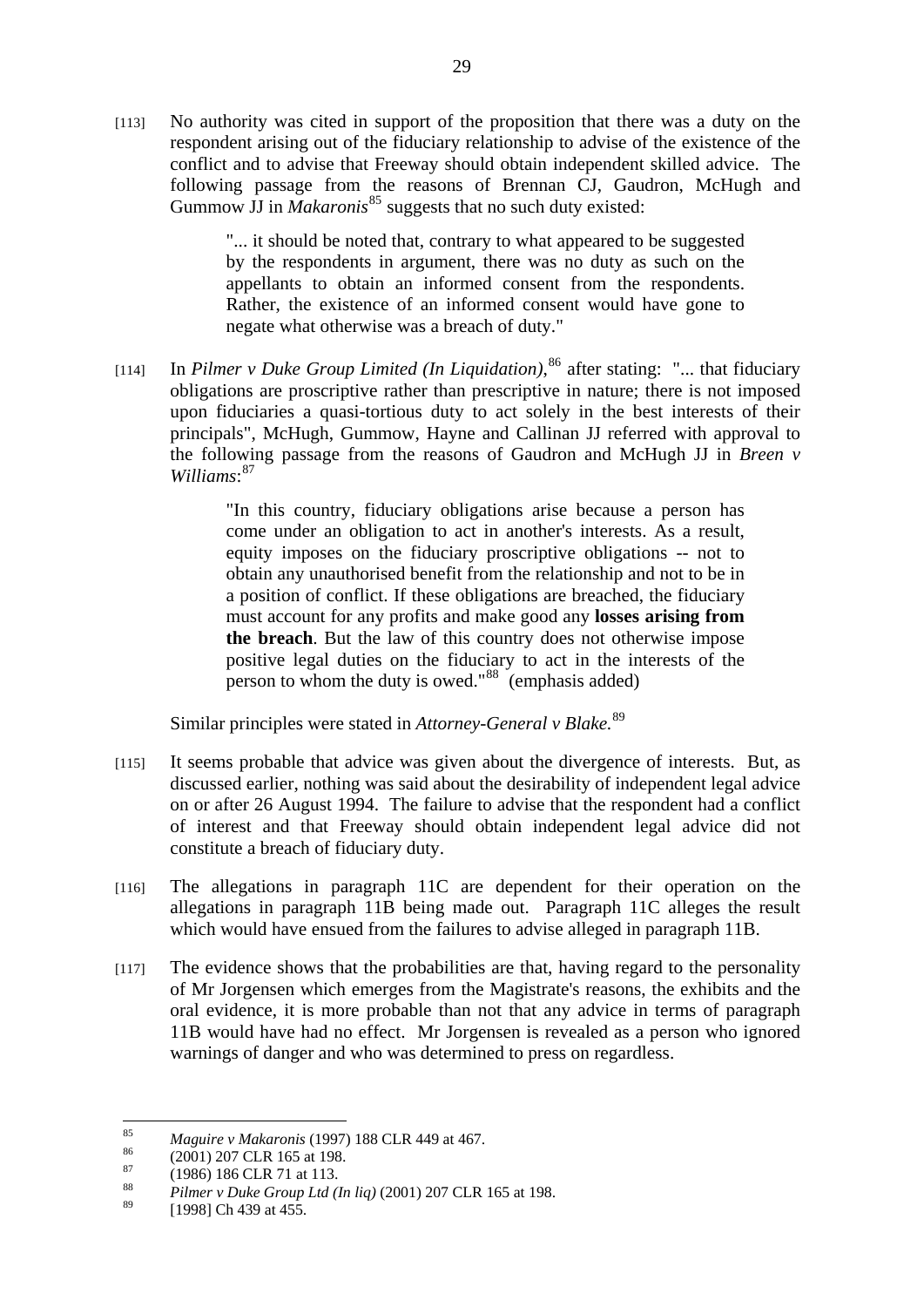- [118] Plainly, the respondent is not liable in respect of the deposit. That was paid before it was shown that any conflict of interest had arisen. Any advice by the respondent would not have secured the return of the deposit. It was held by the respondent as stakeholder and could not have been returned lawfully to Freeway. It was forfeitable on termination of the agreement or ceased to be refundable once the agreement was regarded as concluded.
- [119] The balance purchase price, however, was not required to be paid under the terms of the agreement, absent the lessors' consent. Its payment was made when, at best for the respondent, there was a substantial possibility of conflict. If Freeway had refused to pay the balance purchase price, it would have been liable to the Estate for damages for breach of the agreement. The evidence, however, shows that Freeway, most probably, would have pressed on with the transaction and paid the balance purchase price even if it had been advised that other solicitors should be retained to act for it.
- [120] Both before and after other solicitors were retained by Freeway, Freeway elected to proceed on the basis that the Estate had performed its obligations under the agreement. Moreover, Freeway failed to obtain an assignment of the Estate's interest in the lease only through its own default. Had Freeway performed its obligations under the agreement, the agreement would have been fully performed and Freeway, in return for the balance purchase price, would have acquired the Estate's interest in the lease as well as its title to the assets and goodwill of the business.
- [121] Freeway also has the difficulty that it has failed to quantify its loss. Freeway acquired the goodwill, plant, equipment and other chattels the subject of the agreement. Their value was not established and the evidence does not disclose how matters were finally resolved between the Estate and the appellant. It is therefore only possible to speculate about the appellant's loss, if any. And that is before regard is had to the contractual and, perhaps, other claims the Estate would have had against Freeway if the balance purchase price had not been paid.
- [122] *Brickenden* is distinguishable as this case is not one of non-disclosure by a fiduciary of a material fact, and, moreover, a material fact which, if disclosed, may have deterred the beneficiary from entering into the transaction which gave rise to a loss. Here, there is no sustainable pleaded breach of duty, apart from the conflict between the respondent's separate duties to his respective clients. That breach, although not pleaded in an unqualified way, is sufficiently raised by the pleadings.
- [123] However, assuming for present purposes that the appellant proved that it suffered loss, the loss is not one "which, using hindsight and common sense can be said to have been caused by the breach."<sup>90</sup> Nor can it be said that but for the respondent's breach of fiduciary duty, the loss would not have occurred.
- [124] The agreement was already entered into and Freeway's contractual obligation had arisen by the time any breaches of duty occurred. Mr Jorgensen was determined that the transaction would proceed and ignored strong advice against going further before obtaining the lessors' consent. Freeway's conduct in breach of contract, and only that conduct, ensured that the consent was not obtained. Mr Jorgensen nevertheless, insisted on going into possession and obtaining title to the personal

 $\alpha$ 90 *Target Holdings Ltd v Redferns* [1996] AC 421 at 439.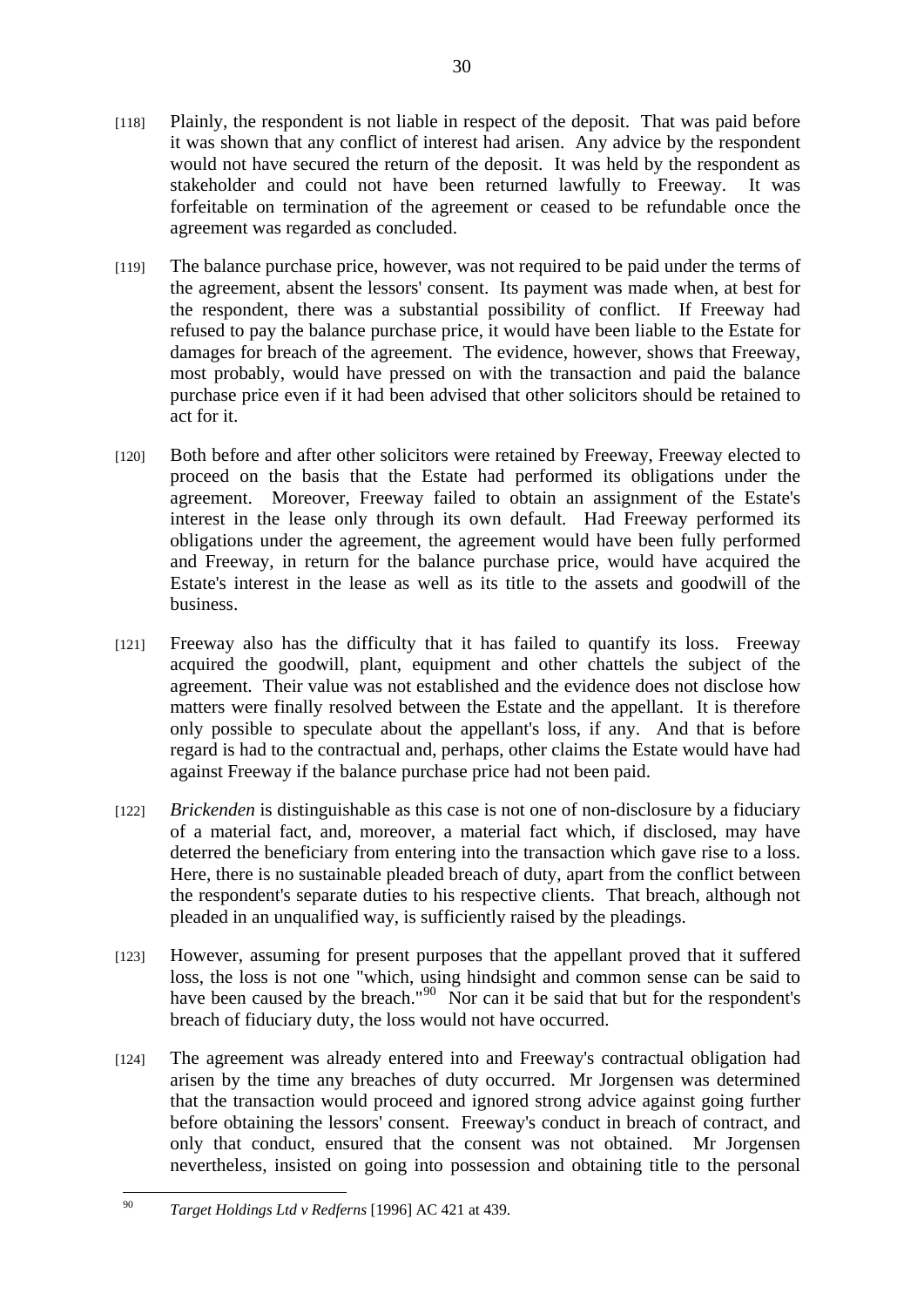property the subject of the agreement. Independently advised, he maintained his title to that property and did not claim an entitlement to the balance purchase price. Any loss was caused by Freeway's proceeding with the transaction against the respondent's advice and by its own failure to provide the bank guarantee.

- [125] There is evidence that the respondent was in an actual position of conflict between his own interests and his duty to Freeway once he commenced to act for Freeway. The Estate owed him for fees rendered. He thus stood to benefit personally from the successful completion of the transaction of sale and purchase. He made no disclosure of his interest to Freeway. These matters, however, were never pleaded and were not raised on the trial of the proceeding. Nor was it alleged that the payment of the balance purchase monies was a breach of trust and that, in consequence, they should be restored to the beneficiary. The circumstances in which the balance purchase price came to be disbursed were not dealt with in the pleadings at all or in the evidence except peripherally.
- [126] The original statement of claim claimed damages for negligence. The breach of fiduciary duty claim was added by an amendment to the statement of claim for which leave was given in 1998. The history of the proceedings is set out above. It suffices for present purposes to say that by the time of trial, much of the oral communications between the respondent and Mr Jorgensen would have been forgotten or but vaguely remembered. Likewise, the reasons why relevant things were done or omitted to be done were likely to have been forgotten.
- [127] After the lapse of so many years it would be inappropriate and, indeed quite unfair to the respondent, to stray outside the pleaded case.
- [128] It is even questionable that the appellant has a claim for equitable damages or compensation. An amendment to make such a claim was foreshadowed in the Magistrates Court but never pursued. If the claim is to be regarded as one for common law damages, assuming that such a claim can be made for breach of fiduciary duty,  $91$  more onerous common law tests of causation would apply.  $92$

## **The counter-claim**

- [129] The respondent counter-claimed for \$1,660, being the total amount of two cheques drawn by Freeway in favour of the respondent. It was alleged that Freeway represented to the respondent that it would pay the respondent for legal work performed by the respondent for Freeway by means of the cheques; that Freeway gave the cheques to the respondent knowing they would be dishonoured and that the cheques were subsequently dishonoured. It is further alleged that in return for the cheques the respondent handed to Freeway certain papers over which the respondent had a solicitor's lien and that the lien was thereby extinguished.
- [130] The Magistrate found that the provision of the cheques was to secure the files and that payment was stopped almost immediately once Freeway obtained them. She held that the sum of \$1,660 was payable by Mantonella to the respondent and gave judgment in favour of the respondent on the counter-claim in that sum, together with interest from 2 May 1995. Mantonella appealed against the whole of the decision of the Magistrate.

 $91$ 91 *Swindle & Ors v Harrison* [1997] 4 All ER 705.

<sup>92</sup> *Swindle & Ors v Harrison* [1997] 4 All ER 705*.*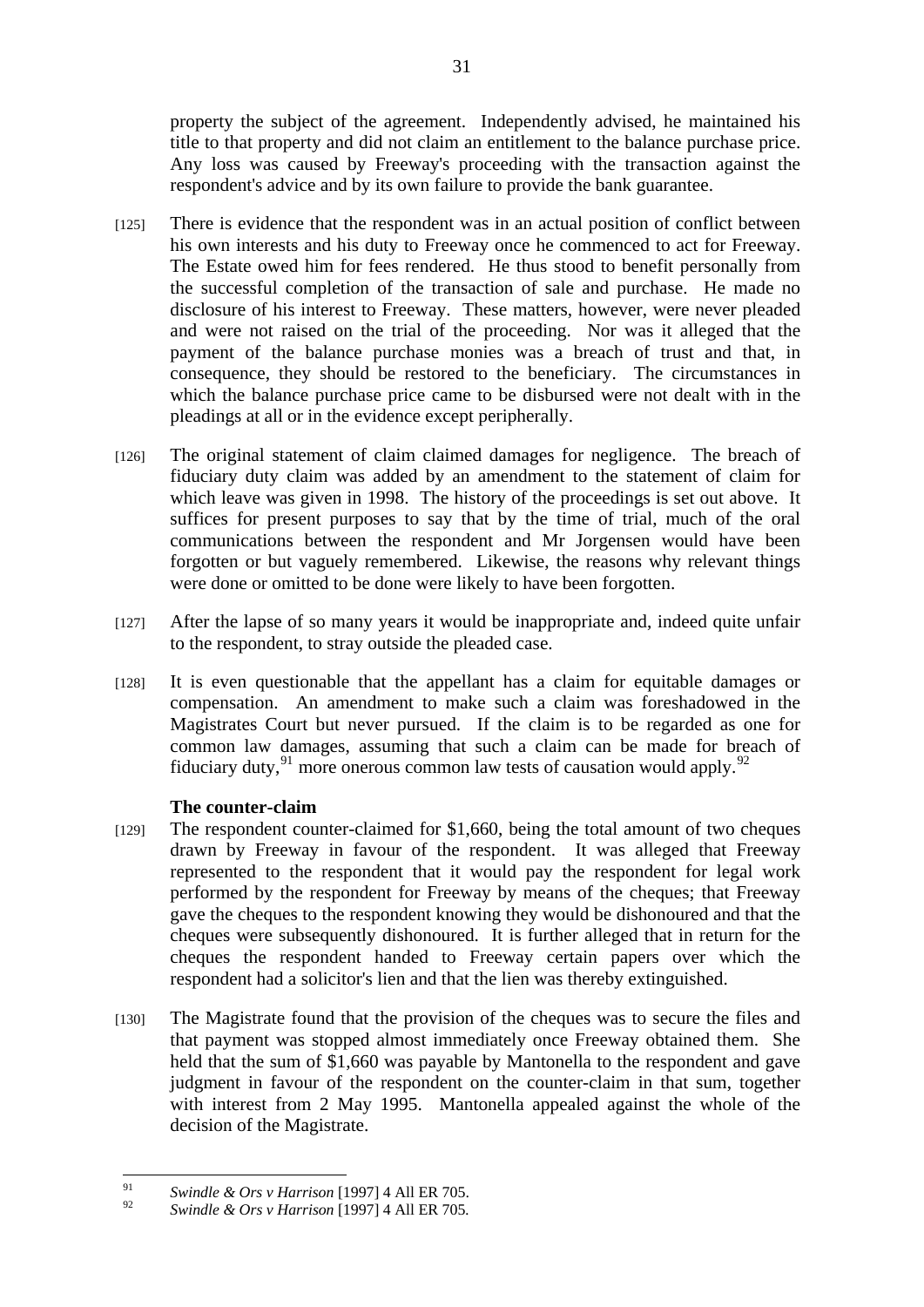- [131] The notice of appeal did not make mention of the counter-claim or contain any grounds which related expressly or directly to the counter-claim. It does not appear from the reasons of the Judge who heard the appeal from the Magistrate's decision that any argument concerning the counter-claim was advanced on the hearing before him.
- [132] The leave to appeal to this Court given to the appellant was limited to three matters. One was to challenge the finding that the respondent "was not in breach of any duty in failing to advise of a conflict of interest in acting for both parties and the advisability of separate representation." That was the only one of the three permitted grounds which could conceivably bear on the counter-claim.
- [133] The grounds of appeal do not advert to the counter-claim either directly or indirectly and it was not the subject of argument on the hearing of the appeal in this Court. No issue in relation to the counter-claim therefore arises for consideration by this Court. If it did, the appellant would have failed. In its counter-claim the respondent sued on two cheques. The reply and answer denied or did not admit paragraphs 1 to 10 inclusive of the defence or counter-claim: there were only 11 paragraphs containing substantive allegations or material facts. The reply and answer then alleged that:
	- (a) The respondent had a duty to Freeway to advise it of the terms of the sale agreement that required the estate of Dunbar to provide at its own expense an assignment of the lease;
	- (b) The respondent induced Freeway to meet the expense of pursuing the assignment;
	- (c) Such conduct was in breach of the respondent's duty to Freeway; and
	- (d) As a result of the respondent's negligence, Freeway suffered loss and damage.
- [134] After these allegations, the pleadings concluded with a denial of liability and an allegation that Freeway was entitled to set off against any indebtedness to the respondent the amounts claimed by the appellant in the proceedings.
- [135] The Magistrate found, in the respondent's favour, the facts necessary to sustain the respondent's claims in respect of the cheques. No error in those findings was identified to the District Court Judge or this Court. Allegation (a) cannot succeed. Freeway was aware of the relevant contractual terms and even if it is concluded that advice of the nature in question was not given, the evidence does not show that the failure had any causative effect. As for (b), Freeway, against the advice of the respondent, insisted on going into possession and proceeding with the transaction without obtaining the assignment. The cause of the failure of the lease to be assigned was Freeway's own default. Finally, no equitable principle has been identified, the operation of which would prevent a payee of a cheque in breach of a fiduciary duty to the drawer from suing on and recovering the value of the cheque in the event of its dishonour. I do not suggest, of course, that, there may not be circumstances in which the drawer would have a claim against the payee and a right of set off.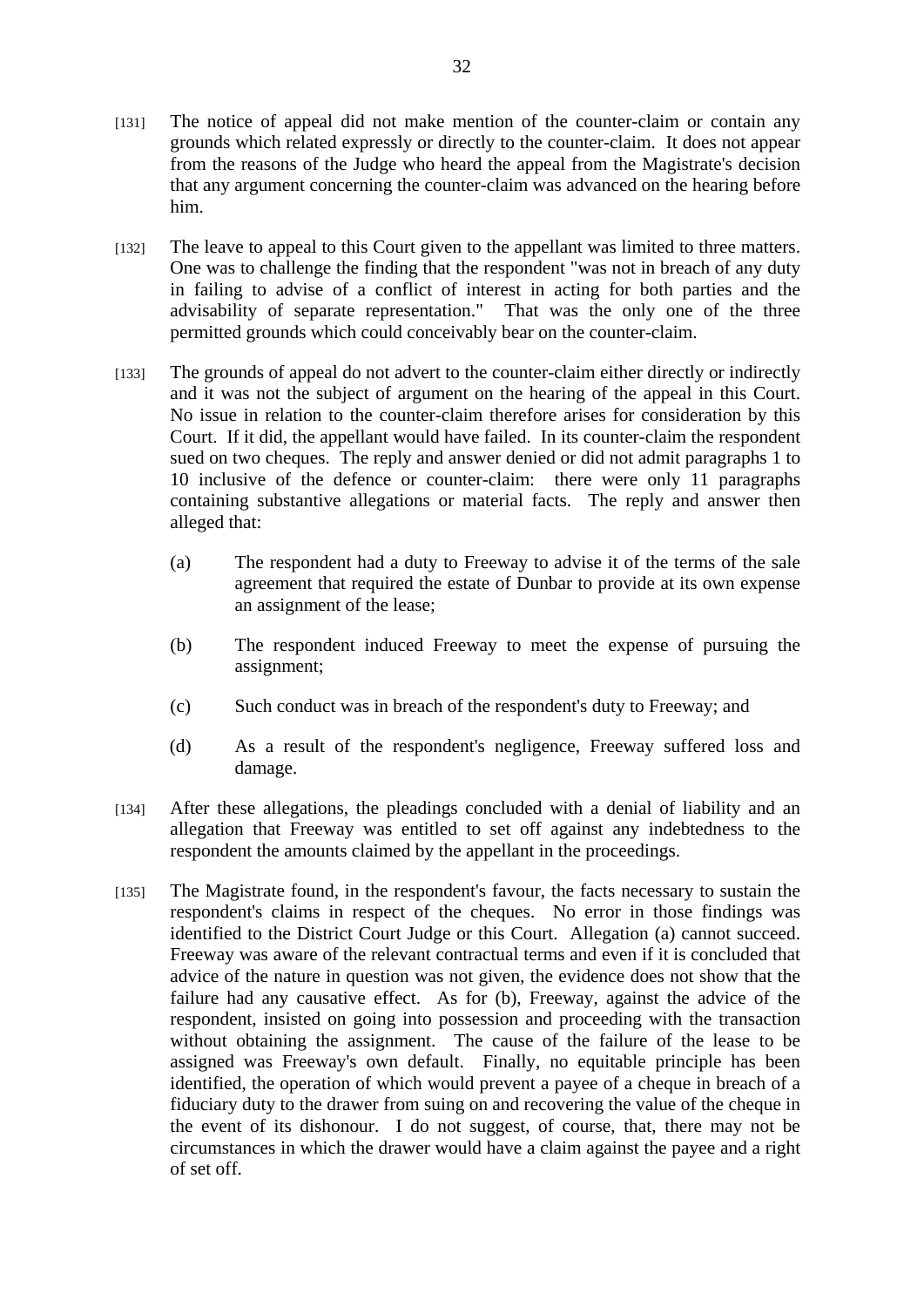[136] The appellant has failed to demonstrate any material error at first instance or on appeal to the District Court. For the above reasons, I would dismiss the appeal with costs.

# **FRYBERG J:**

- [137] I agree with Muir JA that the appellant's predecessor in title waived the obtaining of the lessor's consent and accepted that the vendor had done all that was necessary to perform his or her part of the bargain. I agree with his Honour's reasons for those conclusions.
- [138] I also agree that in the circumstances there is no point in endeavouring to identify whether and to what extent settlement of the contract occurred on 26 August 1994.
- [139] For the reasons given by his Honour, the respondent was not guilty of negligence toward Mr Jorgensen's company. Mr Jorgensen was a strong-minded individual with substantial experience as a businessman (or so he claimed). He was the author of the appellant's misfortune.
- [140] I agree with what Muir JA has written in relation to the counterclaim. The counterclaim was not mentioned in the outlines of argument for or during the hearing of the appeal to this Court, nor, it seems, during the appeal to the District Court. There is no reason to interfere with the magistrate's order.

# **Breach of fiduciary duty**

- [141] After pleading the existence of a fiduciary duty by virtue of the retainer, the plaintiff alleged:
	- "11B. In breach of the fiduciary duty, the Defendant failed to advise the Plaintiff:
		- a) that it was likely or possible that the interests of the Plaintiff as purchaser, and the Estate of Roy Stuart Dunbar, whom the Defendant also represented, could diverge because of the attitude of the Landlord to the grant of a consent to the assignment of lease to the Plaintiff;
		- b) that as a result thereof, the Defendant had a conflict of interest and the Plaintiff therefore should obtain independent legal advice.
	- 11C. If properly advised:
		- a) the Plaintiff would have sought separate legal advice;
		- b) that advice would have been to the effect the Plaintiff should not pay over the purchase price for the business; and
		- c) as such moneys were held on trust by the Defendant for the Plaintiff, they would have been recovered."<sup>93</sup>
- [142] The magistrate found that there was no breach of fiduciary duty as pleaded. Dodds DCJ resolved the appeal against that finding in this way:

 $Q<sub>2</sub>$ Plaintiff's Amended Statement of Particulars, AR 529.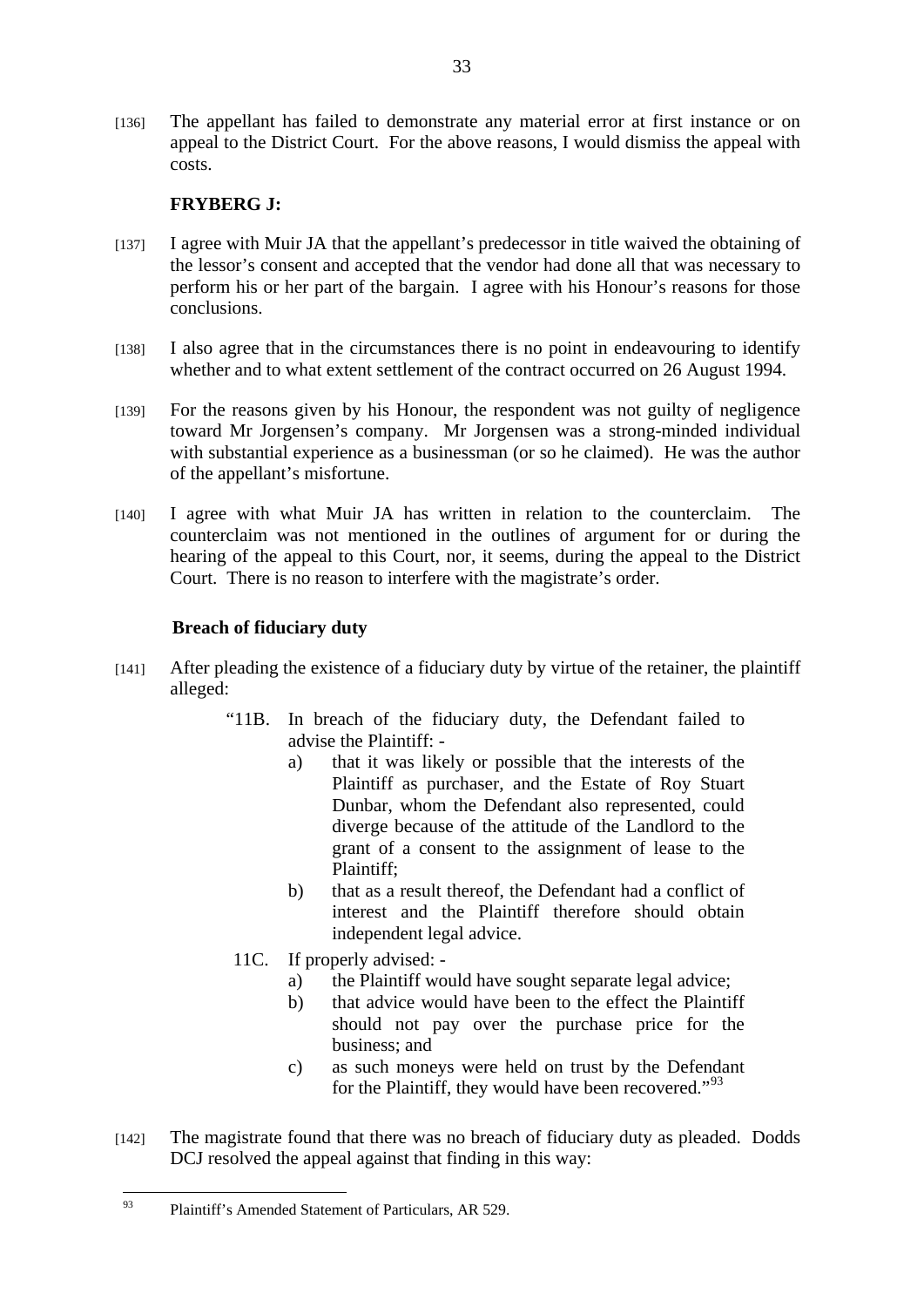"[32] The Magistrate's reasons show she recognised the fiduciary relationship which exists between solicitor and client. She found that the respondent, not unreasonably in the circumstances was of the view Jorgensen was a wealthy person, easily able to meet the requirements of the landlord for assignment of the lease, a person who was keen to acquire the restaurant business and would honour his undertakings. Nothing was told to the respondent or came to his notice until later in the piece to suggest that Freeway and/or Jorgensen financial position in truth was not as he had believed and that Freeway may not be in a position to meet the landlord's requirements. The Magistrate found that at about the time of the failure to provide the bank guarantee, the respondent recognised there could be a conflict, but kept acting as he accepted Jorgensen's assurances that the guarantee would be provided. Jorgensen knew that the respondent acted for the estate from the outset and was aware he could seek legal advice elsewhere. She found that in truth, the reason the lease was never assigned, was because Freeway and/or Jorgensen never provided, apparently were never able to provide the bank guarantee required under the lease, nor satisfy the lessor of the potential lessee's financial standing.

[33] The Magistrate recognised that with the benefit of hindsight, it would have been wiser for the respondent to have refused to act any further for Jorgensen and Freeway in the matter once it became mired in dispute with the lessor about assignment of the lease. However she concluded that the respondent had been of the view and for quite a long time continued of the view from what he knew or thought he knew of Jorgensen from his earlier dealing with him, and from his assurances, that he was financially successful and eager to acquire and operate the restaurant.

[34] The Magistrate concluded that there was no breach of fiduciary duty as pleaded. Given the evidence she accepted, it has not been shown the conclusion was not reasonably open on the evidence. I am not persuaded I should reach a different view."<sup>94</sup>

[143] On this point I have reached a different conclusion from the learned District Court judge. By 26 August 1994 at the latest, the respondent was in a position of conflict of duty and duty, the respective duties being those owed to his two clients. There is no reason to doubt the magistrate's finding that Mr Jorgensen was aware of that conflict. Mr Jorgensen had Melbourne solicitors who acted for him, as the respondent well knew. As the magistrate found, he was not relying solely on the respondent. But he was relying on the respondent to some extent; and the respondent neither advised him to seek separate legal representation nor obtained his informed consent to his continuing to act for both parties.<sup>95</sup> It is one thing for a client to know that he can seek separate legal advice; it is another for him to be told that he should do this. The respondent's failure so to advise amounted to a breach of fiduciary duty.

<sup>94</sup> 94 *Mantonella Pty Ltd v Thompson* [2008] QDC 92.

Assuming that the latter course would have satisfied the duty.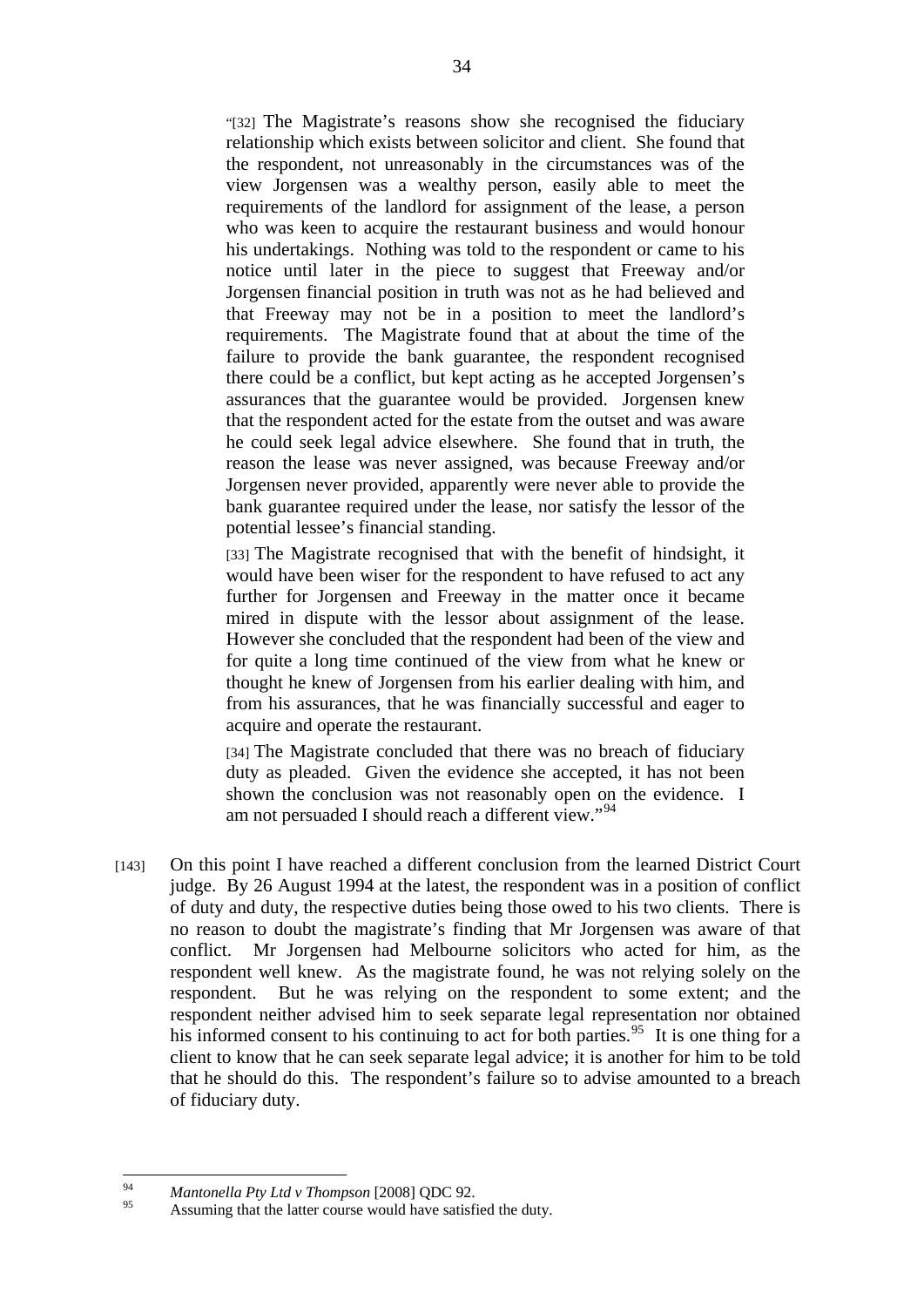[144] However that does not mean that the appeal should succeed. The plaintiffs claimed damages, presumably equitable damages, and no other relief apart from interest; but this appeal does not turn upon the form of the relief claimed in the first instance.<sup>96</sup> The plaintiffs ran their case on the basis that they would show that they would have recovered the \$15,000 held on trust by the respondent and would not have been obliged to spend a further \$1,000 on the services of other solicitors "to further pursue the acquisition of the restaurant".  $\frac{97}{7}$  Their pleading accepted the need to prove that their loss was caused by the breach of fiduciary duty. Even assuming in their favour that the breach gave rise to a cause of action, the claim fails on causation.

## **Causation**

[145] *Youyang Pty Ltd v Minter Ellison Morris Fletcher*<sup>98</sup> was:

"… not an instance, of which the decisions of the House of Lords and Privy Council respectively in *Nocton v Lord Ashburton* and *Brickenden v London Loan and Savings Co* are the most celebrated examples, of a solicitor who has had financial transactions with a client, getting the client to prefer the personal interests of the solicitor. … In these cases, as Viscount Haldane put it, a court of equity may order the solicitor to replace the property improperly acquired from a client or to make compensation if that property has been lost."<sup>99</sup>

The High Court described the essence of the plaintiff's complaint by adapting what was said by Fry LJ in *Webb v Stenton*:<sup>100</sup> "Minters has made itself 'personally liable to pay money to [Youyang] *by reason of* some breach of trust or default in the performance of [its] duties as trustee' (emphasis added)."101 Their Honours wrote:

**"** 4 4. This appeal turns upon the significance for the facts of the

causal requirement expressed by Fry LJ in the phrase 'by reason of'. That serves to remind, as Mummery LJ recently put it, that '[t]here is no equitable by-pass of the need to establish causation' and that '[i]n questions of causation it is important to focus on the relevant equitable duty'. This raises considerations having an affinity to those which determined the outcome in *Target Holdings*."<sup>102</sup>

- [146] The High Court further wrote:
	- "50. These considerations in turn lend force to the application here of the proposition expressed as follows by Lord Browne-Wilkinson in *Target Holdings*:

<sup>96</sup> 96 See *Maguire v Makaronis* (1997) 188 CLR 449 at 468ff.<br>Plaintiff's Amended Statement of Particulars, AR 529.<br>28 CARL ALL COO2LUGA 15

 $^{98}$  (2003) 212 CLR 484; [2003] HCA 15.

<sup>99</sup> *Ibid*, at p 501 (citations omitted).<br>
100 (1883) 55 LJQB 584; (1883) 49 LT 432; (1883) 11 QBD 518; [1881-5] All ER Rep 312.<br> *Youyang*, at 501-502.<br> *Ibid.* at 502.